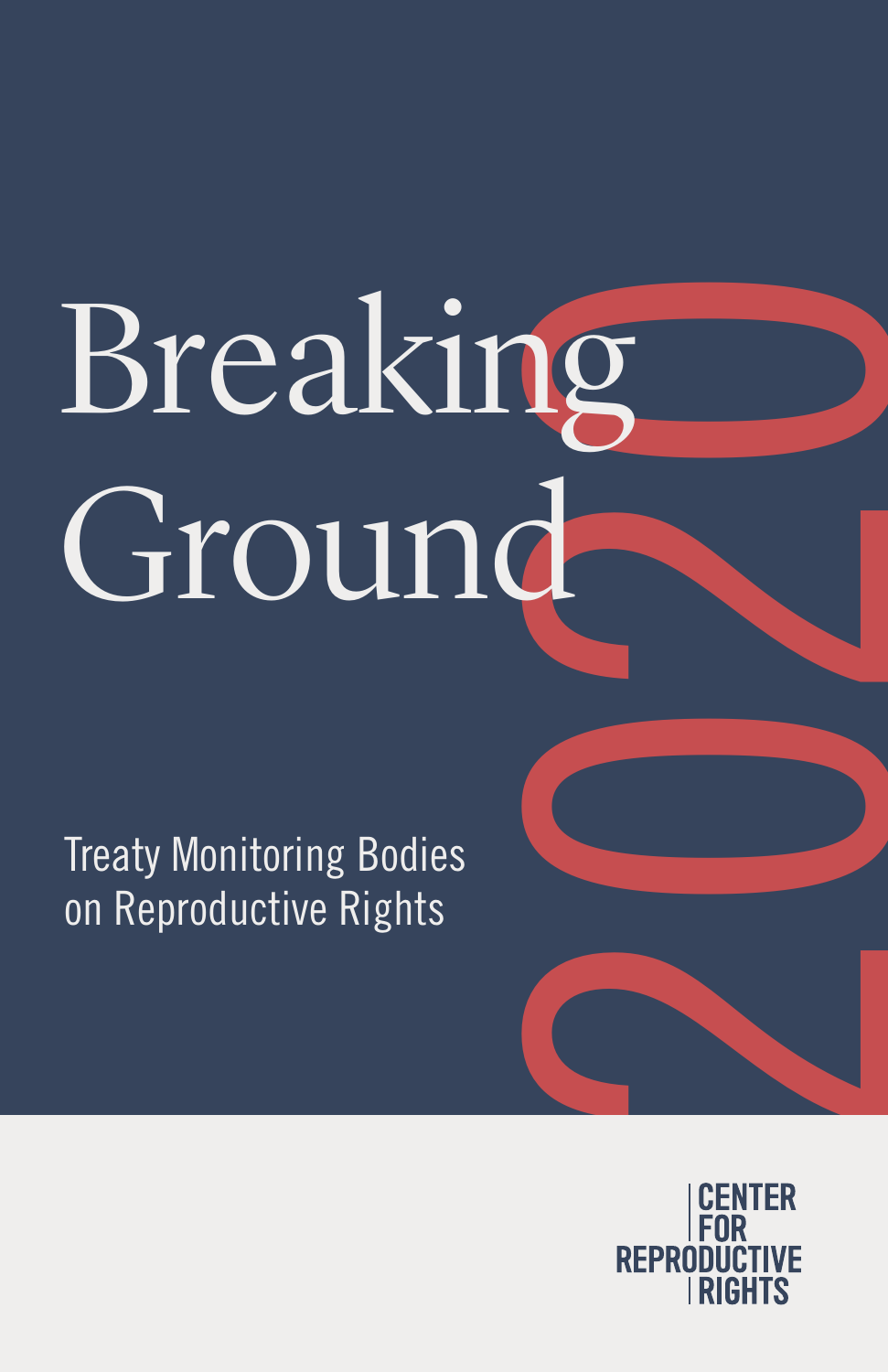This booklet summarizes the jurisprudence from United Nations treaty monitoring bodies on reproductive rights, particularly the standards on reproductive health information and contraception, maternal health care, abortion, and emerging issues in international human rights law. It is intended to provide treaty body experts and human rights advocates with succinct and accessible information on the standards being adopted across treaty monitoring bodies surrounding these important rights. This is the fourth edition of this publication. This publication is current through November 2019.

#### © 2019 Center for Reproductive Rights

#### Center for Reproductive Rights

199 Water Street, 22nd Floor New York, NY 10038 United States

Tel +1 917 637 3600 Fax +1 917 637 3666

reproductiverights.org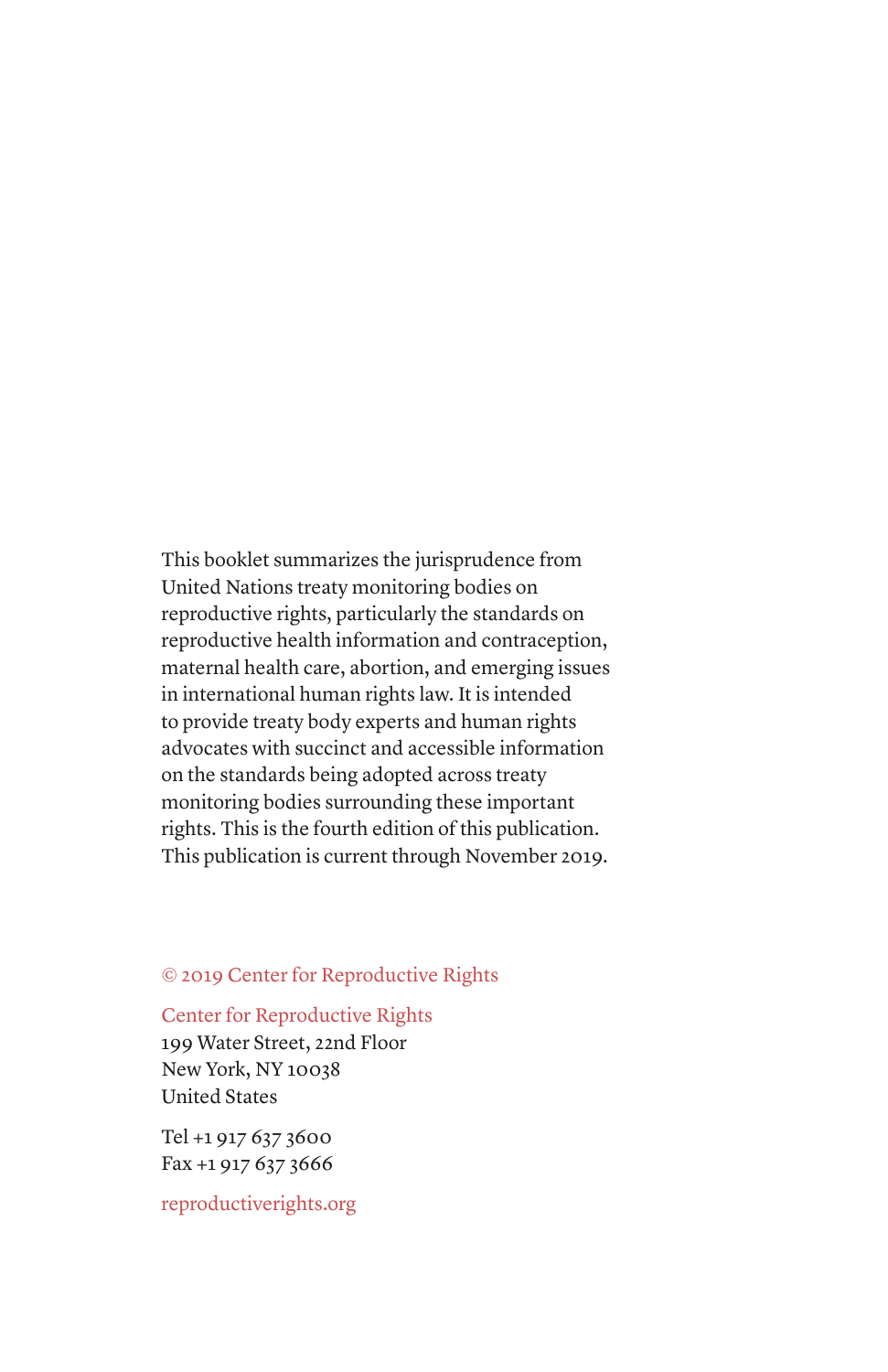# Table of Contents

Indicates new TMB jurisprudence from 2018-2019; arrows next to bullet points indicate one or more new developments in that section.

| Introduction                                                                                                                  |    |
|-------------------------------------------------------------------------------------------------------------------------------|----|
| I. Human Rights Standards on Key<br>Reproductive Health Services:<br>Abortion, Contraception, Maternal<br>Health, Information | 04 |
| II. Non-discrimination, Bodily Autonomy,<br>and Social Determinants of Health                                                 | 16 |
| III. Issues in Focus:                                                                                                         | 22 |
| a. Assisted Reproductive Technology, Electronic<br>including Surrogacy                                                        | 22 |
| b. Humanitarian Settings                                                                                                      | 23 |
| c. Capacity & Consent: Adolescents,<br>Women and Girls with Disabilities, and<br>Other Intersecting Forms of Discrimination   | 24 |
| IV. Recommendations                                                                                                           |    |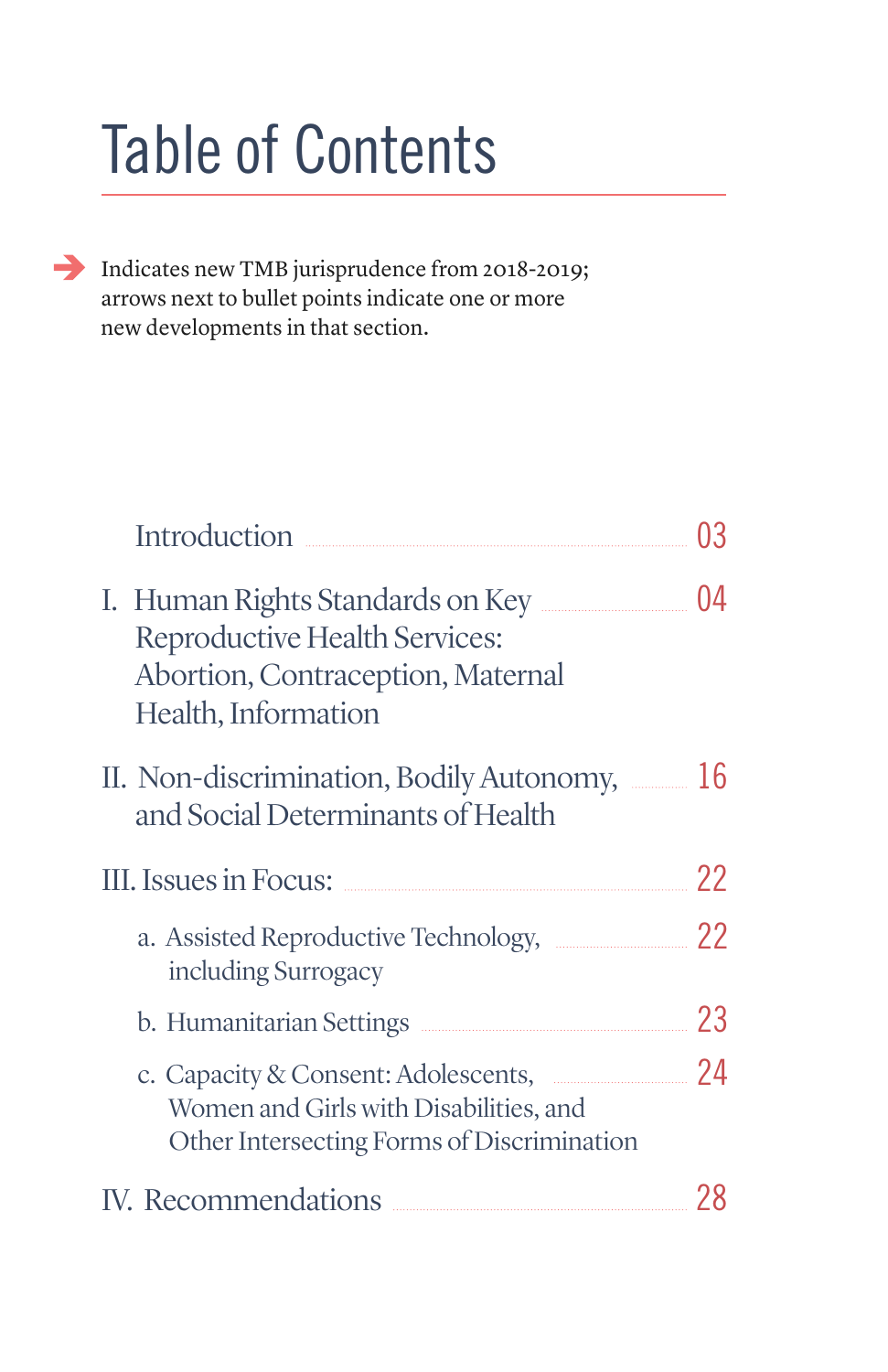| <b>ART</b>      | Assisted reproductive technology                                                            |
|-----------------|---------------------------------------------------------------------------------------------|
| <b>CAT</b>      | Convention against Torture and Other Cruel,<br>Inhuman or Degrading Treatment or Punishment |
| <b>CEDAW</b>    | Convention on the Elimination of Discrimination<br>against Women                            |
| <b>CERD</b>     | Convention on the Elimination of All Forms of<br>Racial Discrimination                      |
| <b>CRC</b>      | Convention on the Rights of the Child                                                       |
| <b>CRPD</b>     | Convention on the Rights of Persons with Disabilities                                       |
| FGM             | Female genital mutilation                                                                   |
| GBV             | Gender-based violence                                                                       |
| <b>ICCPR</b>    | International Covenant on Civil and Political Rights                                        |
| <b>ICESCR</b>   | International Covenant on Economic, Social, and<br>Cultural Rights                          |
| <b>STI</b>      | Sexually transmitted infection                                                              |
| WH <sub>0</sub> | World Health Organization                                                                   |
|                 |                                                                                             |

Please note that the term "women" is intended to include both women and girls unless otherwise noted.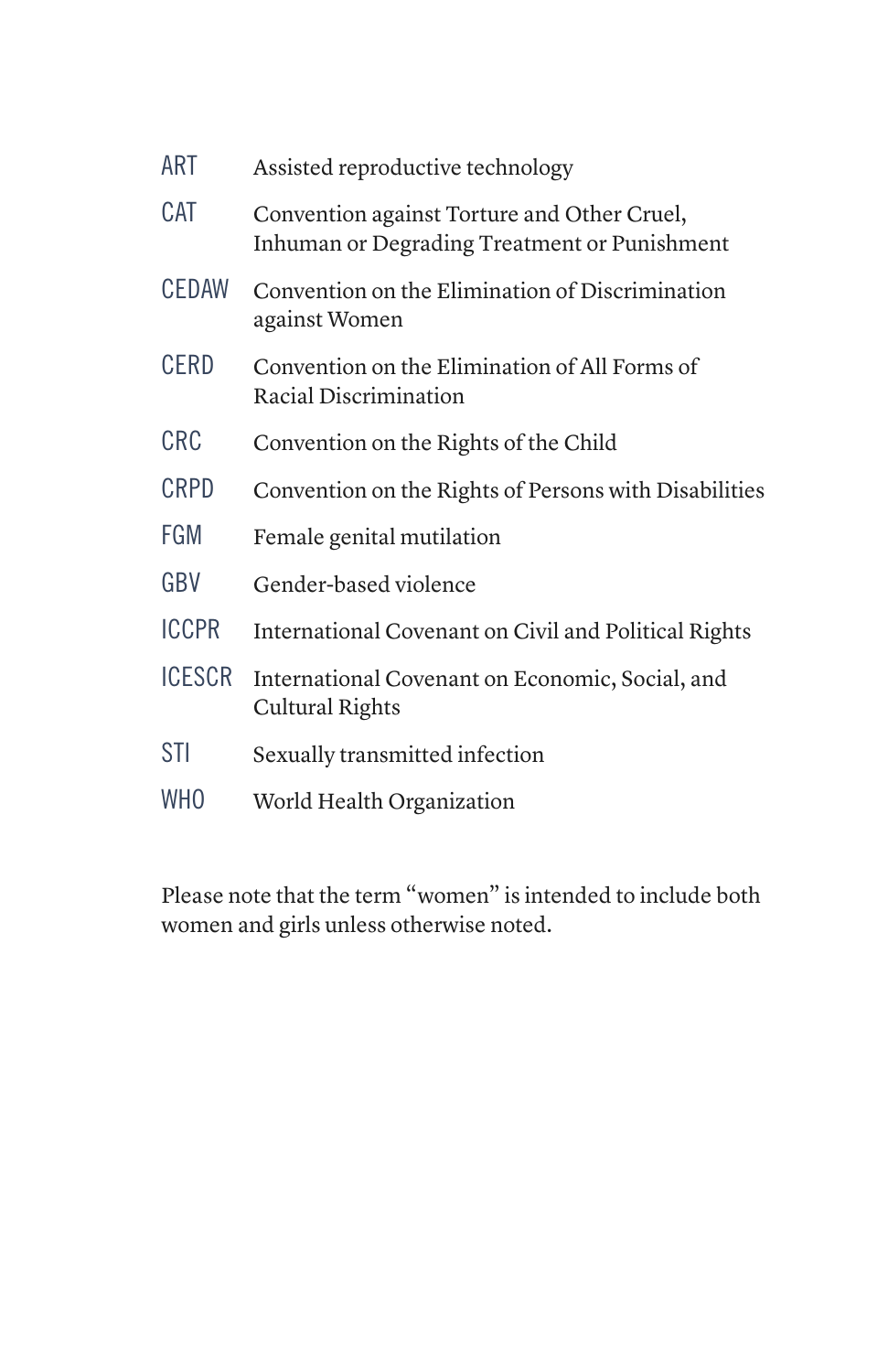## Introduction: Reproductive Rights in Context

Reproductive rights are essential to the realization of all human rights and are critical to good health, survival, dignity, poverty reduction, equality, and the enjoyment of a wide range of human rights. They encompass a spectrum of civil, political, economic, and social rights, from the rights to health and life, to the rights to equality and non-discrimination, privacy, information, and the right to be free from torture or ill- treatment. They are enshrined in a constellation of rights expressed in human rights treaties such as the International Covenant on Civil and Political Rights (ICCPR); International Covenant on Economic, Social and Cultural Rights (ICESCR), the Convention on the Elimination of All Forms of Discrimination Against Women (CEDAW), the Convention on the Rights of the Child (CRC), the Convention on the Rights of Persons with Disabilities (CRPD), and the Convention against Torture (CAT).

States' obligations to guarantee these rights require that women and girls not only have access to comprehensive reproductive health information and services, but also that they experience positive reproductive health outcomes such as lower rates of maternal mortality, and have the opportunity to make fully informed decisions—free from violence, discrimination, and coercion—about their sexuality and their reproductive lives.

This booklet summarizes the jurisprudence from United Nations treaty monitoring bodies on reproductive rights.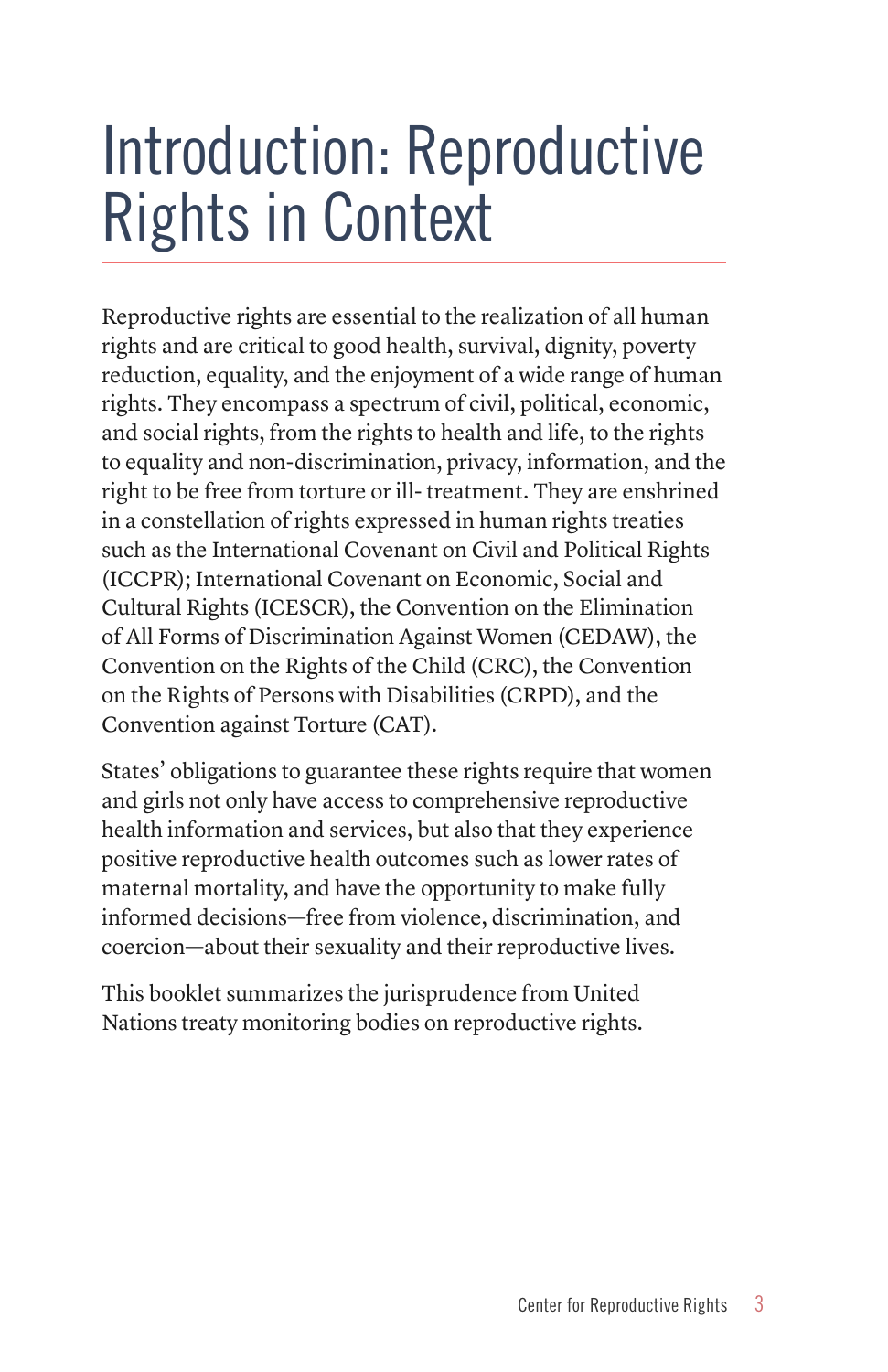# I. Reproductive Rights

## *a. General Legal Standards*

Many aspects of reproductive rights stem from the right to the highest attainable standard of physical and mental health. While many treaty monitoring bodies address the right to sexual and reproductive health within other rights, such as the right to privacy or the right to decide the number and spacing of children, the Committee on Economic, Social and Cultural Rights has developed a General Comment on the right to sexual and reproductive health as an integral part of the right to health.<sup>1</sup>

In General Comment No. 22, the Committee on Economic, Social and Cultural Rights (CESCR Committee) reiterated States' obligation "to adopt appropriate legislative, administrative, budgetary, judicial, promotional and other measures to ensure the full realization of the right to sexual and reproductive health."2 The CESCR Committee described the right to sexual and reproductive health as covering a range of freedoms and entitlements. The CESCR Committee also recognized that individuals belonging to particular groups may be disproportionately affected by intersectional discrimination in the context of sexual and reproductive health, requiring special measures to guarantee substantive equality.3

States' obligations to respect, protect, and fulfill the right to sexual and reproductive health must be implemented in a way that ensures that all sexual and reproductive health information and services are available, accessible, acceptable, and of good quality.4 The core obligation to ensure the satisfaction of minimum essential levels of the right to sexual and reproductive health includes the duty of States to:<sup>5</sup>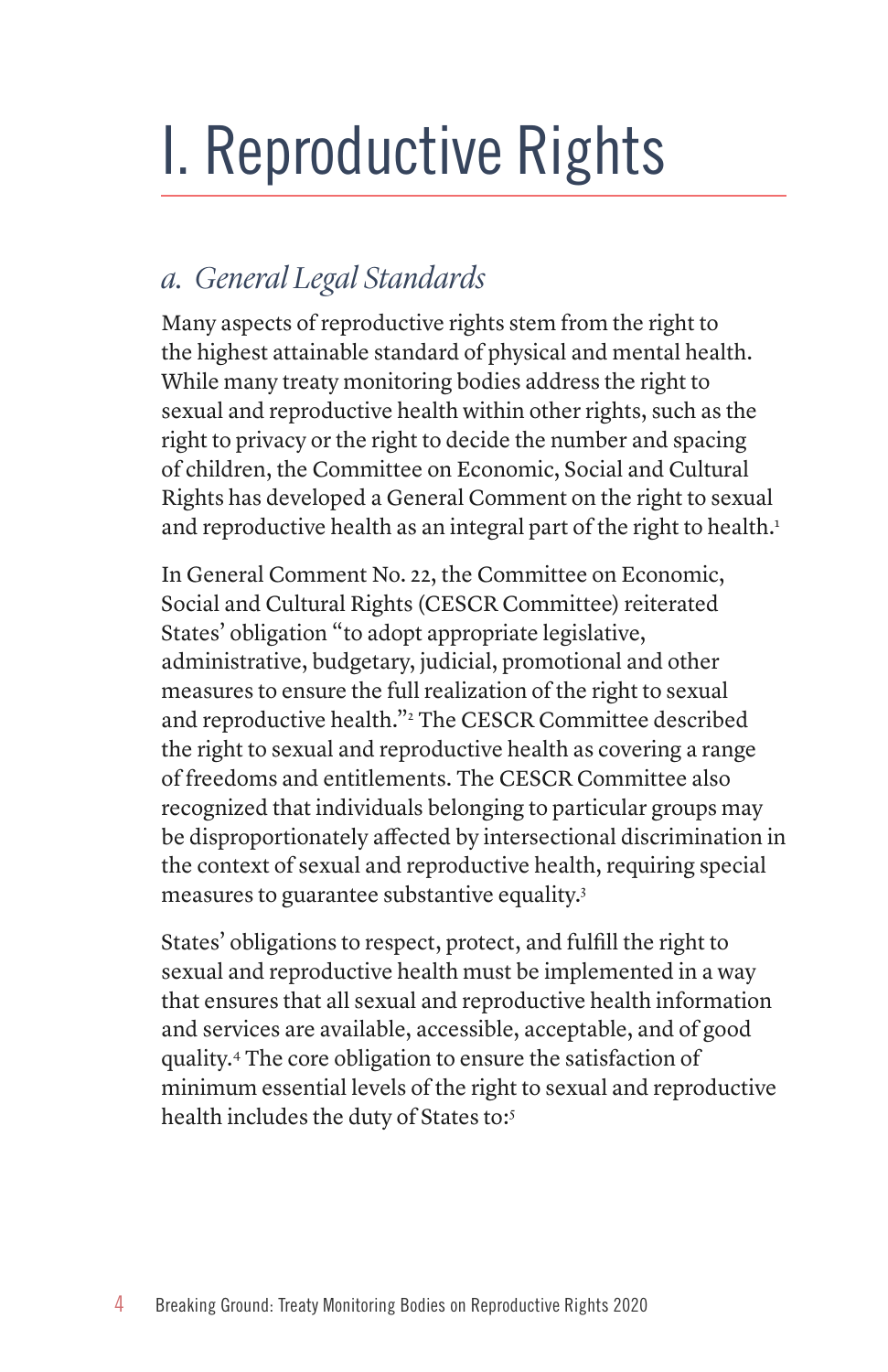- Repeal or eliminate laws, policies and practices that criminalize, obstruct, or undermine an individual's or a particular group's access to sexual and reproductive health facilities, services, goods, and information.
- Guarantee universal and equitable access to affordable, acceptable and quality sexual and reproductive health services, goods, and facilities, in particular for women and disadvantaged and marginalized groups.
- Ensure all individuals and groups have access to comprehensive education and information on sexual and reproductive health, and ensure that it is nondiscriminatory, non-biased, evidence-based, and taking into account the evolving capacities of children and adolescents.
- Ensure access to effective and transparent remedies and redress for violations of the right to sexual and reproductive health.

As recognized by the CESCR Committee in General Comment No. 22, the right to sexual and reproductive health is indivisible from and interdependent with other rights.<sup>6</sup> It extends beyond sexual and reproductive health care and services to include the underlying and social determinants of sexual and reproductive health.7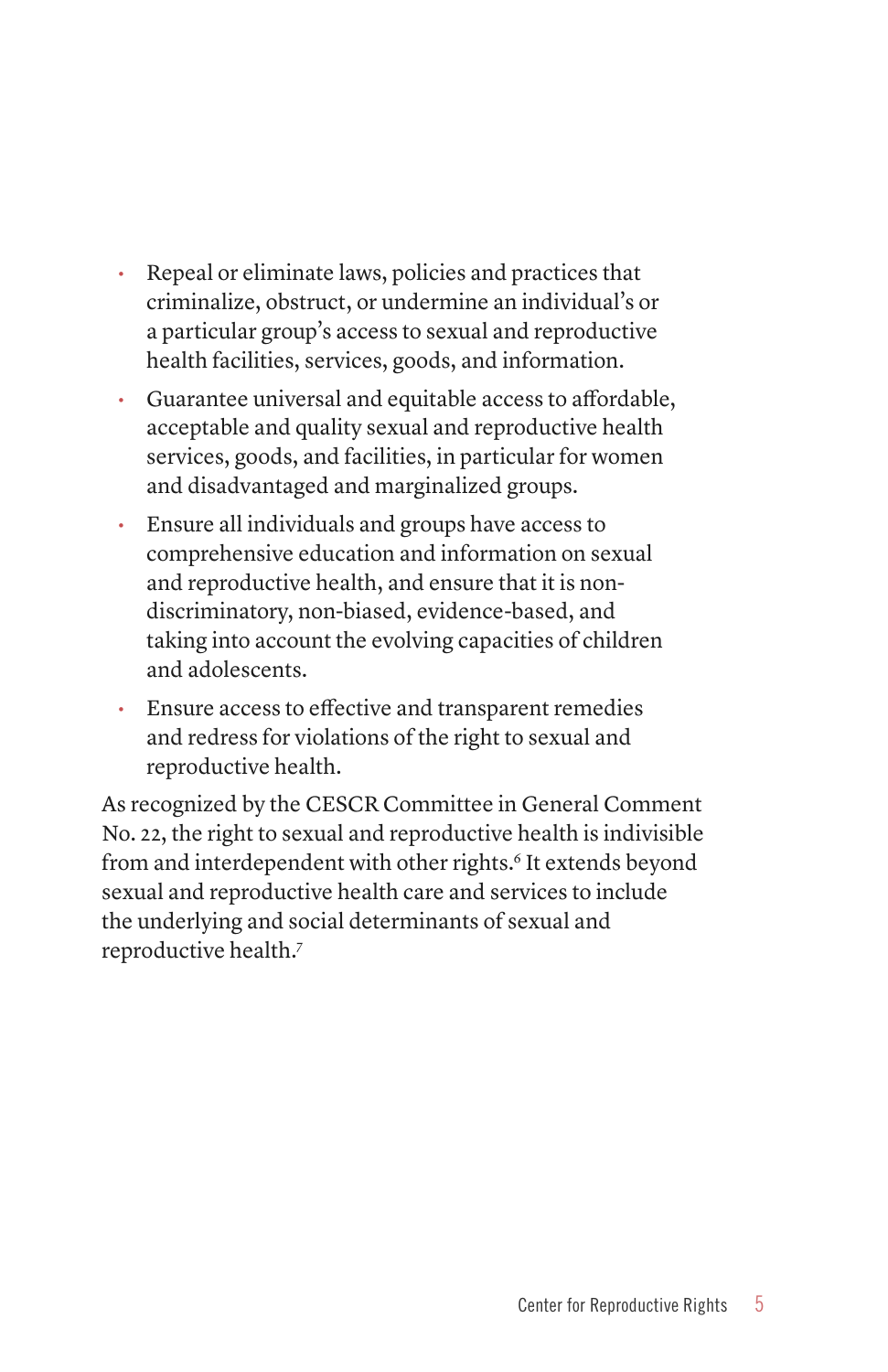Addressing the underlying and social determinants of health and general conditions in society that affect the enjoyment of the right to life with dignity can contribute positively to the realization of substantive gender equality and of reproductive rights.

- Social determinants of health refer to the conditions in which people are born, grow, live, work and age, which are shaped by unequal power structures and resource distribution at the local, national, and global levels, and include poverty and income inequality, systemic discrimination, and marginalization based on prohibited grounds of discrimination.8
- Underlying determinants of sexual and reproductive health include access to housing, safe drinking water, effective sanitation systems, and equal access to justice and freedom from violence and other rights violations, among other factors.<sup>9</sup>

These determinants impact the choices and meaningful agency that individuals can exercise with respect to their sexual and reproductive health, thus States must address them in laws, institutional arrangements and social practices in order to ensure that they do not prevent individuals from effectively enjoying their reproductive rights in practice.<sup>10</sup>

In General Comment No. 36, the Human Rights Committee expressed the view that the duty to protect life also implies that States should take appropriate measures to address the general conditions in society that may prevent individuals from enjoying their right to life with dignity.<sup>11</sup>

• This obligation includes ensuring access to essential goods and services, including health-care, developing campaigns for raising awareness of gender-based violence and harmful practices, and for improving access to medical examinations and treatments designed to reduce maternal and infant mortality.

⇒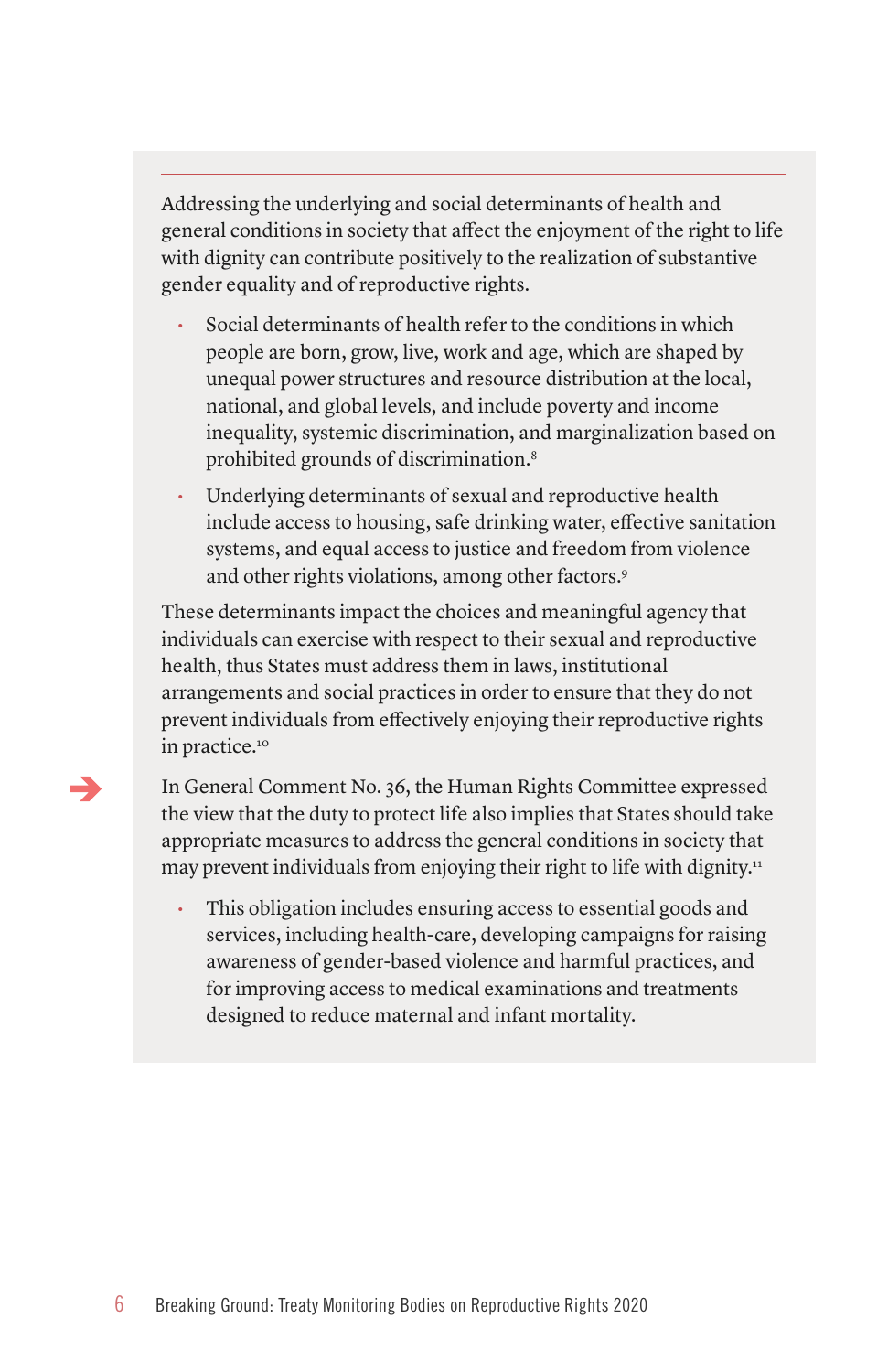## *b. Right to Contraception Information and Services*

Treaty monitoring bodies have consistently found that States must ensure that a full range of good quality, modern, and effective contraceptives, including emergency contraception, are available and accessibleto everyone.12 They have called on States to ensure particular contraception-related health outcomes for women as a means of ensuring substantive equality, including fulfilling the unmet need for contraceptives and reducing teenage pregnancy through access to contraceptive information and services.13

The CESCR Committee stresses that in order for goods and services to be of good quality, they must be evidence-based, scientifically and medically appropriate, and up-to-date, as the failure or refusal to incorporate technological advances and innovations jeopardizes the quality of care.14 Modern methods of contraception should be affordable, with treaty monitoring bodies increasingly recognizing that contraceptives should be subsidized, covered by public health insurance schemes, or provided free of charge to women and girls.<sup>15</sup>

Treaty monitoring bodies emphasize the obligation of States to ensure that the use of contraceptives is voluntary, fully informed, and without coercion or discrimination, and that particular attention should be paid to groups who have historically been subject to coercive family planning practices, such as Roma, persons with disabilities, and women living with HIV.16 Effective remedies should be available when violations of informed consent and other abuses around contraceptive access and use have occurred.17 States also have an obligation to gather disaggregated data on contraceptive use and barriers to contraceptive access,<sup>18</sup> and to formulate laws, policies, and programs that reflect the needs of society, including marginalized groups.19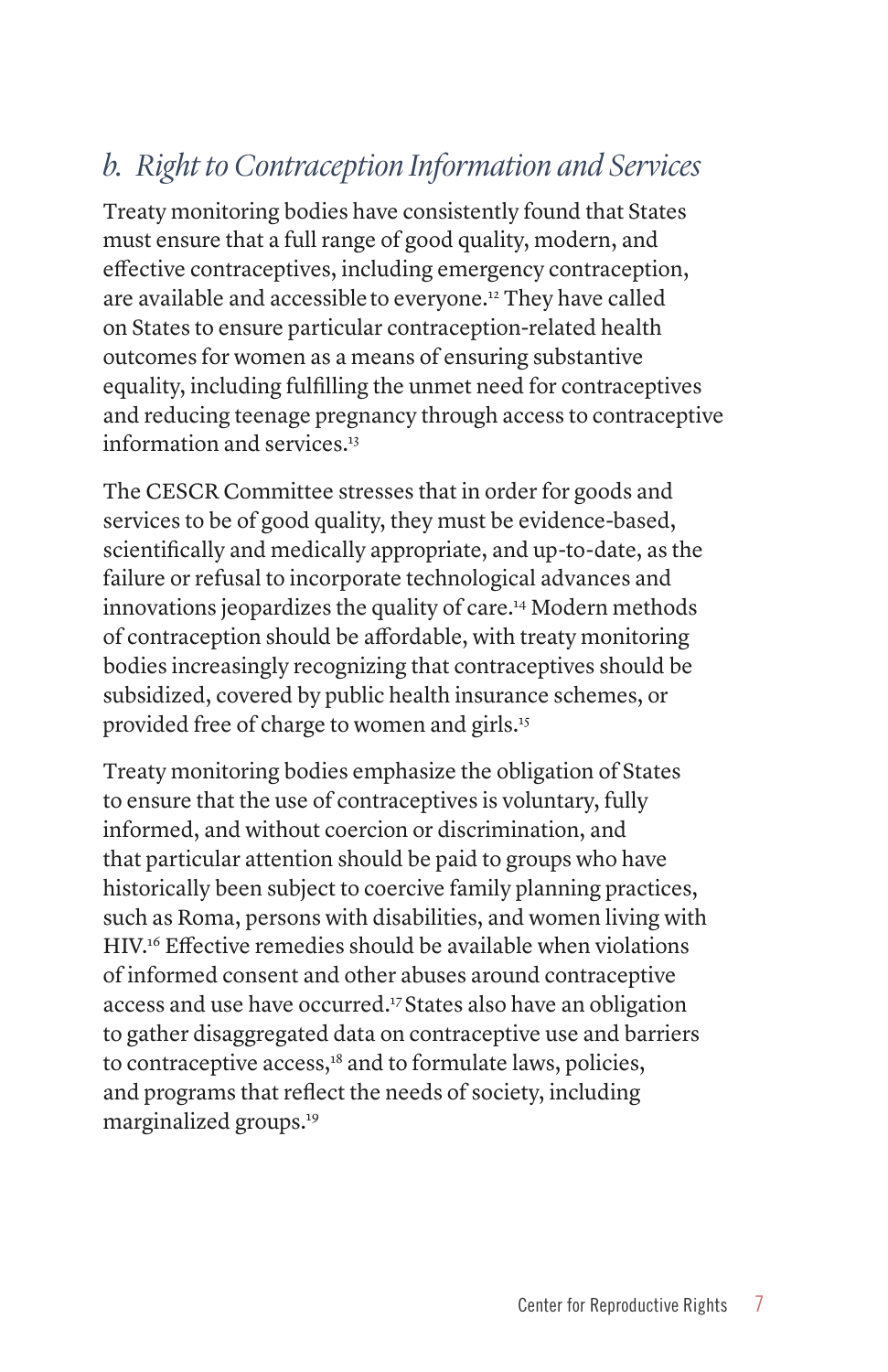## **Emergency Contraception**

Treaty monitoring bodies have paid particular attention to the issue of access to emergency contraception, which prevents pregnancy following unprotected sexual intercourse. Emergency contraception should be available without a prescription,<sup>20</sup> should be free for victims of violence, including adolescents,<sup>21</sup> and special measures should be taken to ensure that it is available to women in conflict and post-conflict zones.<sup>22</sup> Failure to ensure legal and accessible emergency contraception for women who are victims of rape or sexual abuse can result in physical and mental suffering that may amount to ill-treatment.<sup>23</sup>

## *c. Right to Sexual and Reproductive Health Information*

Access to accurate and timely sexual and reproductive health information, including specific information on an individual's own health status, is essential to exercising autonomy and making informed choices concerning health care.24 Information on sexual and reproductive health must be scientifically accurate, evidence-based, non-biased, non-discriminatory<sup>25</sup> and take into consideration the needs of the individual with reference to their age, gender, language ability, educational level, disability, sexual orientation, gender identity, and intersex status.<sup>26</sup>

States may not censor, withhold, or intentionally misrepresent sexual and reproductive health information, and they must ensure that this information does not reflect biases and prejudices about the role of women and the health services that should be available to them.<sup>27</sup> States are also required to provide age-appropriate, evidence-based, scientifically accurate comprehensive education for all on sexual and reproductive health.<sup>28</sup>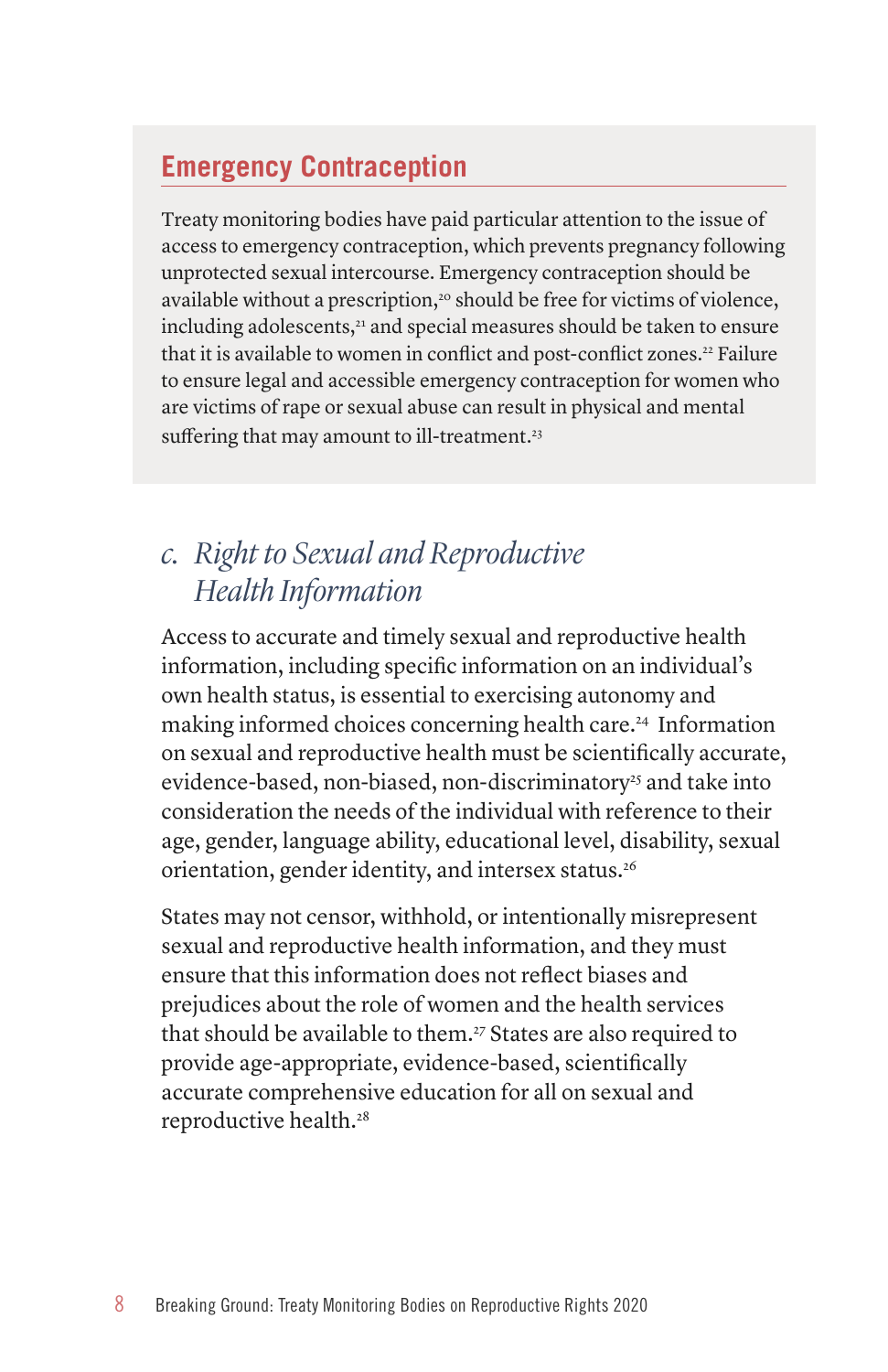Treaty monitoring bodies have consistently emphasized that access to information is a critical element of accessing abortion services.<sup>29</sup> They have found that States should not place criminal sanctions on providers who provide information about abortion.30 Further, they have called on States to eliminate informational barriers to abortion services, such as unnecessary or biased counseling requirements,<sup>31</sup> and to ensure that information provided is science and evidence-based and includes both the risks of having an abortion and carrying a pregnancy to term, in order to ensure women's autonomy and informed decision-making.32

Recently the CESCR Committee has recommended that States prohibit any exposure of women to biased or medically unsound information on the risks of abortion that impedes their access to sexual and reproductive health services.<sup>33</sup>

## Adolescent Access to Information and Comprehensive Sexuality Education

Treaty monitoring bodies have called on States to provide access to sexual and reproductive health information and services, as well as comprehensive sexuality education in and out of schools,34 irrespective of age and without the consent of a parent or guardian.35 States have an obligation to ensure that information provided is scientifically accurate and objective, age appropriate, and free of prejudice and discrimination.<sup>36</sup>

The school curriculum must be based on human rights standards, integrate a strong gender perspective, and address socialized gender roles and stereotypes, patriarchal attitudes, and unequal power dynamics.37 Attention should be given to gender equality, sexual diversity, sexual and reproductive health rights, and violence prevention.38 States must develop training for teachers on delivering comprehensive education on sexual and reproductive health and sexuality in a way that respects adolescents' right to privacy and confidentially.39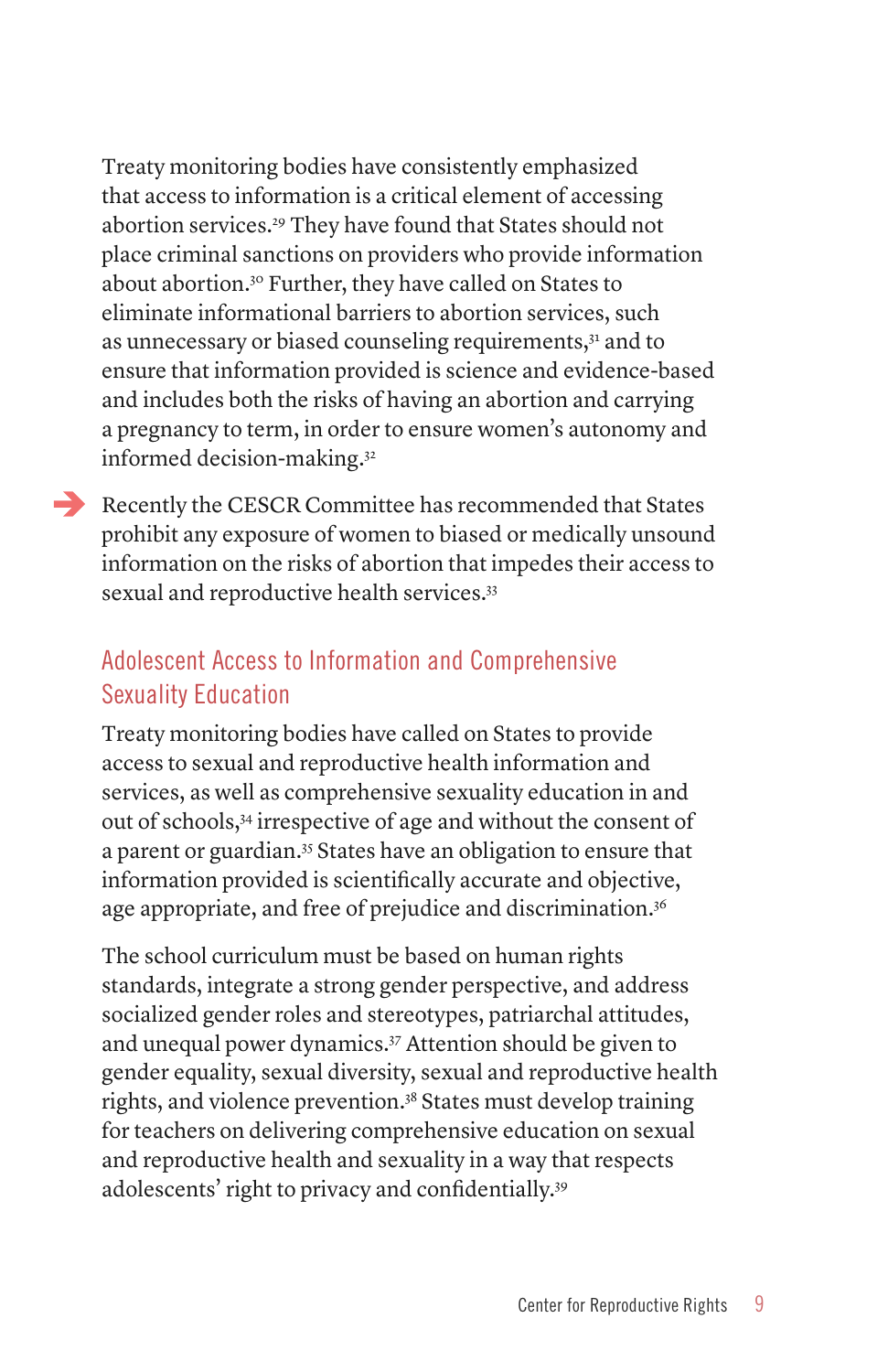## *d. Right to Maternal Health Care*

Treaty monitoring bodies have developed strong human rights standards on women's right to maternal health care, framing this right within the rights to life, health, equality and nondiscrimination, and freedom from ill-treatment. The right to maternal health care encompasses a woman's right to the full range of services in connection with pregnancy and the postnatal period and the ability to access these services free from discrimination, coercion, and violence.40 In General Recommendation No. 24, the Committee on the Elimination of Discrimination against Women (CEDAW Committee) recommended that States should "require all health services to be consistent with the human rights of women, including the rights to autonomy, privacy, confidentiality, informed consent and choice."41

States must guarantee all women available, accessible, acceptable, and good quality maternal health services.<sup>42</sup> Furthermore, treaty monitoring bodies have found that social and other determinants of health must be addressed in order for women to be able to seek and access the maternal health services they need.43 In General Comment No. 36 the Human Rights Committee recommended that States should develop strategic plans and campaigns for improving access to treatments designed to reduce maternal mortality, as part of advancing the enjoyment of the right to life.44

Treaty monitoring bodies have specifically recognized that intersectional discrimination can hinder women's access to maternal health services, and have recommended that States put a particular focus on the maternal health needs of women from marginalized groups, including adolescents, poor women, minority women, rural women, migrant women, and women with disabilities. This requires the collection of disaggregated data on maternal mortality.45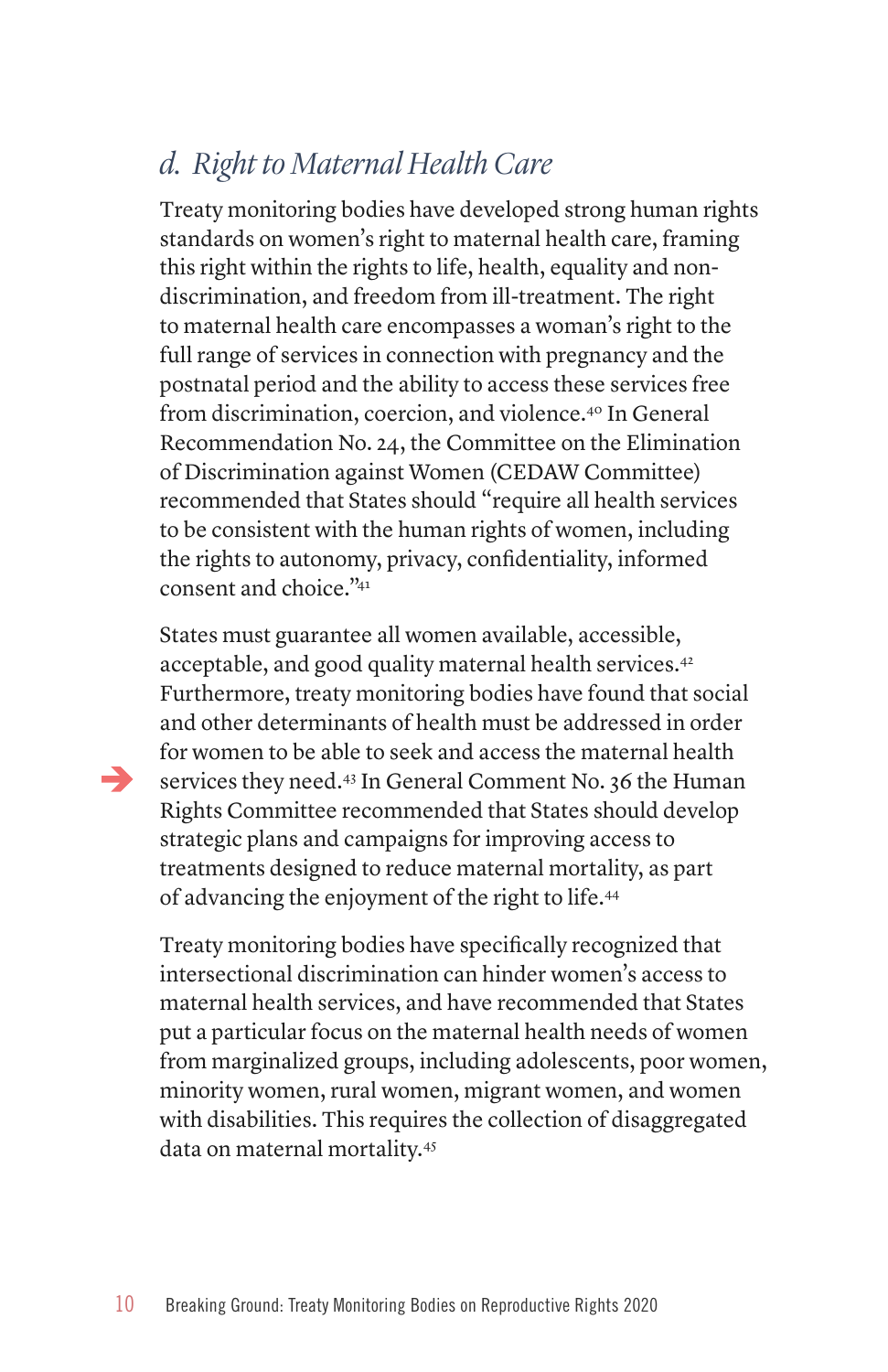In the first decision by a treaty monitoring body on maternal mortality, *Alyne da Silva Pimentel v. Brazil*, the CEDAW Committee found that Brazil had discriminated against Alyne, an Afro-Brazilian woman who died following pregnancy and post-natal complications, on the basis of her gender, race, and socioeconomic status when she was denied maternal health services.46 The CEDAW Committee recommended that Brazil ensure affordable emergency obstetric services, train health workers, impose sanctions on health care providers who violate women's reproductive rights, and implement a national plan for maternal health care.47 The Committee recognized that these violations reached system-level factors of neglect, including the inadequate resources and ineffective implementation of State policies.48

### Freedom from Violence in Maternal Health Facilities

In addition to guaranteeing women available, accessible, acceptable and good quality maternal health services, treaty monitoring bodies recognize that States must guarantee women the right to be free from violence when seeking maternal health services. In certain instances, treaty monitoring bodies have recognized that the disrespect and abuse women face in maternal health facilities can amount to ill-treatment, including when women are detained and abused post-delivery for the inability to pay their maternal health care bills<sup>49</sup> and when incarcerated women are shackled to beds during labor and delivery.50 Furthermore, a procedure called 'symphysiotomy', the surgical separation and widening of the pelvis to facilitate childbirth, when carried out for religious rather than medical reasons, and without informed consent, was found to violate the prohibition on torture and cruel, inhuman or degrading treatment by several treaty monitoring bodies.<sup>51</sup>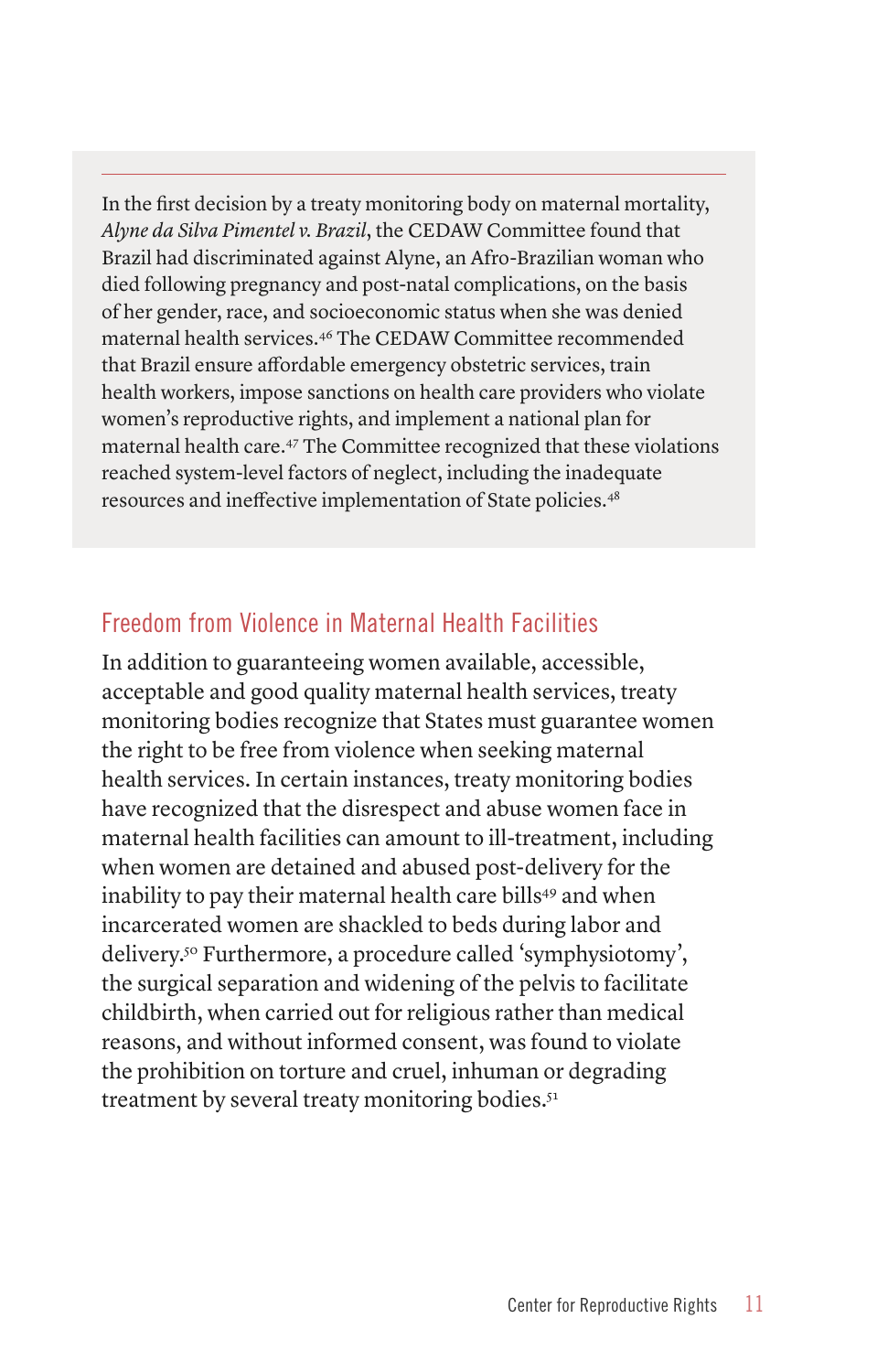## *e. The Right to Abortion Services and Information*

Treaty monitoring bodies have long recognized the connection between restrictive abortion laws, high rates of unsafe abortion, and maternal mortality<sup>52</sup> and found that restrictive abortion laws violate a range of human rights, including the rights to health, life, privacy, freedom from gender discrimination or gender stereotyping, and freedom from ill-treatment.<sup>53</sup> Moreover, the CEDAW Committee has found that criminalization of abortion, denial or delay of safe abortion and post-abortion care, and forced continuation of pregnancy are forms of gender discrimination and gender-based violence.54

 $\rightarrow$ 

In General Comment No. 36 on the right to life, the Human Rights Committee has reaffirmed that States have a duty to ensure that women and girls do not have to undertake unsafe abortions as part of preventing foreseeable threats to the right to life. Accordingly States must not impose criminal sanctions against women and girls undergoing abortion or against medical service providers assisting them in doing so, and at a minimum, States "must provide access to safe, legal and effective access to abortion where the life and health of the pregnant woman or girl is at risk, or where carrying a pregnancy to term would cause the pregnant woman or girl substantial pain or suffering, most notably where the pregnancy is the result of rape or incest or is not viable."55 This formulation allows for a broad interpretation of the minimum grounds under which abortion should be made legal and also calls on states to take affirmative steps to provide access to abortion.

The treaty monitoring bodies have noted that denial of access to abortion may be based on gender stereotypes about the traditional roles of women primarily as mothers and caregivers, which may also constitute or exacerbate gender discrimination and undermine gender equality.<sup>56</sup> They have also expressed concern about situations where abortion is legal but stigmatized, which may lead women to resort to unsafe and clandestine abortions.57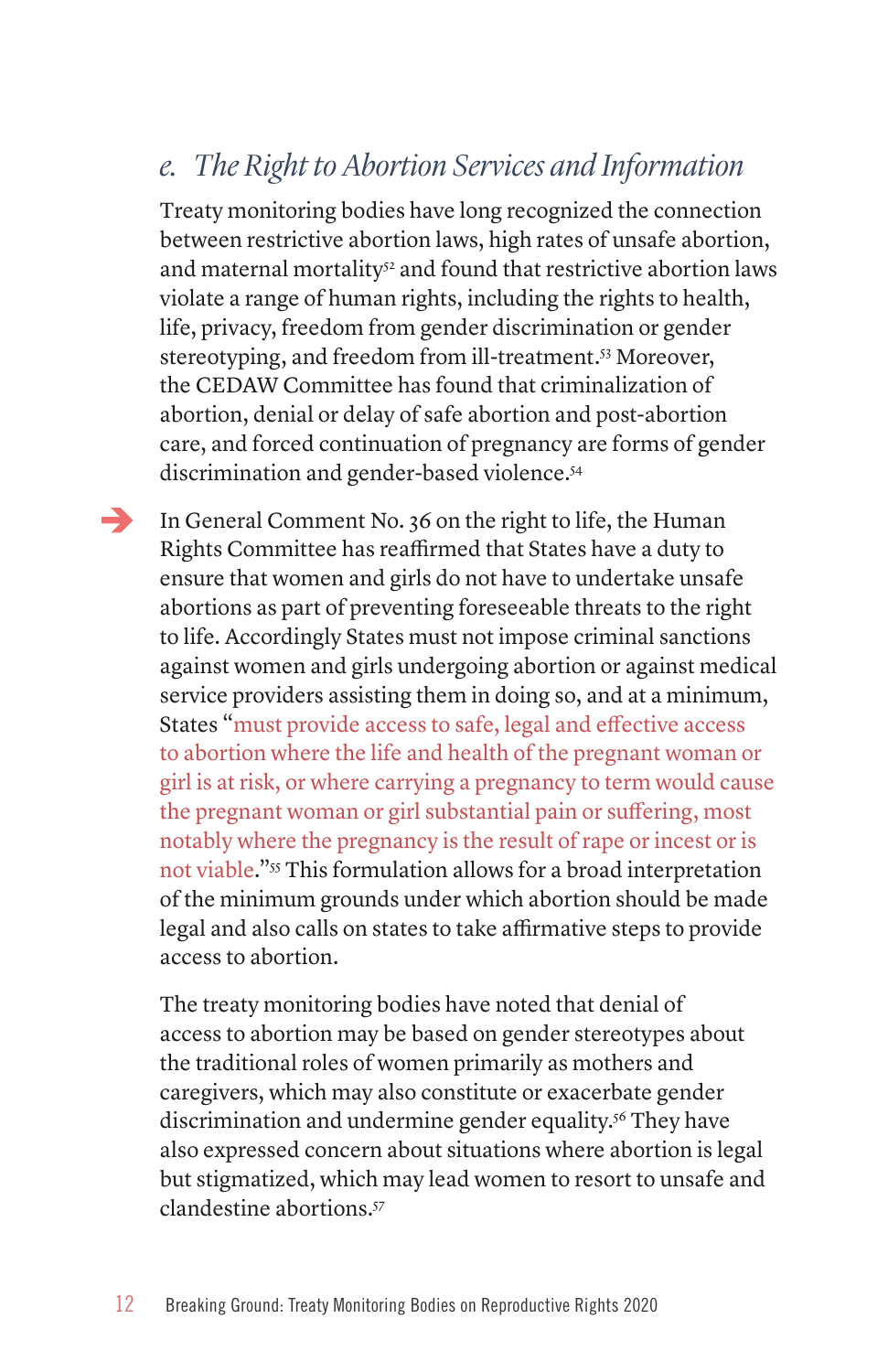In response to these human rights violations, treaty monitoring bodies have found that States should:

- Decriminalize abortion in all circumstances.58
- Ensure certain legal grounds for abortion. Specifically, treaty monitoring bodies have recognized that abortion must be legal, at a minimum, when a woman's life or health is at risk, or where carrying a pregnancy to term would cause the pregnant woman or girl substantial pain or suffering, such as where the pregnancy is the result of rape or incest and in cases of severe or fatal fetal impairments.<sup>59</sup>
- Interpret exceptions to restrictive abortion laws broadly and ensure that health exceptions include risks to mental health.<sup>60</sup>
- Eliminate punitive measures for women who undergo abortions and for health care providers who provide abortion services.<sup>61</sup>
- Provide post-abortion care to women and adolescents, regardless of whether or not abortion is legal.<sup>62</sup>
- Address the socio-economic needs of women seeking abortion services.63
- Consider establishing a legal presumption stating that adolescents are competent to seek and have access to sexual and reproductive health commodities and services, including abortion.<sup>64</sup>

## Barriers to Abortion

Treaty monitoring bodies have noted that as for other reproductive health services, legal abortion services must be available, accessible, affordable, acceptable, and of good quality.65 This means that States should liberalize their abortion laws to improve access and remove barriers that deny effective access by women and girls to safe and legal abortion.<sup>66</sup>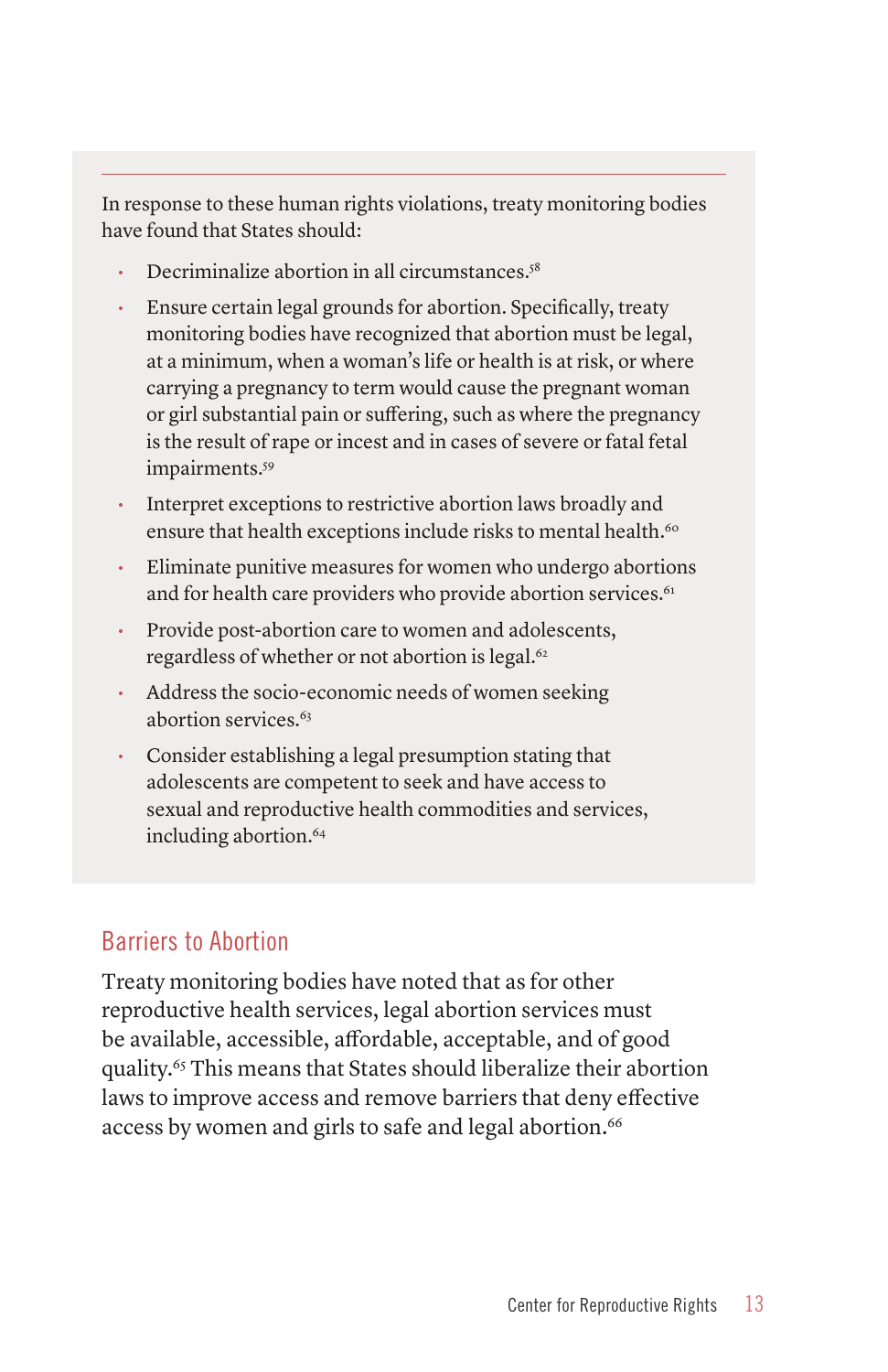- The CESCR and CEDAW Committees have recognized that abortion services must be economically accessible, recommending that States lower the cost of abortion or otherwise provide financial support when needed.<sup>67</sup> The CEDAW Committee has described fees for abortion as being burdensome to women's informed choice and autonomy.68 The Committee against Torture (CAT Committee) has called on States to ensure free access to abortion in cases of rape.<sup>69</sup>
- States have an obligation to eliminate and refrain from adopting medically unnecessary barriers to abortion, including mandatory waiting periods, biased counselling requirements, and third-party authorization requirements.70
- The treaty monitoring bodies have recently paid increasing attention to States' obligations to regulate the practitioners' refusal of care based on grounds of conscience, if they allow the practice, $7<sup>1</sup>$  including by ensuring that refusal of care does not occur in emergency situations, and otherwise health-care providers refer women to alternative health-care providers. The State must not permit institutional refusals of care72 and must ensure that "adequate number of healthcare providers willing and able to provide such services should be available at all times in both public and private facilities and within reasonable geographical reach."73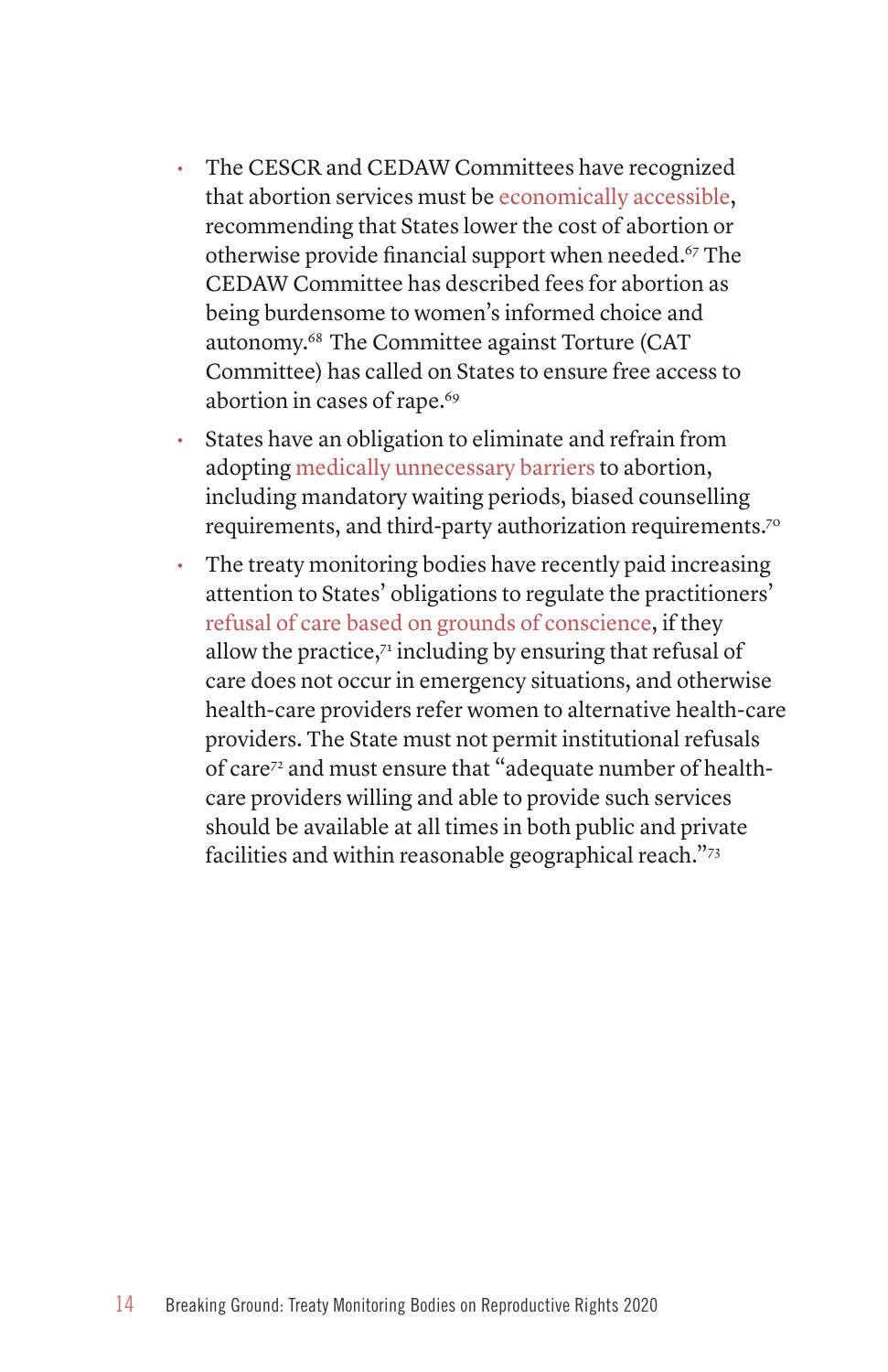## Denial of Access to Abortion as Torture or Ill-Treatment

The Committee against Torture, the Human Rights Committee, and the CEDAW Committee have found that denying or delaying safe abortion or post-abortion care may amount to torture or cruel, inhuman or degrading treatment.74

In *Mellet v. Ireland* and *Whelan v. Ireland*, two groundbreaking decisions that contributed to law reform in Ireland, the Human Rights Committee found that the prohibition and criminalization of abortion violated the rights to be free from cruel, inhuman, or degrading treatment, to privacy, and to equality before the law of a woman who wanted to end a pregnancy affected by a fatal fetal impairment. The Committee affirmed that prohibiting abortion can cause women severe mental suffering. The suffering can be exacerbated by the inability to receive care from trusted health professionals in their own country and by the financial, psychological, and physical burdens imposed on them by having to travel abroad to access abortion care.75 The Human Rights Committee outlined the obligation of the State to remedy these violations by reforming its laws on abortion, and if necessary, its constitution.76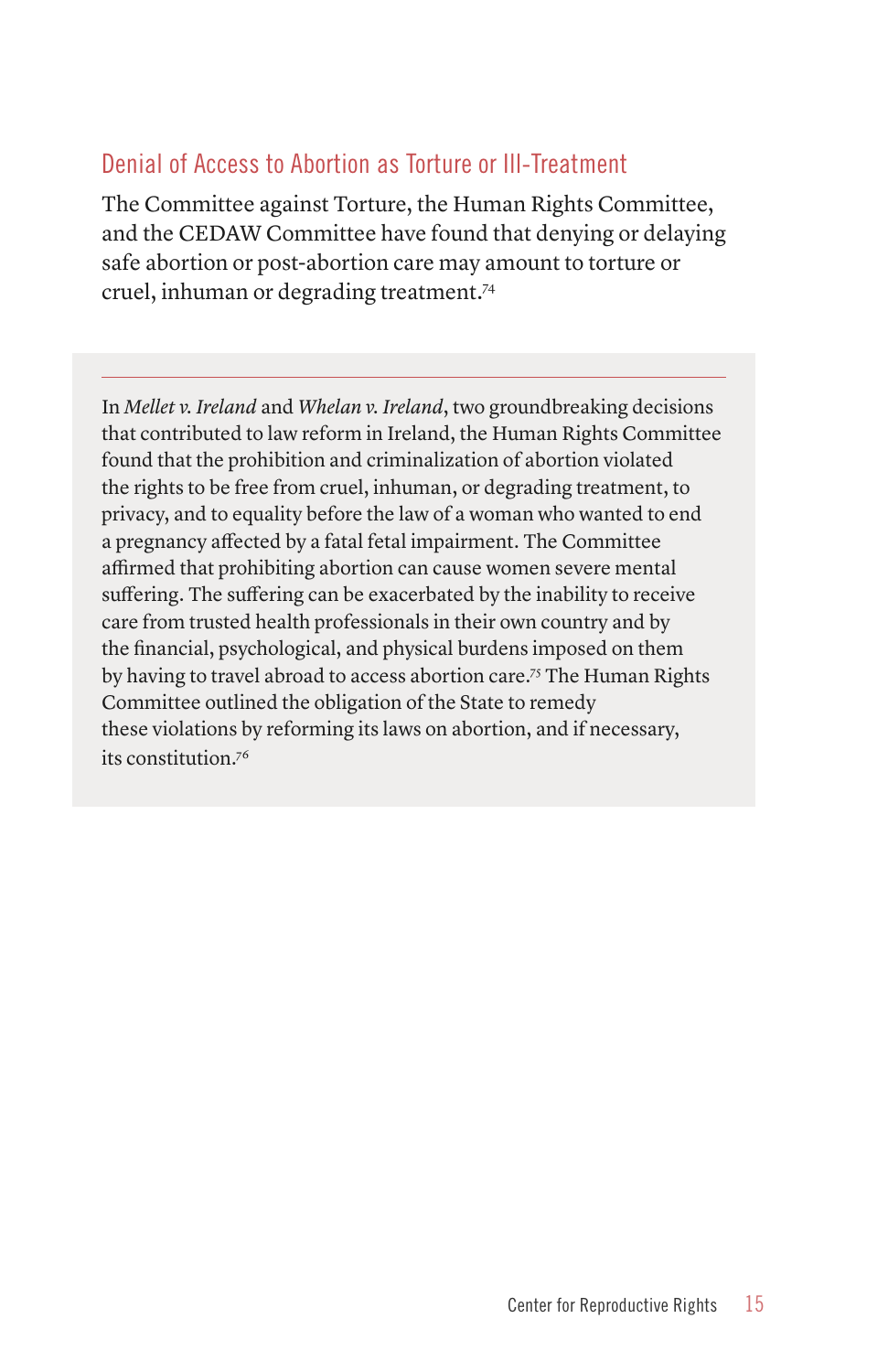## II. Bodily Autonomy, Equality and Non-discrimination, Social Determinants of Health

## *a. Bodily Autonomy and Reproductive Rights*

Ensuring women's rights to non-discrimination and substantive equality requires that women can exercise autonomy and self-determination, as well as make important life decisions without undue influence or coercion. The CEDAW Committee has referred to "the right of women to autonomous decision-making about their health," and recommended that States review abortion laws and practices with a view to ensure women's autonomy to choose.77

The CESCR Committee has acknowledged the right of all individuals to autonomous decision-making on matters regarding their sexual and reproductive health and noted that, "The right of women to sexual and reproductive health is indispensable to their autonomy and their right to make meaningful decisions about their lives and health."78 In its most recent General Comment, the Human Rights Committee has built on these standards and has acknowledged the "central importance to human dignity of personal autonomy,"79 as part of the right to life includes the right to enjoy a life with dignity.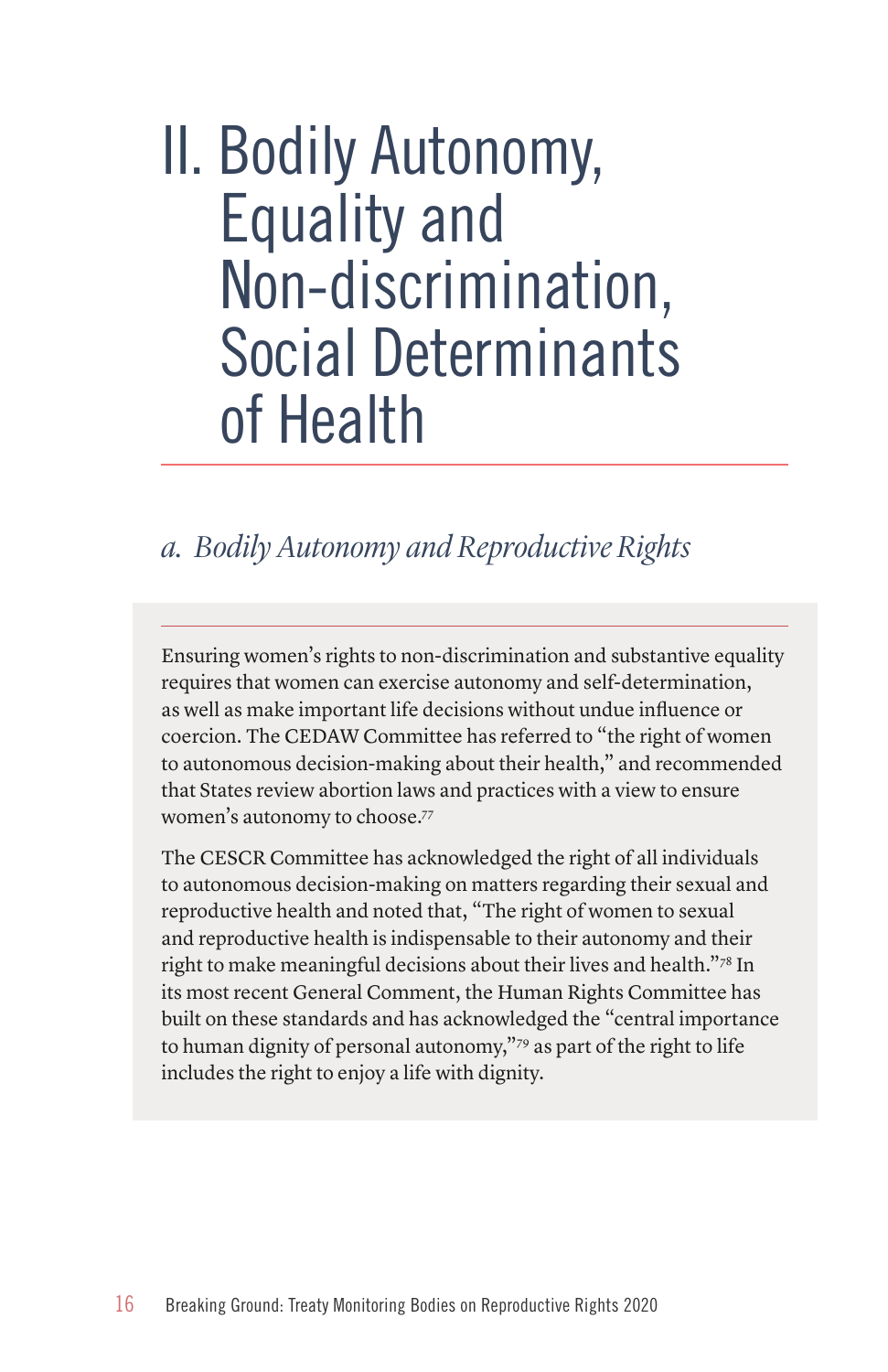## Procedural and Other Barriers to Reproductive Autonomy

Women are unable to exercise their reproductive autonomy where laws, policies, and practices impose arbitrary or unlawful barriers to their right to access sexual and reproductive health services. These barriers include:

- Third-Party Authorization Requirements: The treaty monitoring bodies have urged States to repeal third party authorization requirements—such as those required from spouses, judges, parents, guardians, or health authorities to access reproductive health services and information, classifying these requirements as forms of discrimination against women and barriers to women's access to reproductive health services.<sup>80</sup>
- Inadequately Regulated Refusal of Care Based on Conscience: States that permit health-care providers to invoke conscientious objection must adequately regulate the practice to ensure that it does not limit women's access to reproductive health services, including abortion. $81$  They must also implement a timely, systematic mechanism for referrals to an alternative health care provider and ensure that conscientious objection is a personal and not institutional practice.<sup>82</sup>
- Waiting Periods: The CAT and CEDAW Committees have recommended that States eliminate medically-unnecessary waiting periods for abortion.<sup>83</sup> Mandatory delay laws force women to travel multiple times to their abortion provider, incurring additional expense and burden which can particularly affect low-income women and women who live in rural areas. Those obstacles can themselves force women to delay their procedures even further into pregnancy, and although early abortion is a very safe procedure, the risk of complications increases with gestational age.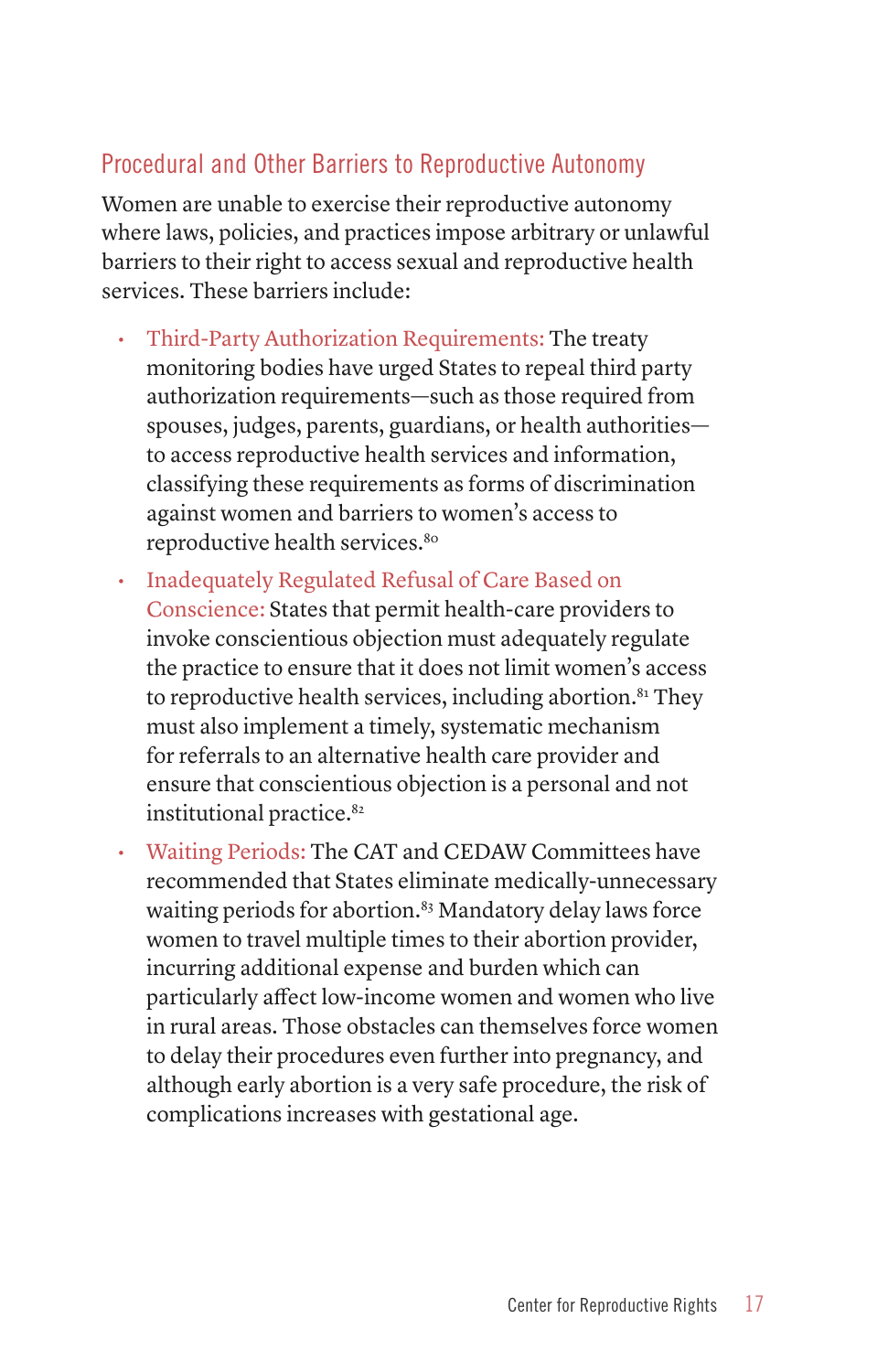## Violence and Coercion

Treaty monitoring bodies have also recognized that women are denied reproductive autonomy when they are subjected to violence or coercion, which may include:

- Forced reproductive health procedures, including forced or coerced sterilization, forced or coerced abortion, and mandatory testing for pregnancy or sexually transmitted diseases, are violations of women's rights to healthrelated decision-making and informed consent.84 Many women from marginalized groups, including women with disabilities, are subjected to forced or coerced sterilization, which the treaty monitoring bodies have found violates their right to be free from torture or ill-treatment.<sup>85</sup> The CEDAW Committee has identified forced sterilization as a form of gender-based violence<sup>86</sup> and has called for complaints about forced sterilization to be duly investigated and for the provision of remedies and redress that are "adequate, effective, promptly granted, holistic and proportionate to the gravity of the harm suffered."87
- Harmful traditional practices, which treaty monitoring bodies have recognized violate a number of human rights, including limiting reproductive autonomy.
	- *• CEFM*: child, early, and forced marriages are often accompanied by early and frequent pregnancy and childbirth, which also results in increased maternal mortality rates.88 The CEDAW, Committee on the Rights of the Child (CRC Committee), and Human Rights Committees have expressed concern of the prevalence of child marriage in refugee camps,<sup>89</sup> where adolescent refugee girls are often sold as brides.90 Additionally, refugee women are frequently forced into marriages for socio-economic and "protection" purposes.<sup>91</sup>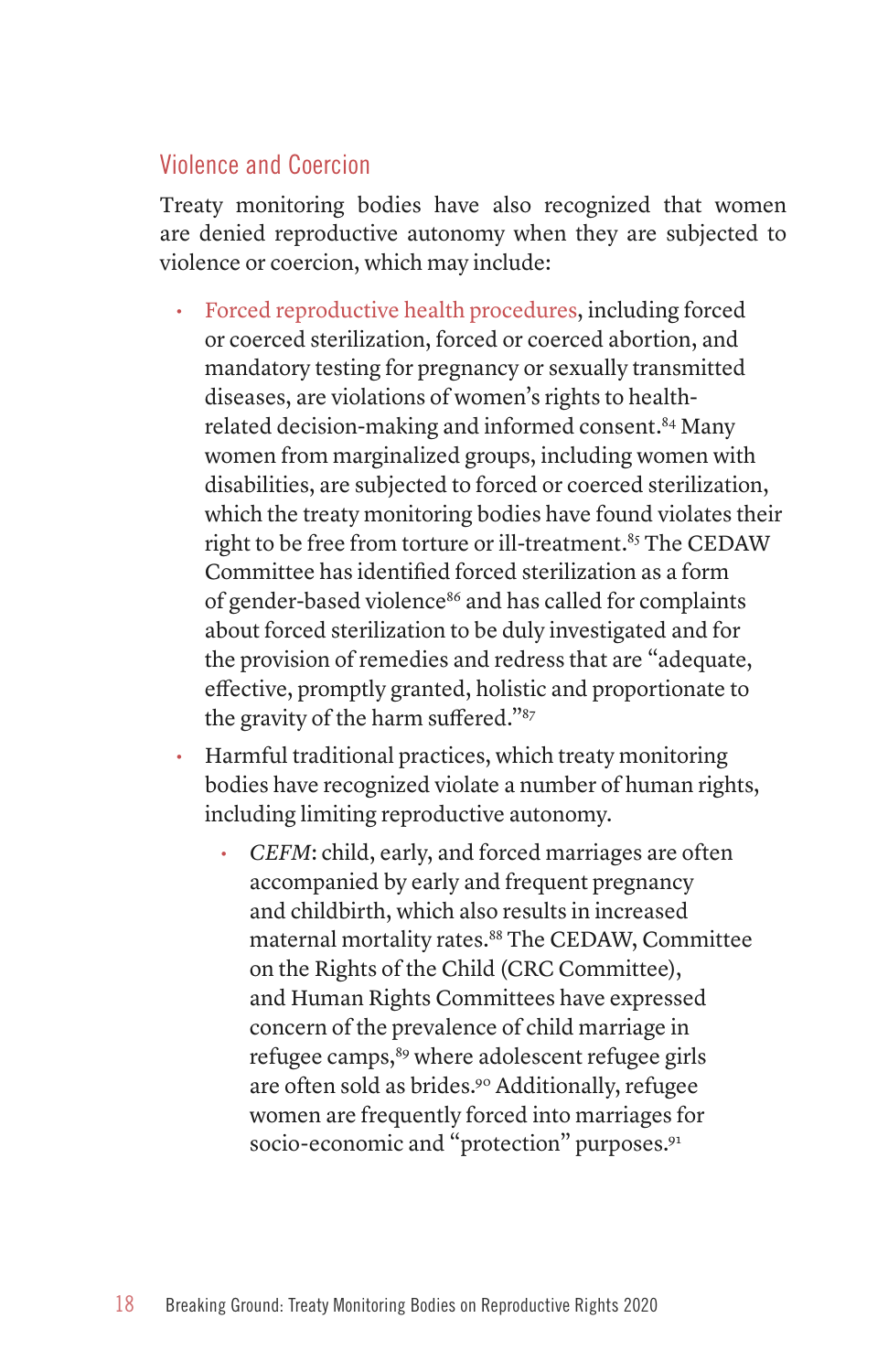*• FGM*: The treaty monitoring bodies have long been concerned with the high prevalence of female genital mutilation (FGM).92 The CEDAW and CRC Committees note that there is no medical reason for FGM and explain that the practice can cause immediate and long-term health consequences, including shock, severe pain, infections, complications during childbirth, and other long-term gynecological problems.93

## *b. Equality and Non-discrimination*

The rights to equality and non-discrimination are fundamental tenets of international human rights law. Gender equality includes the right to de-facto or substantive equality.94 Realizing substantive gender equality requires addressing the historical roots of gender discrimination, gender stereotypes, and traditional understandings of gender roles that perpetuate discrimination and inequality.95

*• Substantive equality:* Treaty monitoring bodies have long recognized the need to use a substantive equality approach to ensure gender equality in the context of reproductive rights. They have called on States to ensure positive reproductive health outcomes, such as fulfilling unmet need for modern contraceptives, lowering rates of maternal mortality, and reducing rates of adolescent pregnancy.96 They have repeatedly condemned laws that restrict or prohibit health services primarily or exclusively needed by women on the basis that they violate the rights to equality and non-discrimination.97 The CEDAW Committee has stated that "it is discriminatory for a State party to refuse to provide legally for the performance of certain reproductive health services for women."98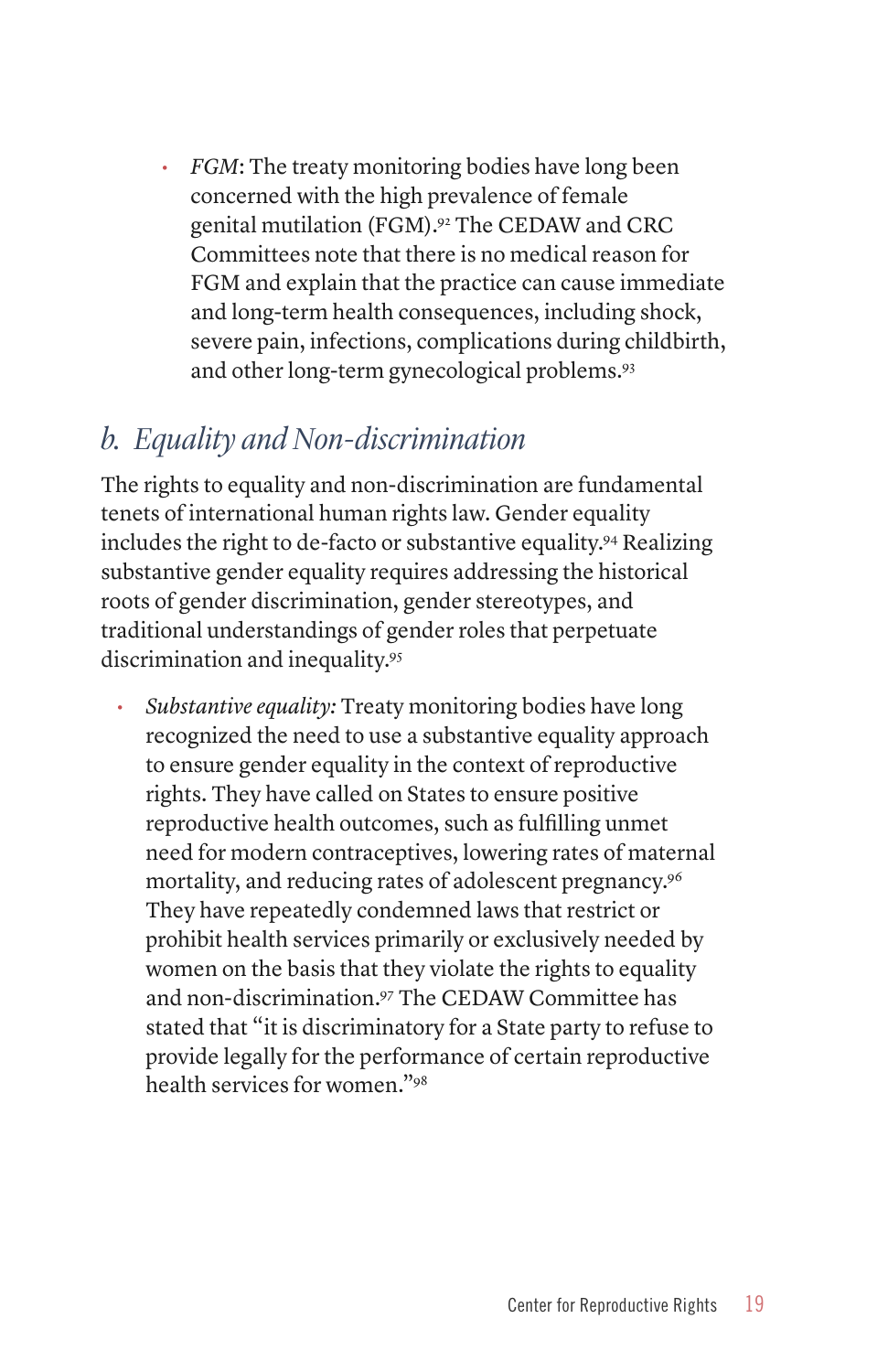*• Gender stereotypes:* Several of the treaty monitoring bodies, and CEDAW in particular, have regularly called on States to work to eradicate gender stereotypes, noting that patriarchal attitudes, cultural stigma, and gender stereotypes about women as mothers and caregivers, prejudices about sexual and reproductive health services, and taboos about sexuality outside of marriage all contribute to the lack of access to reproductive health information, goods and services.<sup>99</sup> In General Comment No. 22, the CESCR Committee called on States to eliminate discriminatory stereotypes, assumptions, and norms concerning sexuality and reproduction that underlie restrictive laws and undermine the realization of sexual and reproductive health.<sup>100</sup>

The CESCR Committee has stated that realizing women's rights and gender equality requires reforming the discriminatory laws, policies, and practices, and removing all barriers that interfere with women's access to comprehensive sexual and reproductive health services, goods, education, and information.101 Both the CEDAW and CESCR Committees have suggested that States must adopt temporary special measures to eliminate conditions and combat gender-based stereotypes and attitudes that perpetuate inequalities and discrimination in order to enable all individuals and groups to enjoy sexual and reproductive health on a basis of equality.102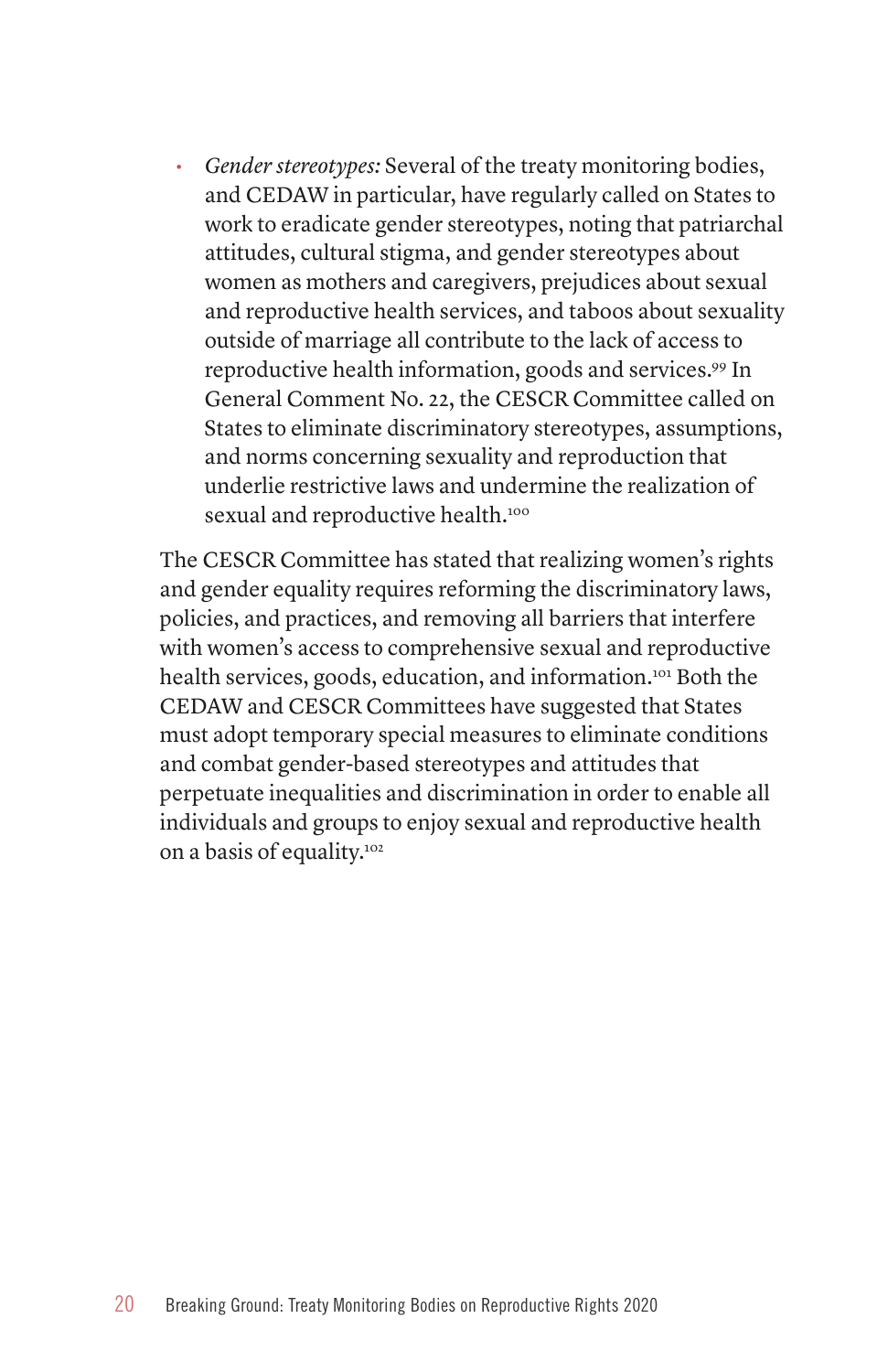To achieve substantive equality, States must remedy entrenched discrimination by implementing temporary special measures through a wide variety of legislative, executive, administrative and other regulatory instruments, policies and practices.<sup>103</sup> These measures should cover the following areas:

- Recognize Difference: States should recognize that women and men experience different kinds of rights violations due to discriminatory social and cultural norms, including in the context of health.104 Women also may face intersecting discrimination based on multiple grounds, including race, disability, age, socioeconomic status or due to membership of other marginalized groups.105 Measures to guarantee non-discrimination and substantive equality should address the exacerbated impact that intersectional discrimination has on the realization of the right to sexual and reproductive health.<sup>106</sup>
- Ensure Equality of Outcomes: Given that discrimination manifests itself differently between and among men and women, States should address these inequalities accordingly. States should focus on ensuring equal outcomes for women, including different groups of women, which may require States to take positive measures and mandate potentially different treatment of men and women, as well as between different groups of women, in order to overcome historical discrimination and ensure that institutions guarantee women's rights.<sup>107</sup>
- Address Discriminatory Power Structures: States should examine and address current societal power structures, such as traditional family and work-place roles, and analyze the role that gender plays within them. Ensuring substantive equality requires States to change opportunities, institutions, and systems in order to address the inequalities experienced by women, by ensuring that they are not grounded in male paradigms of power and life patterns.<sup>108</sup>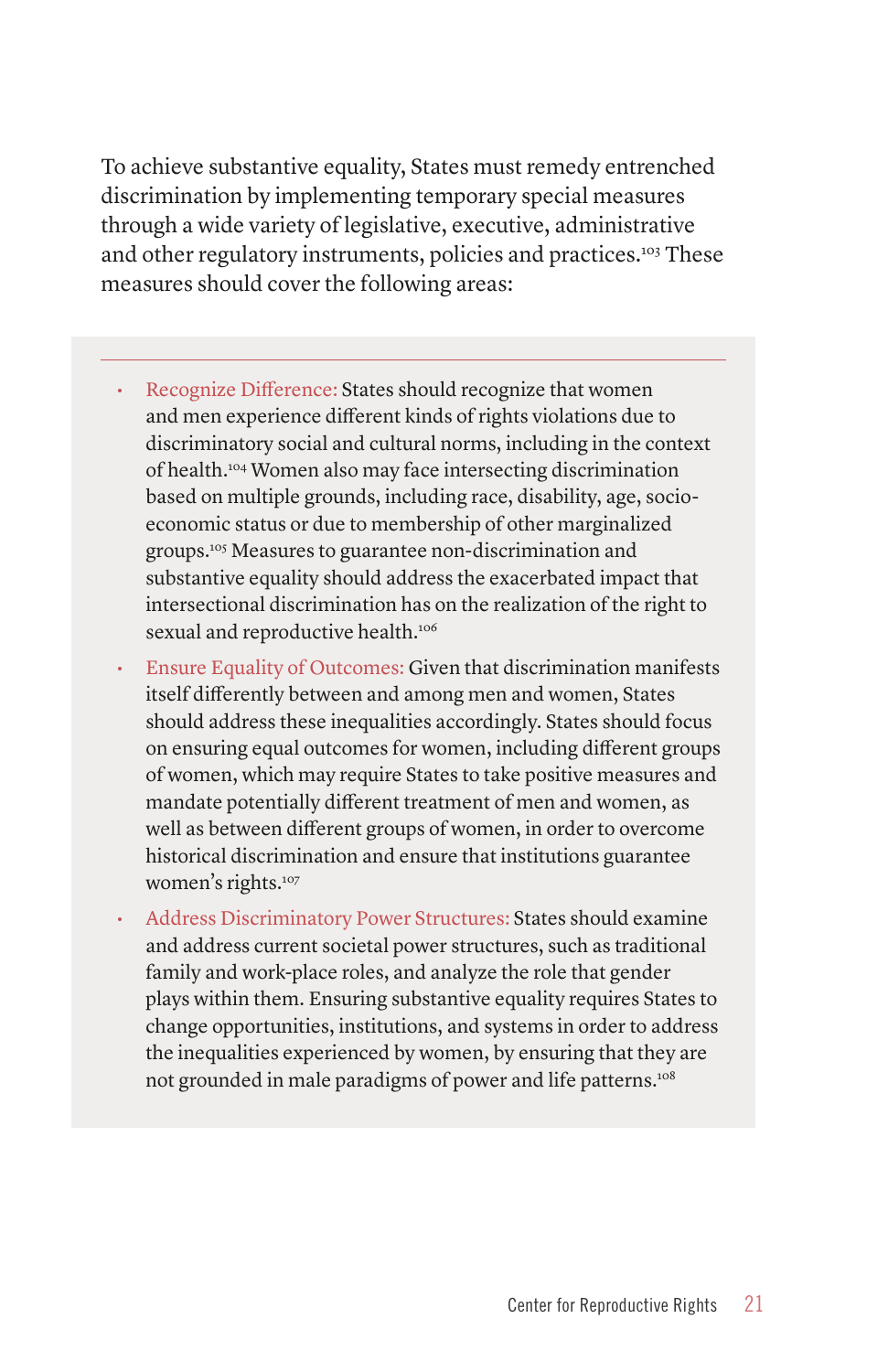# III. Issues in Focus

## *a. Assisted Reproductive Technology and Surrogacy*

Recent advances in technology have made assisted reproductive technology (ART) a topic of increasing global interest. The Human Rights Committee has called on the elimination of excessive restrictions on the use of ART,<sup>109</sup> while the CEDAW Committee has praised States for passing legislation that regulates ART and guarantees access to all scientific methods of ART.110 As with other reproductive health services, there is concern that access to ART is not available to all women.<sup>111</sup>

- The CESCR Committee has recently decided that a mandatory transfer of an embryo to the woman's uterus without her consent constituted a violation of her right to the highest attainable standard of health and her right to gender equality.112 The CESCR Committee recommended that, "States should update their regulations regularly to harmonize them with their human rights obligations and with the evolution of society and scientific progress."113
	- The CRC Committee has recognized that surrogacy is a complex topic that raises a range of complex issues and has issued concluding observations on surrogacy to several States in relation to commercial surrogacy.114 The Committee recommended that States monitor surrogacy arrangements and ensure that a child born through surrogacy motherhood should be able to get access to the information about his or her origin.
- $\rightarrow$ • In 2019, the CEDAW Committee considered surrogacy for the first time. They recommended that States ensure that laws on surrogacy do not impose criminal liability or administrative sanctions on women who act as surrogates, and ensure that laws, regulations, and policies on surrogacy prevent deprivation of liberty and exploitation, as well as coercion, discrimination, and violence against them.<sup>115</sup>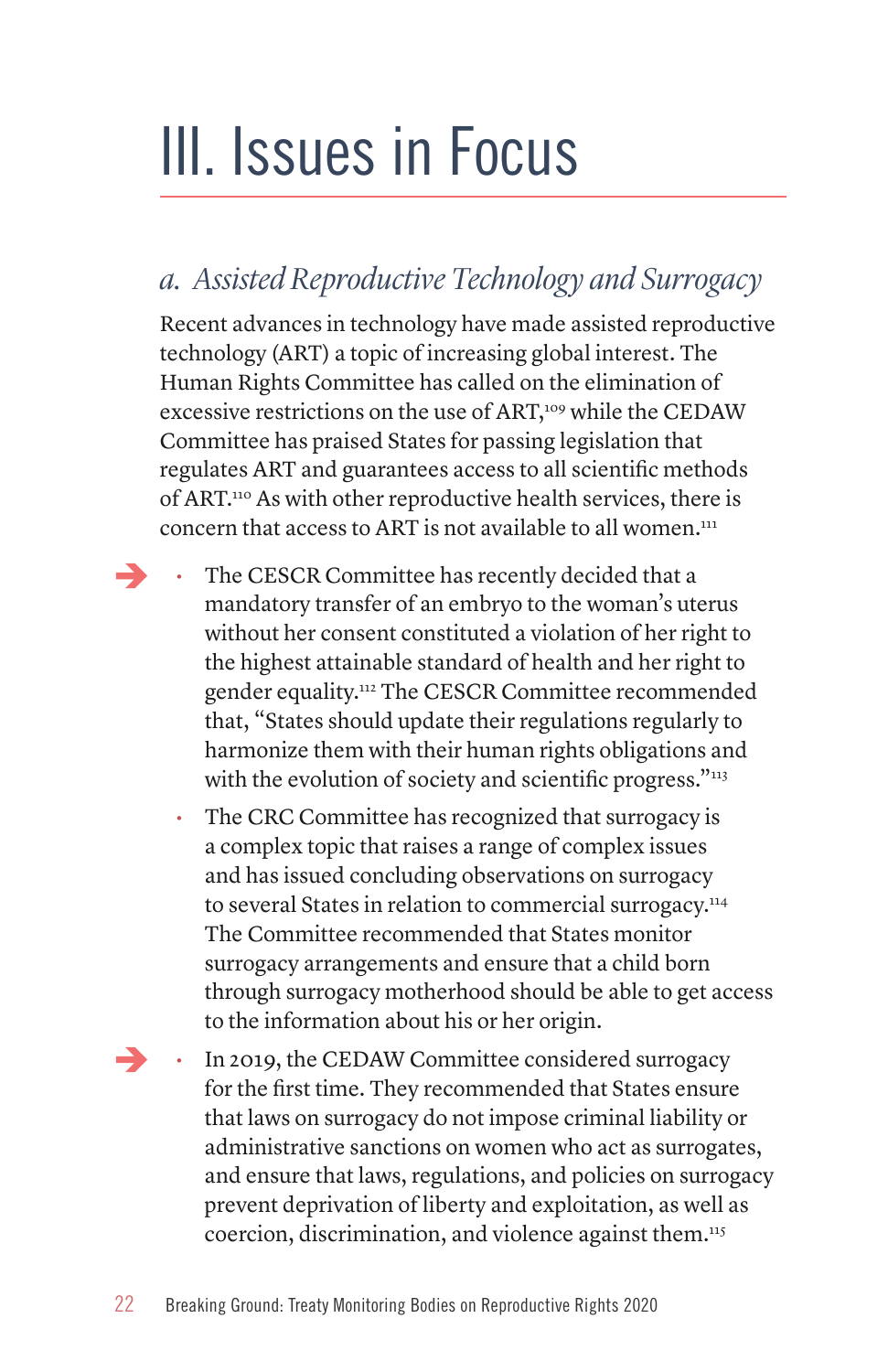## *b. Sexual and Reproductive Health and Rights in Humanitarian Settings*

Human rights law and international humanitarian law are complementary and mutually reinforcing, and States must therefore respect, protect, and fulfill sexual and reproductive health and rights during conflict and humanitarian emergencies, including ensuring access to services for women and girls who are survivors of gender-based violence.<sup>116</sup> The treaty monitoring bodies have developed extensive guidance for States which reinforce and complement State's humanitarian legal obligations.

In conflict-affected settings, the CEDAW Committee has called on States to:

- Ensure access to maternal health services, including antenatal care, skilled delivery services, prevention of vertical transmission, and emergency obstetric care.117
- Give priority to the provision of sexual and reproductive health services, including safe abortion services, noting with concern the effects of armed conflict on SRHR and maternal mortality.<sup>118</sup>

The CEDAW and CESCR Committees have noted that refugees, stateless persons, asylum seekers and undocumented migrants are in a situation of vulnerability due to their legal status which requires the State to take additional steps to ensure their access to affordable and quality sexual and reproductive information, goods, and healthcare.119

Principles of equality and equity, participation, transparency, and accountability are foundational to international human rights law and are necessary to guide and inform all aspects of humanitarian service provision to ensure that it reflects and meets the needs of the individuals and communities most directly affected.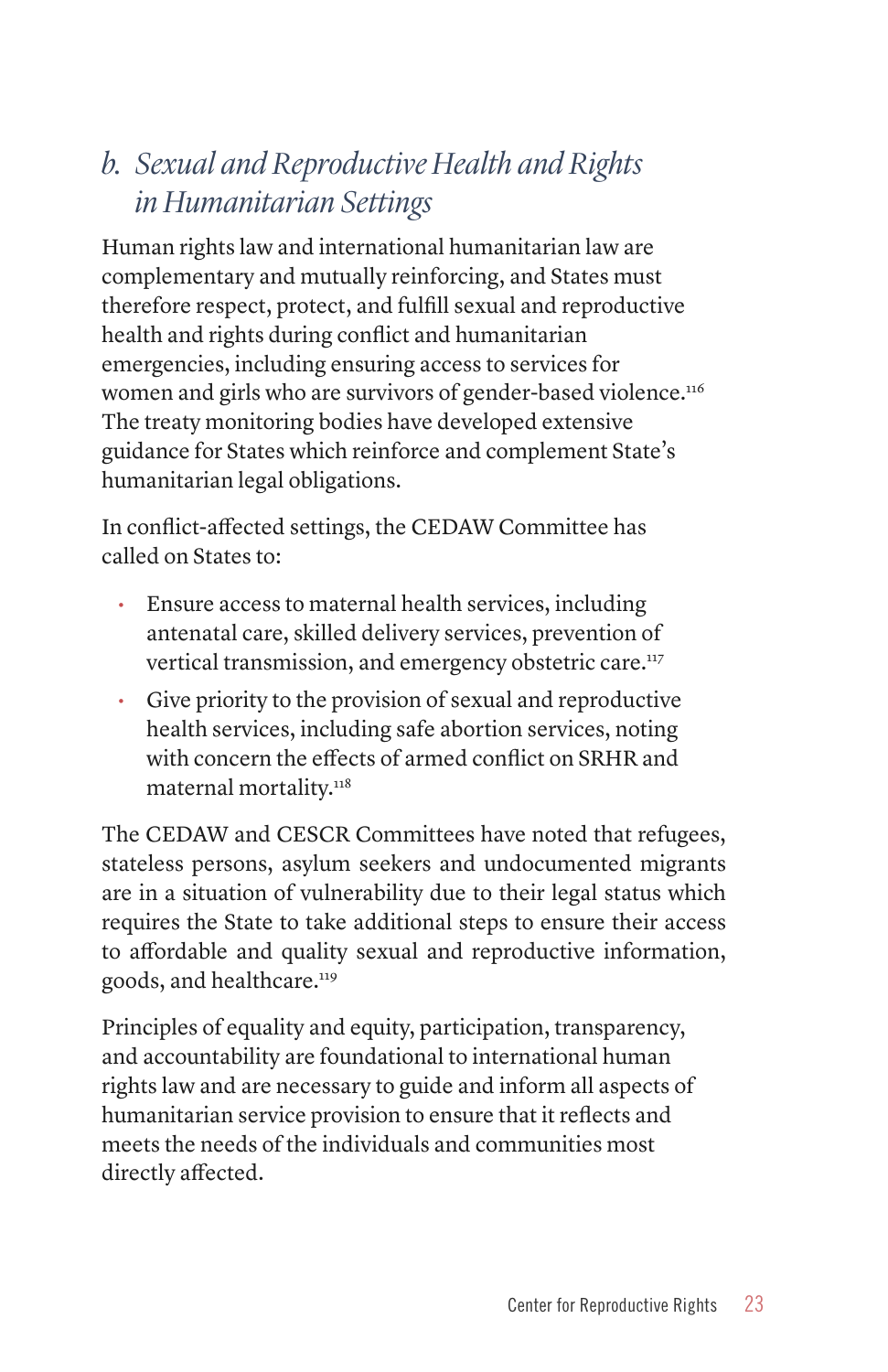A human rights-based approach to SRHR in humanitarian settings requires, *inter alia*:<sup>120</sup>

- Ensuring available, accessible, adequate, and quality services without discrimination.
- Ensuring those who seek services are able to make informed and autonomous decisions, without spousal, parental, or third-party consent.
- Establishing systems for maintaining privacy and confidentiality.
- Access to justice and effective remedies when individual rights are violated.

## *c. Capacity and Consent: Adolescents and Women with Disabilities*

Treaty monitoring bodies have specifically recognized that individuals belonging to particular groups may be disproportionately affected by intersectional discrimination in the context of sexual and reproductive health. They have recommended that States put a particular focus on the sexual and reproductive health needs of marginalized groups of women, including poor women, persons with disabilities, migrants, indigenous or other ethnic minorities, adolescents, lesbian, gay, bisexual, transgender and intersex persons, sex workers, and people living with HIV/AIDS.121 Laws, policies and programmes, including temporary special measures and increased resources, are required to prevent and eliminate discrimination, stigmatization, and harmful stereotyping that hinders access to sexual and reproductive health<sup>122</sup>.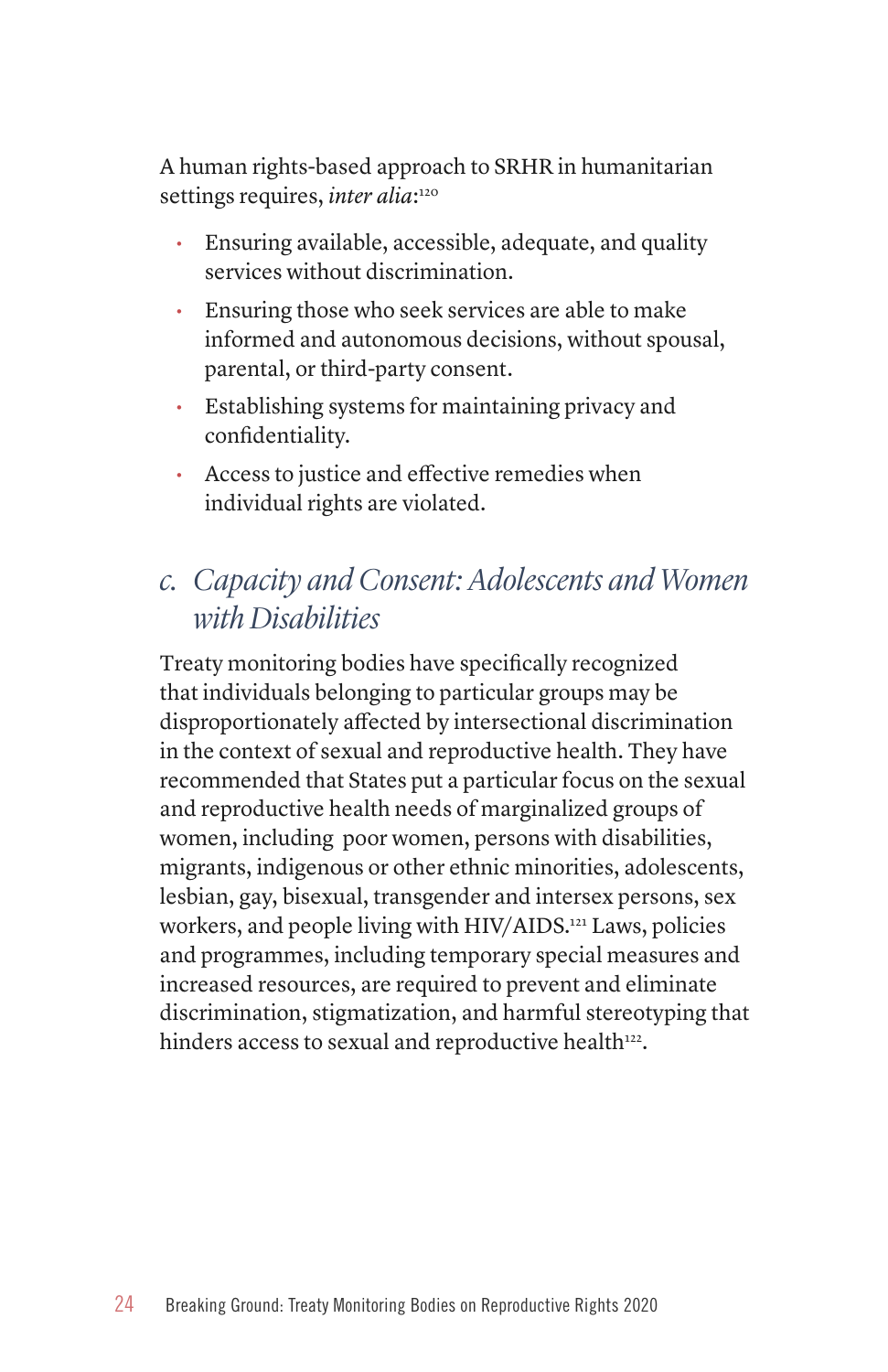## i. Adolescents

Age is a prohibited ground of discrimination, and in relation to young persons, unequal access by adolescents to sexual and reproductive health information and services amounts to discrimination.123 States should provide health services that are responsive to the particular needs and human rights of all adolescents<sup>124</sup> and "ensure that girls can make autonomous and informed decisions on their reproductive health."

The vulnerability of adolescents, particularly those from marginalized groups, requires additional measures to fully protect, respect, and fulfill their sexual and reproductive rights.<sup>125</sup> In the decisions of *L.C v Peru* and *K.L v Peru* the CEDAW and Human Rights Committees found that the young age of the victims was an aggravating factor in assessing the severity of the human rights violations by the State.

Treaty monitoring bodies recognize that adolescents and youth face specific barriers in accessing contraception,<sup>126</sup> including taboos about adolescent sexuality<sup>127</sup> and legal restrictions on contraceptives for unmarried women.128 The CESCR Committee has said that "States must also take affirmative measures to eradicate social barriers in terms of norms or beliefs that prevent girls and adolescents from autonomously exercising their right to sexual and reproductive health."<sup>129</sup>

The CRC Committee has urged States to decriminalize abortion to ensure that girls have access to safe abortion and postabortion services, review legislation with a view to guaranteeing the best interests of pregnant adolescents, and ensure that their views are always heard and respected in abortion-related decisions.130 The CRC Committee has also urged States to remove parental and guardian consent requirements by giving consideration "to the introduction of a legal presumption that adolescents are competent to seek and have access to preventive or time-sensitive sexual and reproductive health commodities and services."131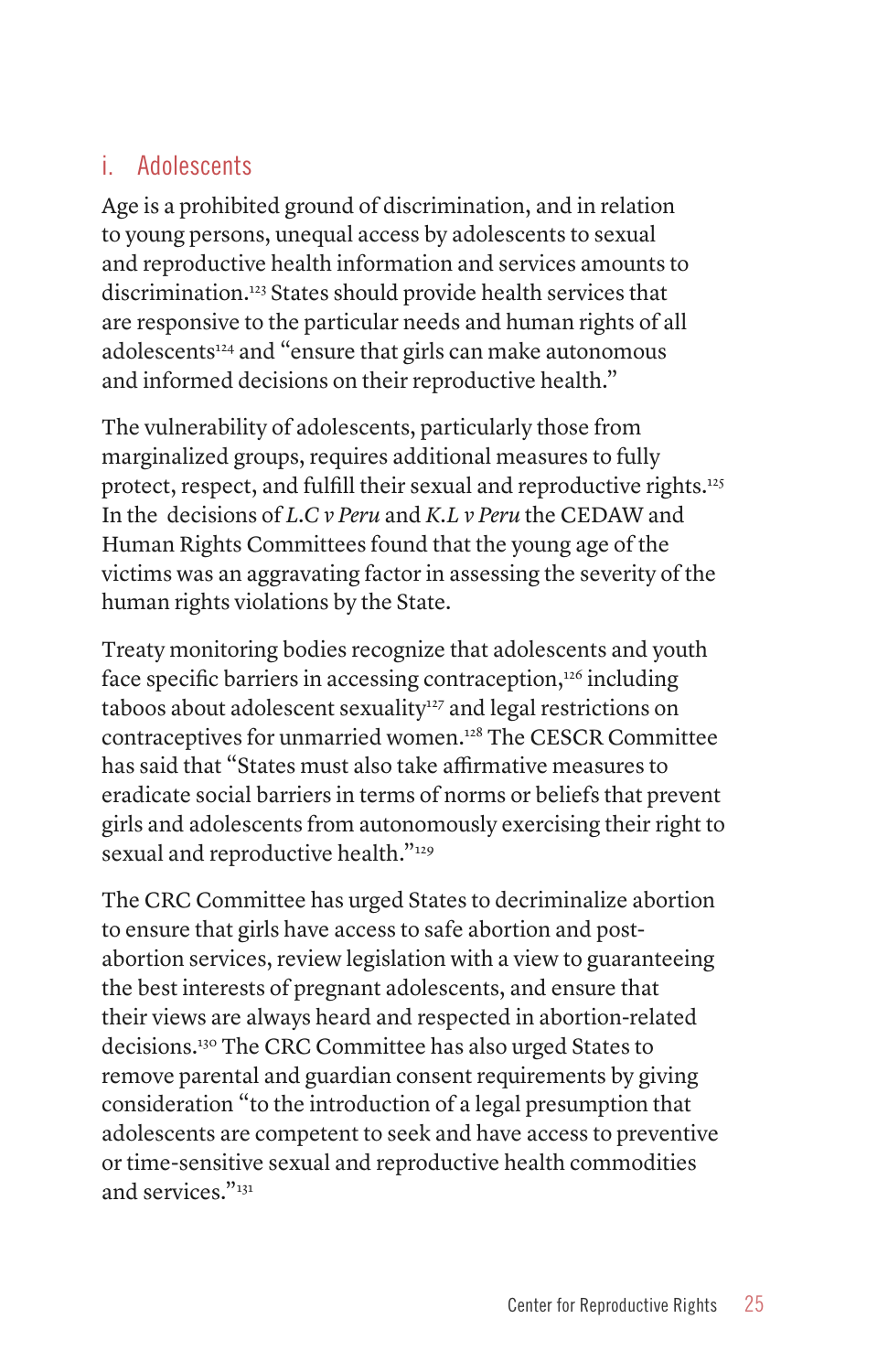## ii. Women with Disabilities

Women and girls with disabilities face multiple barriers to the enjoyment of sexual and reproductive health and rights, often due to harmful stereotypes with the barriers including a failure to respect their legal capacity and a lack of accessibility of facilities, services, and information.132 Of particular concern is the restriction or removal of legal capacity of women and girls with disabilities, which can facilitate forced interventions, such as sterilization, abortion, contraception, female genital mutilation, or surgery, or treatment performed on intersex children without their informed consent, and detention in institutions.<sup>133</sup>

The Committee on the Rights of Persons with Disabilities (CRPD Committee) has called on States to:

- Repeal discriminatory laws, policies, and practices, prohibit all forms of forced sterilization, forced abortion and non-consensual birth control,<sup>134</sup> and adopt affirmative action measures in relation to sexual health and reproductive rights for women and girls with disabilities.<sup>135</sup>
- Ensure that all women and girls with disabilities can exercise their legal capacity by making their own decisions (with support when desired) with regard to medical and/or therapeutic treatment, including decisions on retaining their fertility, reproductive autonomy, their right to choose the number and spacing of children, to consent and accept a statement of fatherhood, and the right to establish relationships.136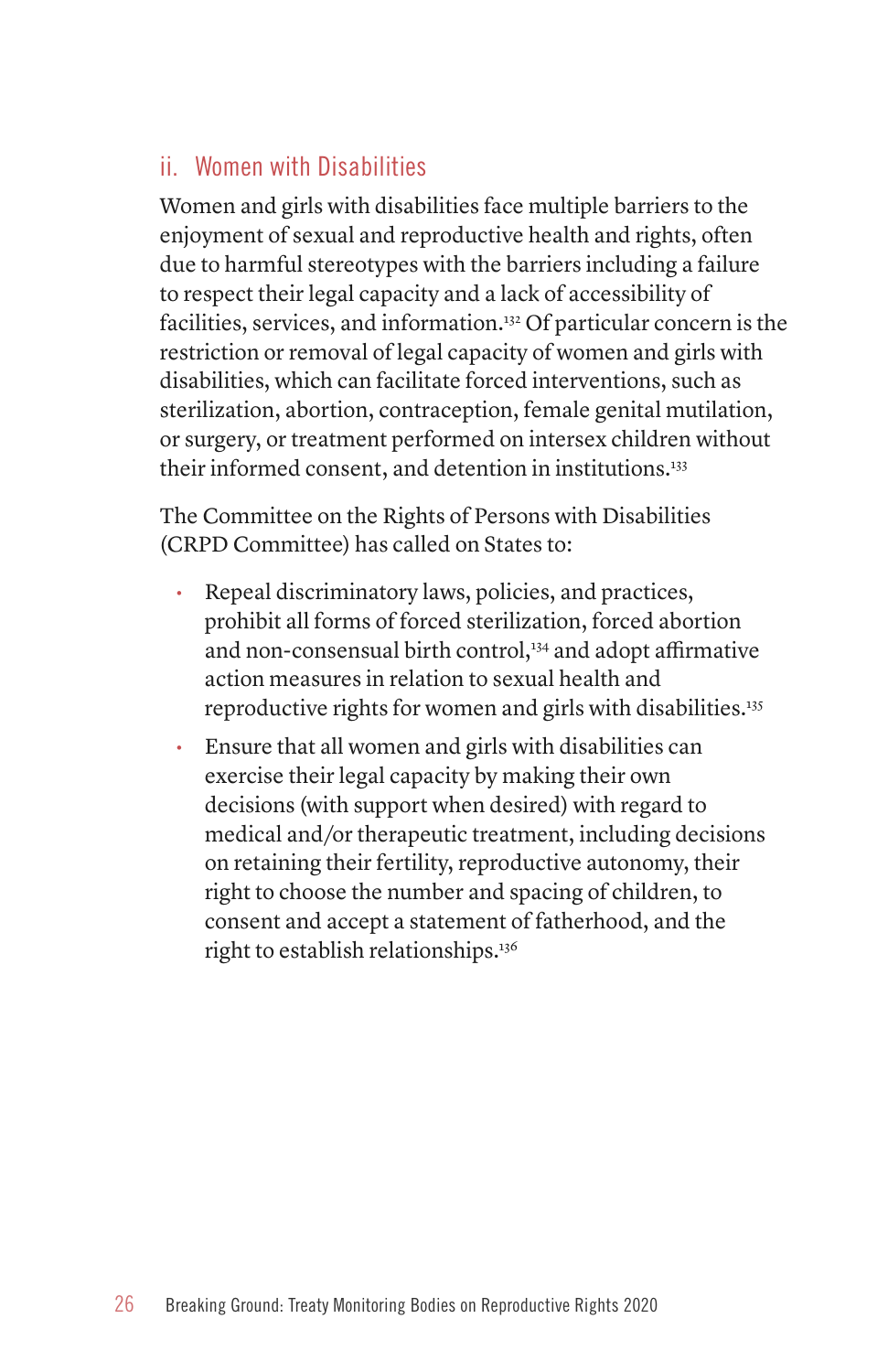# V. Recommendations

In recent years, the treaty monitoring bodies have made substantial progress in elaborating human rights standards on sexual and reproductive health and rights. In order to continue the development of human rights standards and ensure the full realization of these rights for women and girls around the world, treaty monitoring bodies should consider the following:

- i. Explicitly recognize that States have an obligation to ensure women's and girls' right to access abortion without restriction as to reason. Going beyond an exceptions-based framework to restrictive abortion laws, which does not fully enable women to exercise their reproductive autonomy, will help ensure gender equality by fully considering the negative health and human rights implications that restrictive abortion laws, policies, and practices have on all women.
- ii. Recognize that denial of access to sexual and reproductive health services, goods, and information is a form of gender discrimination that results from gender stereotypes, patriarchal attitudes, and taboos surrounding women's sexuality.
- iii. Continue to condemn violations of women's right to bodily autonomy, including the failure to obtain informed consent and restrictions on women's decision-making.
- iv. Address intersectional discrimination and the need to ensure effective policies that address needs of marginalized groups.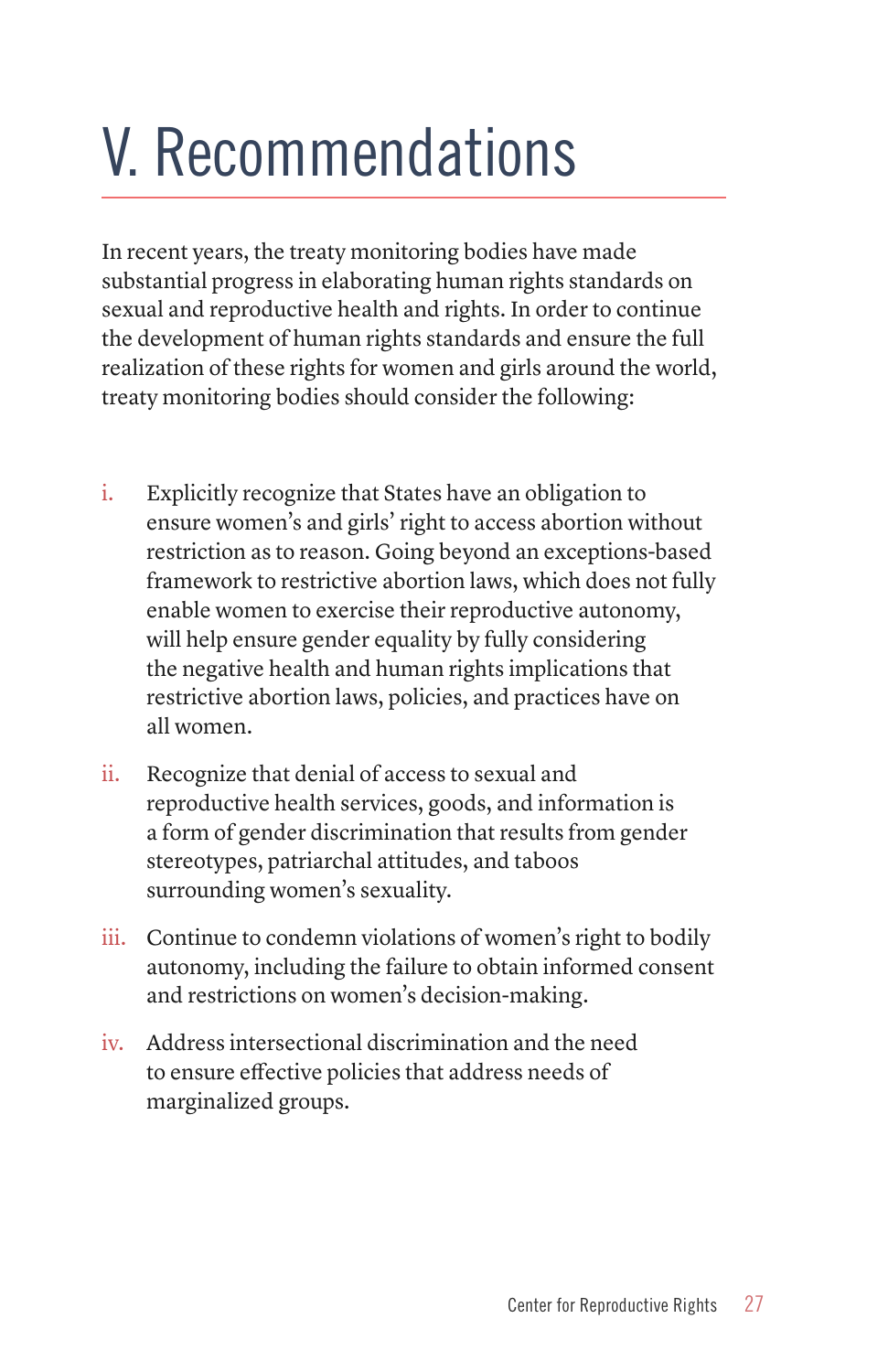- v. Reinforce applicability of human rights law and the need for States to realize reproductive rights in humanitarian settings.
- vi. Require States to provide meaningful and effective remedies for women whose sexual and reproductive health and rights has been violated, including in humanitarian settings.
- vii. Develop human rights standards on assisted reproductive technology, including surrogacy, that puts the rights of women at the center and ensures that the right to benefit from scientific progress is implemented on a non-discriminatory basis.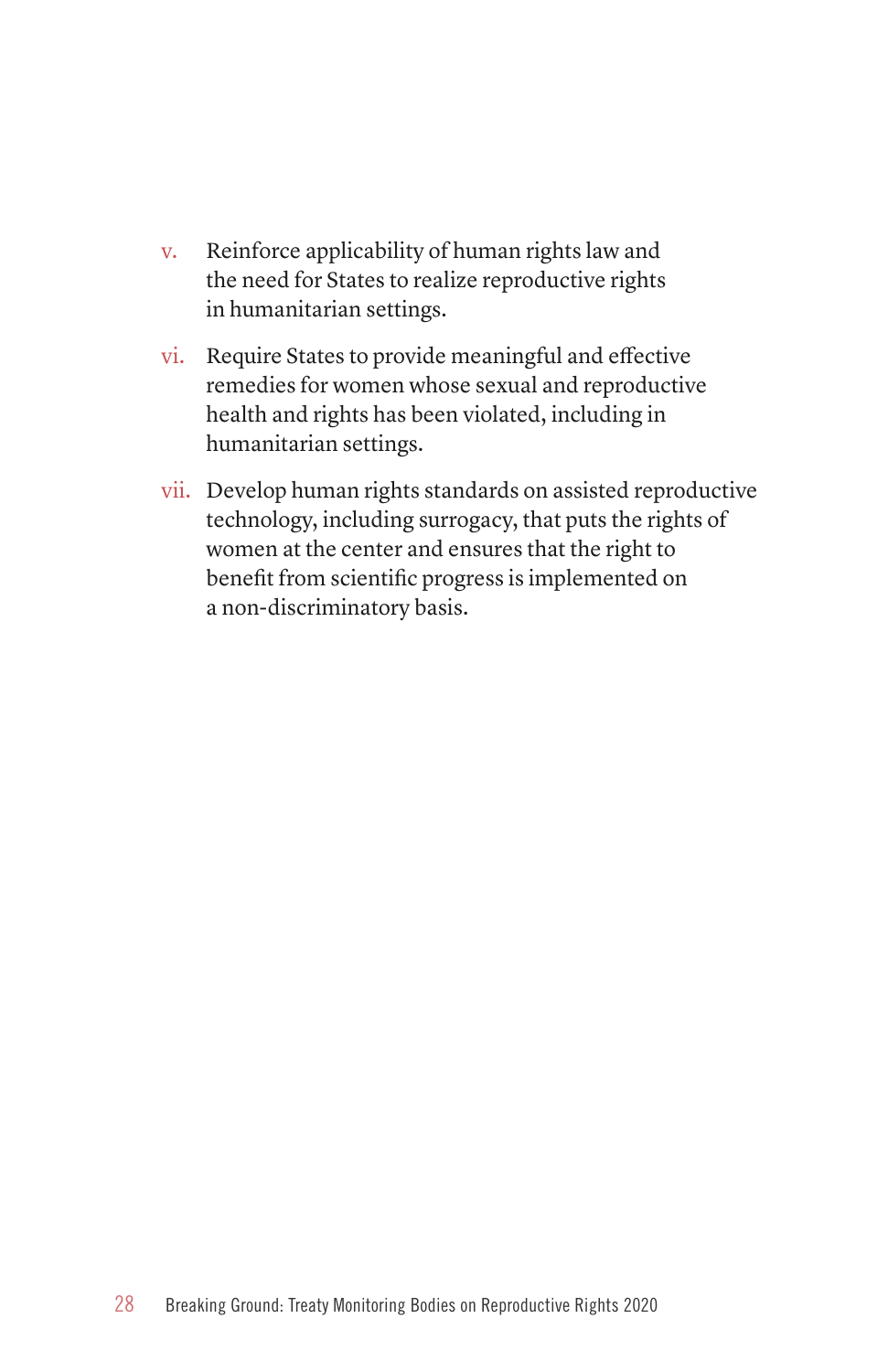## *Endnotes*

- 1 Committee on Economic, Social and Cultural Rights, *General Comment No. 22: On the right to sexual and reproductive health (Art. 12 of the International Covenant on Economic, Social and Cultural Rights*), U.N. Doc. E/C.12/GC/22 (2016) [hereinafter CESCR Committee, *Gen. Comment No. 22*].
- 2 *Id.* para. 45.
- 3 *Id.* paras. 5, 10, 30. "…groups including but not limited to poor women, persons with disabilities, migrants, indigenous or other ethnic minorities, adolescents, lesbian, gay, bisexual, transgender and intersex persons, and people living with HIV/AIDS".
- 4 CESCR Committee, *Gen. Comment No. 22, supra* note 1, para. 12-21.; Committee on Economic, Social and Cultural Rights, *General Comment No. 14: The right to the highest attainable standard of health (Art. 12),* (22nd Sess., 2000), *in* Compilation of General Comments and General Recommendations Adopted by Human Rights Treaty Bodies, para. 12, U.N. Doc. E/C.12/2000/4 (2000) [hereinafter CESCR Committee, *Gen. Comment No. 14*].;

*Availability:* States have an obligation to ensure adequate training of health care providers, a sufficient number of health facilities throughout the country, adequate sanitation and infrastructure for sexual and reproductive health services, including in rural areas, and essential drugs, as defined by the World Health Organization (WHO) Model List of Essential Medicines, including contraception, emergency contraception and medication abortion.

*Accessibility:* States must ensure that sexual and reproductive health information and services are accessible by guaranteeing:

*Physical accessibility:* States must ensure that women do not have to travel long distances to health facilities and have access to transportation to ensure their right to health information and services.

*Economic accessibility (Affordability):* States must ensure that health services and goods are affordable for everyone and should provide free or low-cost reproductive health goods and services for women who cannot afford them, including abortion and contraception. CEDAW recommends that contraception and abortion services should be accessible, including affordability. The CRC Committee has called on states to provide adolescents free reproductive health services, including access to contraception and safe abortion.

*Information accessibility:* Individuals must have access to comprehensive, age-appropriate, unbiased, and scientifically accurate sexuality education, and the information and education necessary to enable them to freely determine the number and spacing of their children. States may not censor, withhold, or intentionally misrepresent sexual and reproductive health information.

*Legal accessibility:* States must eliminate or remove all laws and policies that undermine the ability of certain individuals and groups to obtain the full range of reproductive health information, goods, and services.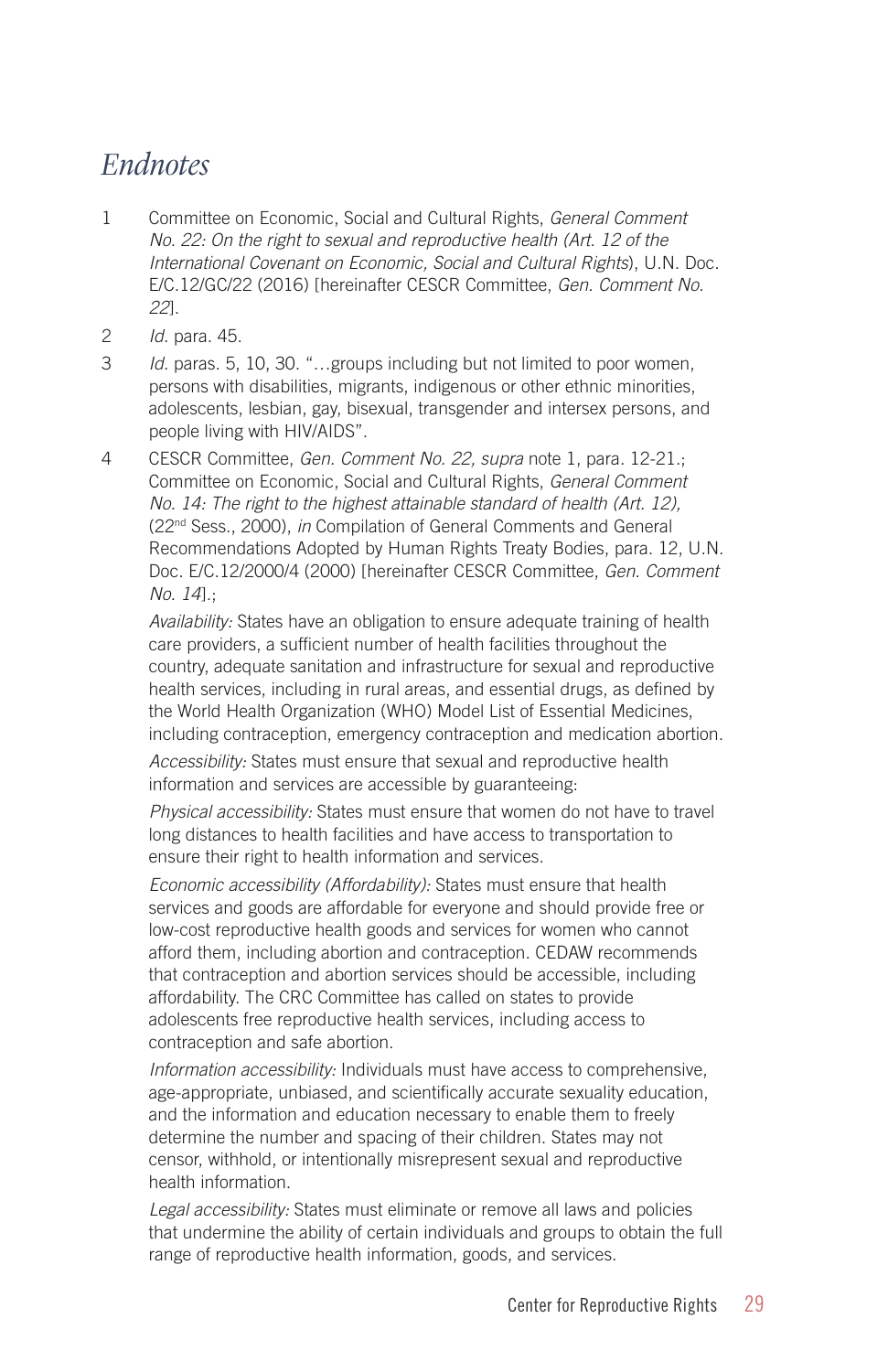*Acceptability:* Sexual and reproductive health services must respect the rights to confidentiality and informed consent, be culturally appropriate, and be sensitive to gender and life-cycle requirements. Further, they must be delivered in a way that respects women's dignity and is sensitive to their needs and perspectives.

*Quality:* Health services must be scientifically and medically appropriate, which requires skilled medical personnel, scientifically approved and unexpired drugs, sufficient hospital equipment, and incorporates technological advancements and innovations such as medication for abortion and assisted reproductive technologies.

- 5 CESCR Committee, *Gen. Comment No. 22*, *supra* note 1, para. 49.
- 6 *Id.* para. 10.
- 7 *Id.* paras. 7 and 8.
- 8 *Id.* para. 8.
- 9 *Id.* para. 7.
- 10 *Id.* para. 8.
- 11 Human Rights Committee, *General Comment No. 36: On the right to life (Art. 6 of the International Covenant on Civil and Political Rights)*, para. 26, U.N. Doc. CCPR/C/GC/36 (2018) [hereinafter Human Rights Committee, *Gen. Comment No. 36*].
- 12 CESCR Committee, *Gen. Comment No. 22*, *supra* note 1, paras. 13, 28, 45, 57, 62.; Human Rights Committee, *Gen. Comment No. 36, supra* note 11, para. 8; Committee on the Elimination of Discrimination against Women, *General Recommendation No. 24: Article 12 of the Convention (Women*  and Health), (20<sup>th</sup> Sess., 1999), *in* Compilation of General Comments and General Recommendations Adopted by Human Rights Treaty Bodies, paras. 12(d), 17, U.N. Doc. A/54/38/Rev.1, chap I (1999) [hereinafter CEDAW Committee, *Gen. Recommendation No. 24*].; Committee on the Elimination of Discrimination against Women, *General Recommendation No. 34: The Rights of Rural Women*, (63rd Sess., 2016), *in* Compilation of General Comments and General Recommendations Adopted by Human Rights Treaty Bodies, paras. 38, 39(a), U.N. Doc. CEDAW/C/GC/34 (2016) [hereinafter CEDAW Committee, *Gen. Recommendation No. 34*].; Committee on the Rights of the Child, *General Comment No. 15: The right of the child to the enjoyment of the highest attainable standard of health (Art. 24)*, (62nd Sess., 2013), *in* Compilation of General Comments and General Recommendations Adopted by Human Rights Treaty Bodies, paras. 31, 70, U.N. Doc. CRC/C/GC/15 (2013) [hereinafter CRC Committee, *Gen. Comment No. 15*].; Committee on the Rights of the Child, *General Comment No. 20: The implementation of the rights of the child during adolescence*, *in* Compilation of General Comments and General Recommendations Adopted by Human Rights Treaty Bodies, paras. 59, 63, U.N. Doc. CRC/C/ GC/20\* (2016) [hereinafter CRC Committee, *Gen. Comment No. 20*].; CRC Committee, *Concluding Observations: Argentina,* para. 32, U.N. Doc.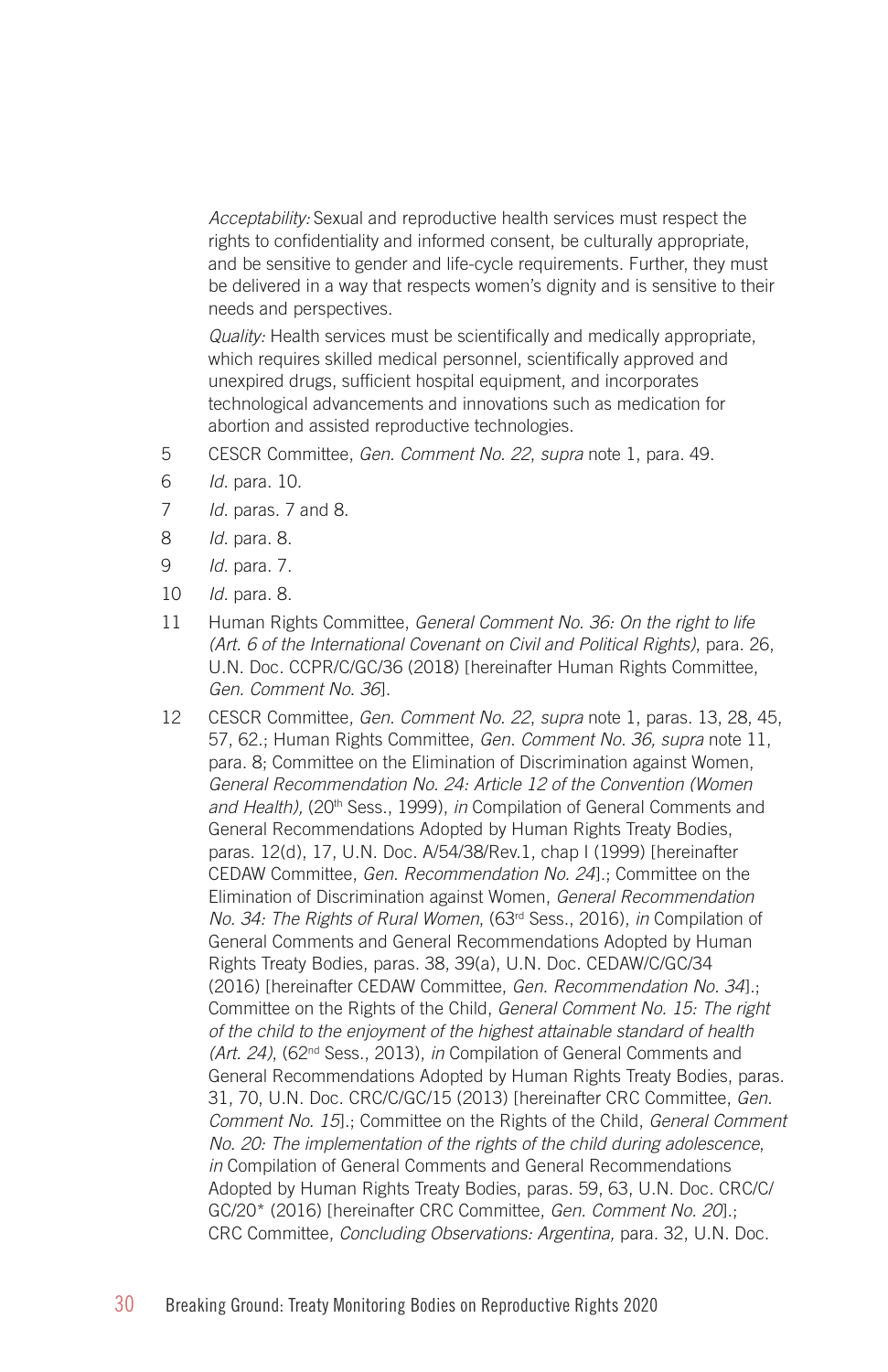CRC/C/ARG/CO/5-6 (2018).; CEDAW Committee, *Concluding Observations: Mozambique,* para. 36(c), U.N. Doc. CEDAW/C/MOZ/CO/3-5 (2019).

- 13 CRC Committee, *Gen. Comment No. 15, supra* note 12, para. 56.; CEDAW Committee, *Gen. Recommendation No. 24*, *supra* note 12, para. 17.; CRC Committee, *Concluding Observations: Kyrgyzstan*, paras. 51-52, U.N. Doc. CRC/C/KGZ/CO/3-4 (2014).; CEDAW Committee, *Concluding Observations: Angola*, para. 31(c), U.N. Doc. CEDAW/C/AGO/CO/6 (2013).; Human Rights Committee, *Concluding Observations: Malawi,* para. 9, U.N. Doc. CCPR/C/ MWI/CO/1/Add.1 (2014).; CESCR Committee, *Concluding Observations: El Salvador*, para. 23, U.N. Doc. E/C.12/SLV/CO/3-5 (2014).
- 14 CESCR Committee, *Gen. Comment No. 22*, *supra* note 1, para. 21.
- 15 CESCR Committee, *Gen. Comment No. 22, supra* note 1, paras. 17, 28, 49(c).; Committee on the Elimination of Discrimination against Women*, Philippines Inquiry Summary (Article 8 of Optional Protocol to Convention on the Elimination of All Forms of Discrimination against Women)*, para. 52, U.N. Doc. CEDAW/C/OP.8/PHL/1 (2014).; CEDAW Committee, *Concluding Observations: Austria*, paras. 34, 35, U.N. Doc. CEDAW/C/AUT/CO/9 (2019).; CESCR Committee, *Concluding Observations: Slovakia,* para. 42(a), U.N. Doc. E/C.12/SVK/CO/3 (2019).; CESCR Committee, *Concluding Observations: Poland*, para. 49, U.N. Doc. E/C.12/POL/CO/6 (2016).; CAT Committee, *Concluding Observations: Philippines*, para. 39, U.N. Doc. CAT/C/PHL/CO/3 (2016).
- 16 *Id.* paras. 13, 45, 57.
- 17 *Id.* para. 64.
- 18 CESCR Committee, *Gen. Comment No. 14, supra* note 4, para. 20.
- 19 *Id.* para. 45.
- 20 CEDAW Committee, *Concluding Observations: Hungary*, para. 31(b), U.N. Doc. CEDAW/C/HUN/CO/7-8 (2013).
- 21 CRC Committee, *Gen. Comment No. 15, supra* note 12, para. 70.; CRC Committee, *Gen. Comment No. 20, supra* note 12, para. 59.; Committee on the Elimination of Discrimination against Women, *General Recommendation No. 35: Gender-based violence against women, updating general recommendation No. 19*, *in* Compilation of General Comments and General Recommendations Adopted by Human Rights Treaty Bodies, para. 40(c), U.N. Doc. CEDAW/C/GC/35 (2017) [hereinafter CEDAW Committee, *Gen. Recommendation No. 35*].; CESCR Committee, *Gen. Comment No. 22*, *supra* note 1, paras. 13, 45, 57.; CEDAW Committee, *Concluding Observations: Peru*, paras. 35-36, U.N. Doc. CEDAW/C/PER/CO/7-8 (2014).; CRC Committee, *Concluding Observations: Costa Rica*, paras. 63- 64, U.N. Doc. CRC/C/CRI/CO/4 (2011).
- 22 Committee on the Elimination of Discrimination against Women, *General Recommendation No. 30: Women in conflict prevention, conflict, and post-conflict situations, in* Compilation of General Comments and General Recommendations Adopted by Human Rights Treaty Bodies, para. 52(c), U.N. Doc. CEDAW/C/GC/30 (2013) [hereinafter CEDAW Committee, *Gen. Recommendation No. 30*].; CEDAW Committee, *Concluding Observations:*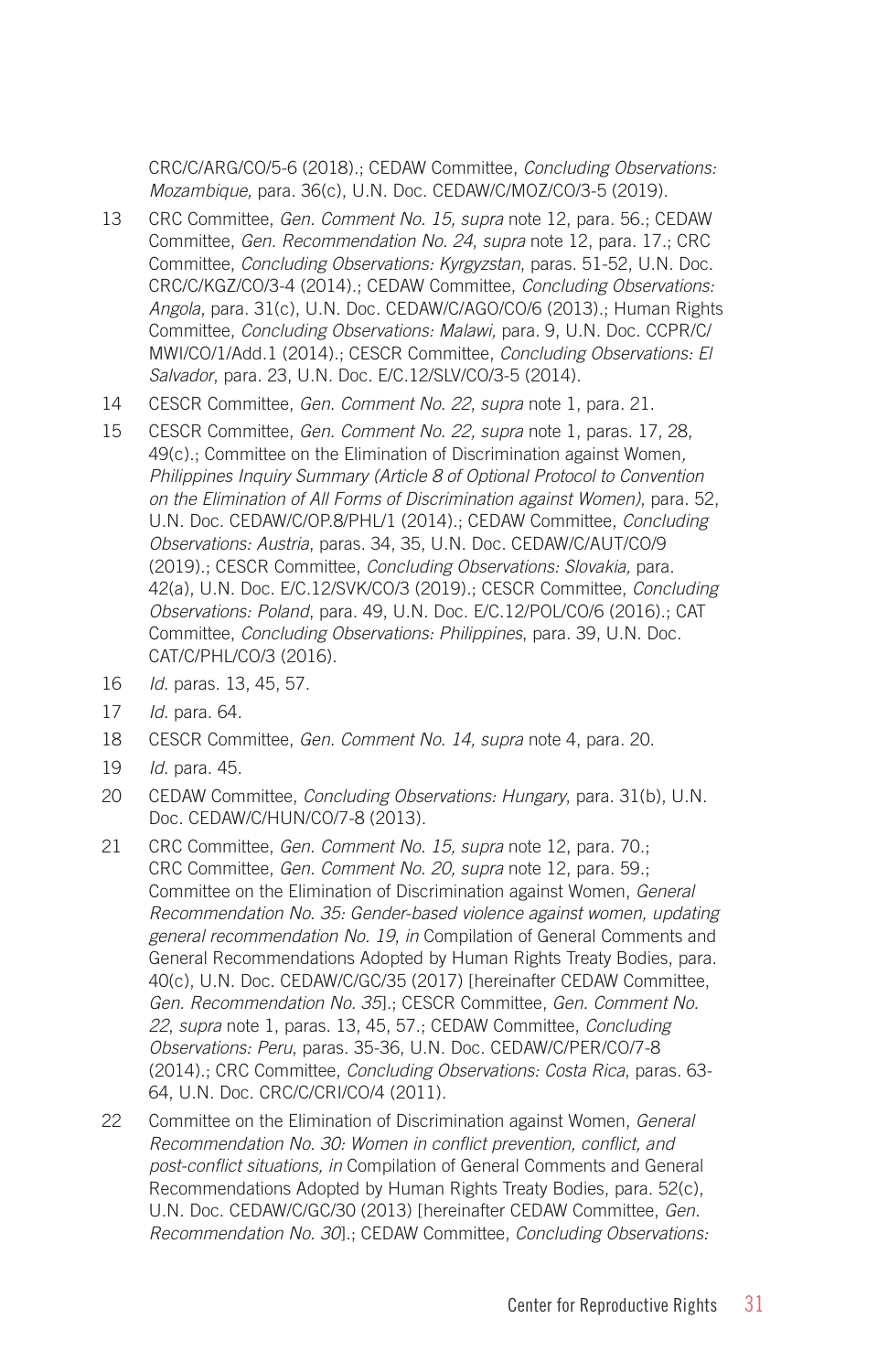*Central African Republic*, paras. 39-40, U.N. Doc. CEDAW/C/CAF/CO/1-5 (2014).

- 23 CEDAW Committee, *Gen. Recommendation No. 35*, *supra* note 22, paras. 18, 40(c).; CAT Committee, *Concluding Observations: Greece*, paras. 24, 25, U.N. Doc. CAT/C/GRC/7 (2018).
- 24 CESCR Committee, *Gen. Comment No. 22, supra* note 1, para. 18.
- 25 *Id.* paras. 18, 19, 21, 40, 41, 43, 58.
- 26 *Id.* para. 19.
- 27 *Id.* paras. 41, 58.
- 28 *Id.* para. 47.
- 29 CESCR Committee, *Gen. Comment No. 22, supra* note 1, para. 18.; Committee on the Rights of Persons with Disabilities, *General Comment No. 3: Women and girls with disabilities, in* Compilation of General Comments and General Recommendations Adopted by Human Rights Treaty Bodies, para. 40, U.N. Doc. CRPD/C/GC/3 (2016) [hereinafter CRPD Committee, *Gen. Comment No. 3*].; Convention on the Elimination of All Forms of Discrimination against Women*, adopted* Dec. 18, 1979, art. 10, para. H, G.A. Res. 34/180, U.N. GAOR, 34th Sess., Supp. No. 46, at 193, U.N. Doc. A/34/46, U.N.T.S. 13 (*entered into force* Sept. 3, 1981) [hereinafter CEDAW].; CEDAW Committee, *Gen. Recommendation No. 24, supra* note 12, para. 28.
- 30 Human Rights Committee, *Gen. Comment No. 36, supra* note 11, para. 8.; Human Rights Committee, *Concluding Observations: Netherlands,* paras. 30-31, U.N. Doc. CCPR/C/NLD/CO/5 (2019).; Human Rights Committee, *Concluding Observations: Ireland*, para. 9, U.N. Doc. CCPR/C/IRL/CO/4 (2014).; CESCR Committee, *Gen. Comment No. 22, supra* note 1, para. 40.
- 31 CESCR Committee, *Gen. Comment No. 22, supra* note 1, para. 41.; CEDAW Committee, *Concluding Observations: Germany*, para. 38(b), U.N. Doc. CEDAW/C/DEU/CO/7-8 (2017).; CEDAW Committee, *Concluding Observations: Hungary*, para. 30, U.N. Doc. CEDAW/C/HUN/CO/7-8 (2013).
- 32 CESCR Committee, *Gen. Comment No. 22, supra* note 1, paras. 18, 21, 47.; CEDAW Committee, *Concluding Observations: Slovakia*, para. 31(e), U.N. Doc. CEDAW/C/SVK/CO/5-6 (2015).
- 33 CESCR Committee, *Concluding Observations: Slovakia*, para. 42(b), U.N. Doc. E/C.12/SVK/CO/3 (2019).
- 34 CRC Committee, *Gen. Comment No. 20*, *supra* note 12, paras. 59 61.; CESCR Committee, *Gen. Comment No. 22*, *supra* note 1, paras. 28, 44, 47, 48, 49(f), 63.
- 35 CRC Committee, *Gen. Comment No. 20*, *supra* note 12, para. 60.; CESCR Committee, *Gen. Comment No. 22*, *supra* note 1, para. 44.
- 36 CESCR Committee, *Gen. Comment No. 22, supra* note 1, paras. 18-21, 40-41, 43-44; CEDAW Committee, *Concluding Observations: Italy*, para. 35, U.N. Doc. CEDAW/C/ITA/CO/7 (2017).; CEDAW Committee, *Concluding Observations: Nigeria,* para. 34(e), U.N. Doc. CEDAW/C/NGA/CO/7-8 (2017).; CEDAW Committee, *Concluding Observations: Ireland*, para. 39(c),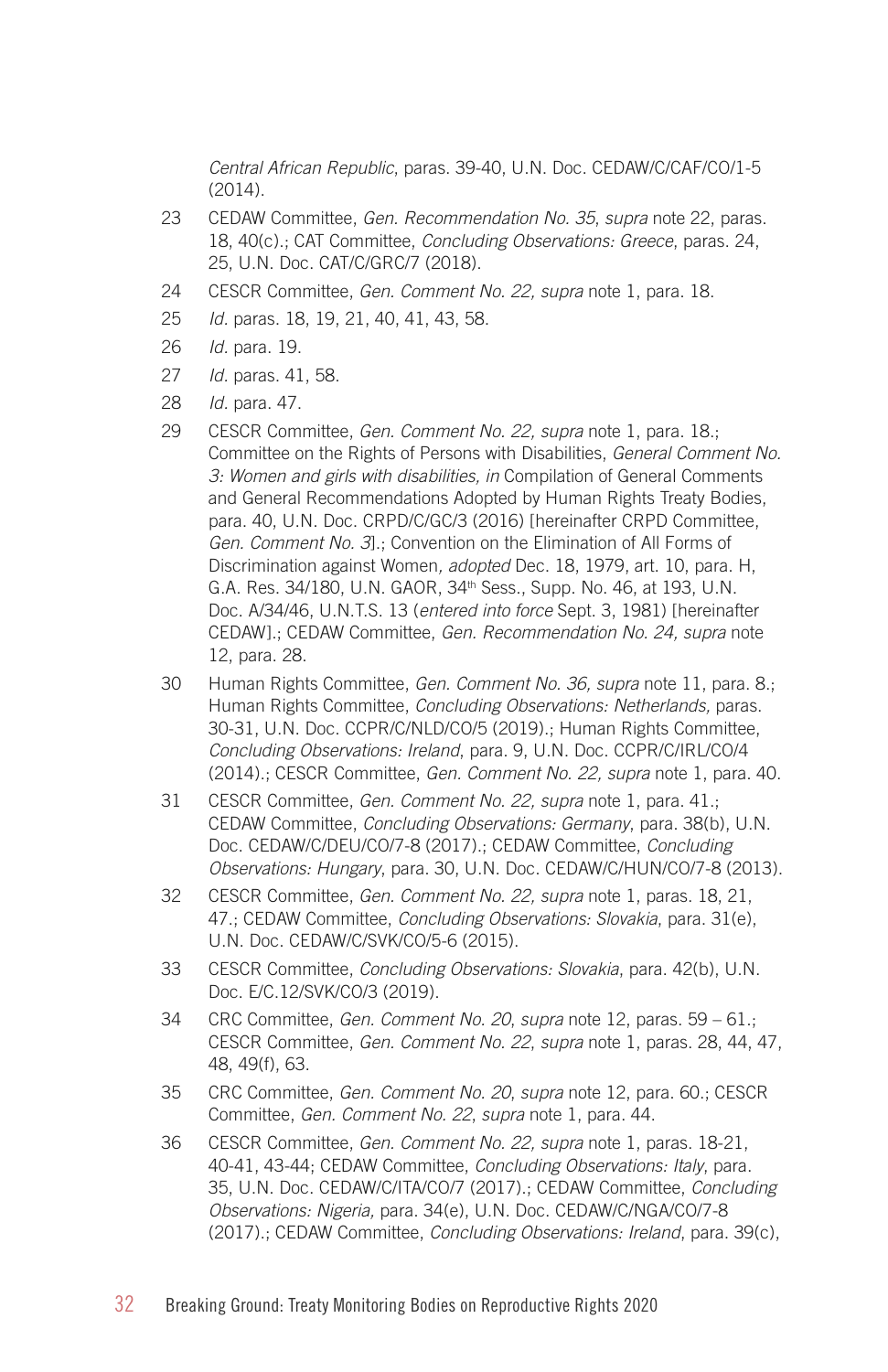U.N. Doc. CEDAW/C/IRL/CO/6-7 (2017).; CRC Committee, *Concluding Observations: Antigua and Barbuda*, para. 45(a), U.N. Doc. CRC/C/ATG/ CO/2-4 (2017).;

- 37 CESCR Committee, *Gen. Comment No. 22*, *supra* note 1, paras. 35, 48.; CEDAW Committee, *Concluding Observations: Montenegro*, paras. 30-31, U.N. Doc. CEDAW/C/MNE/CO/2 (2017).; CEDAW Committee, *Concluding Observations: Portugal*, para. 33, U.N. Doc. CEDAW/C/PRT/CO/8-9 (2015).; CEDAW Committee, *Concluding Observations: Timor-Leste,* para. 27, U.N. Doc. CEDAW/C/TLS/CO/2-3 (2015).; CEDAW Committee, *Concluding Observations: Mongolia*, para. 25(a), U.N. Doc. CEDAW/C/MNG/CO/8-9 (2016).; *See also,* CRPD Committee, *Concluding Observations: Islamic Republic of Iran*, para. 49(b), U.N. Doc. CRPD/C/IRN/CO/1 (2017).
- 38 CRC Committee, *Gen. Comment No. 20*, *supra* note 12, para. 61.
- 39 CESCR Committee, *Concluding Observations: Denmark*, paras. 60, 61, U.N. Doc. E/C.12/DNK/CO/6 (2019).; CRC Committee, *Gen. Comment No. 15, supra* note 12.; CRC Committee, *Gen. Comment No. 20, supra* note 12, para.17.; CESCR Committee, *Gen. Comment No. 22, supra* note 1.
- 40 CEDAW, *supra* note 30, art. 12.
- 41 CEDAW Committee, *Gen. Recommendation No. 24, supra* note 12, para. 31(e).
- 42 CESCR Committee, *Gen. Comment No. 14, supra* note 4, para. 12.; CEDAW Committee, *Gen. Recommendation No. 24, supra* note 12, paras. 26, 27.; CESCR Committee, *Gen. Comment No. 22, supra* note 1, para. 45.
- 43 CESCR Committee, *Gen. Comment No. 22*, *supra* note 1, paras.7-8.; Human Rights Committee, *Gen. Comment No. 36, supra* note 11, para. 26.; CESCR Committee, *Gen. Comment No. 14, supra* note 4, paras. 4, 10 – 12.; CRC Committee, *Gen. Comment No. 20, supra* note 12, para.57.; CRC Committee, *Gen. Comment No. 15, supra* note 12, paras. 5, 13, 17.
- 44 Human Rights Committee, *Gen. Comment No. 36, supra* note 11, para. 26.
- 45 CESCR Committee, *Gen. Comment No. 14, supra* note 4, para. 20.; Committee on Economic, Social and Cultural Rights*, General Comment No. 20: Non-discrimination in economic, social and cultural rights (art.2, para. 2 of the International Covenant on Economic, Social and Cultural Rights)*, para. 20, U.N. Doc. E/C.12/GC/20 (2009) [hereinafter CESCR Committee, *Gen. Comment No. 20*].; Committee on the Elimination of Discrimination against Women, *General Recommendation No. 9: Statistical*  data concerning the situation of women, (8<sup>th</sup> Sess., 1989), in Compilation of General Comments and General Recommendations Adopted by Human Rights Treaty Bodies, U.N. Doc. A/44/38 (1989) [hereinafter CEDAW Committee, *Gen. Recommendation No. 9*].; Committee on the Rights of the Child, *General Comment No. 5: General measures of implementation of the Convention on the Rights of the Child (arts. 4, 42 and 44, para. 6)*, (34th Sess., 2003), *in* Compilation of General Comments and General Recommendations Adopted by Human Rights Treaty Bodies, para. 45, U.N. Doc. CRC/GC/2003/5 (2003) [hereinafter CRC Committee, *Gen. Comment No. 5*].; CRC Committee, *Gen. Comment No. 20*, *supra* note 12, para.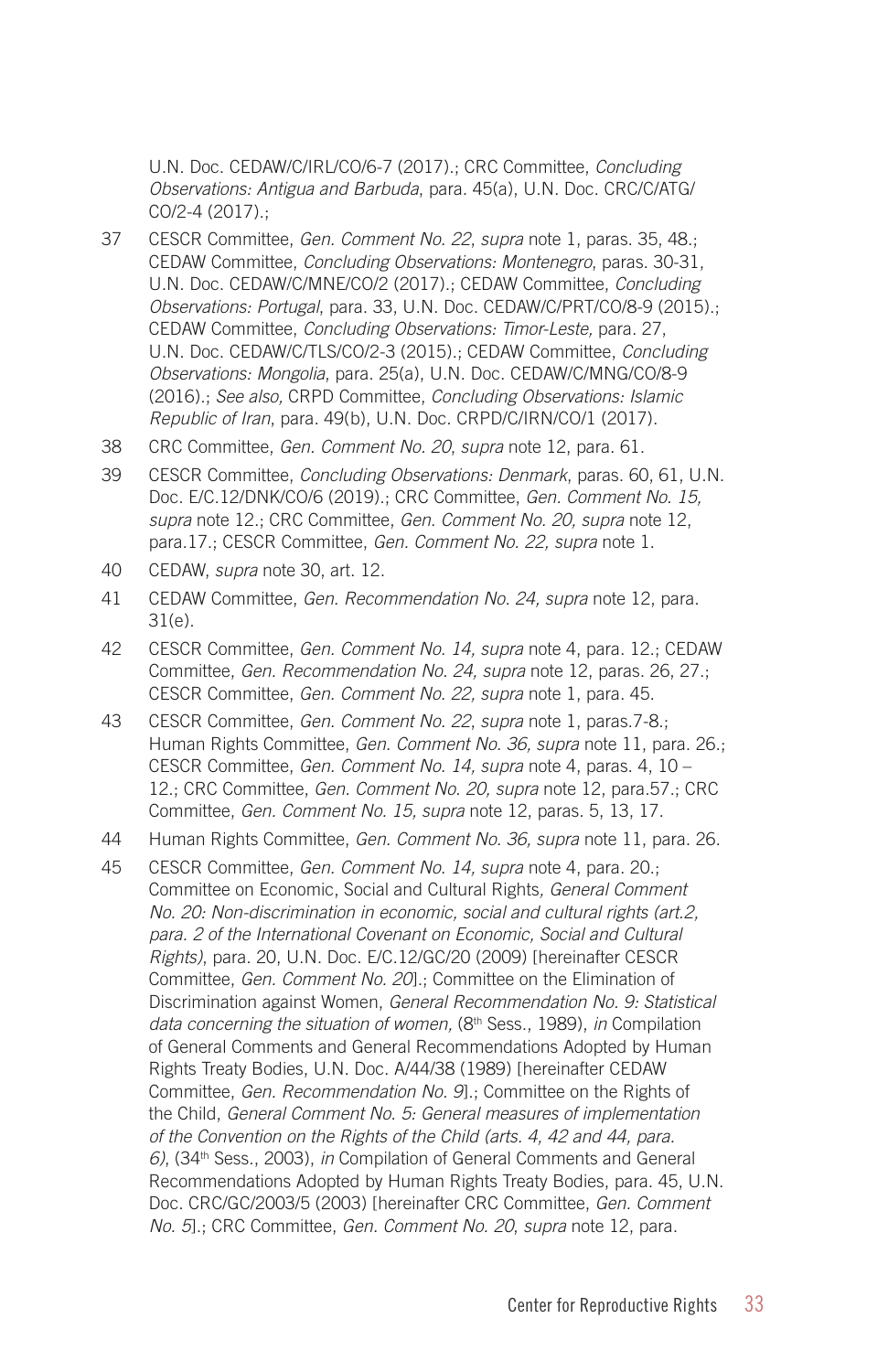37(c).; CEDAW Committee, *Concluding Observations: Romania*, paras. 40-41, U.N. Doc. CEDAW/C/ROU/CO/7-8 (2017).; CEDAW Committee, *Concluding Observations: Lesotho*, paras. 32-33, U.N. Doc. CEDAW/C/LSO/ CO/1-4/Add.1 (2013).

- 46 Alyne da Silva Pimentel Teixeira v. Brazil, CEDAW Committee, Commc'n No. 17/2008, U.N. Doc. CEDAW/C/49/D/17/2008 (2011).
- 47 *Id.* paras. 7.6, 7.8.
- 48 *Id.* para. 7.6.
- 49 Human Rights Committee, *Concluding Observations: Nigeria,* para. 22, U.N. Doc. CCPR/C/NGA/CO/2 (2019).; CESCR Committee, *Concluding Observations: Kenya*, para. 53, U.N. Doc. E/C.12/KEN/CO/2-5 (2016).; CAT Committee, *Concluding Observations: Kenya*, para. 27, U.N. Doc. CAT/C/ KEN/CO/2 (2013).
- 50 CAT Committee, *Concluding Observations: United States of America*, para. 21, U.N. Doc. CAT/C/USA/CO/3-5 (2014).
- 51 CAT Committee, *Concluding Observations: Ireland*, paras.29-30, U.N. Doc. CAT/C/IRL/CO/2 (2017).; Human Rights Committee, *Concluding Observations: Ireland,* para. 11, U.N. Doc. CCPR/C/IRL/CO/4 (2014).; CEDAW Committee, *Concluding Observations: Ireland*, para. 15(a), U.N. Doc. CEDAW/C/IRL/CO/6-7 (2017).
- 52 CESCR Committee*, Gen. Comment No. 22*, *supra* note 1, paras. 10, 28.*;*  Human Rights Committee, *Gen. Comment No. 36, supra* note 11, para. 8.; *See also*, Human Rights Committee, *Concluding Observations: Nigeria,*  para. 22, U.N. Doc. CCPR/C/NGA/CO/2 (2019).; CEDAW Committee, *Concluding Observations: Paraguay*, paras. 30, 31, U.N. Doc. CEDAW/C/ PRY/CO/6 (2011).; CEDAW Committee, *Concluding Observations: Sierra Leone,* para. 32(d), U.N. Doc. CEDAW/C/SLE/CO/6 (2014).*;* CESCR Committee, *Concluding Observations: Argentina,* para. 55, 56, U.N. Doc. E/C.12/ARG/CO/4 (2018).
- 53 Mellet v. Ireland, Human Rights Committee, Commc'n No. 2324/2013, paras. 7.6, 7.7, 7.8, U.N. Doc. CCPR/C/116/D/2324/2013 (2016).; Whelan v. Ireland, Human Rights Committee, Commc'n No. 2425/2014, paras. 7.7 - 7.9, 7.12, U.N. Doc. CCPR/C/119/D/2425/2014 (2017).; K.L. v. Peru*,*  Human Rights Committee, Commc'n No. 1153/2003, U.N. Doc. CCPR/ C/85/D/1153/2003 (2005).; L.C. v. Peru, CEDAW Committee, Commc'n No. 22/2009, para. 8.15, U.N. Doc. CEDAW/C/50/D/22/2009 (2011).; CESCR Committee, *Gen. Comment No. 22*, *supra* note 1, para. 10.; Alyne da Silva Pimentel Teixeira v. Brazil, CEDAW Committee, Commc'n No. 17/2008, U.N. Doc. CEDAW/C/49/D/17/2008 (2011).; CAT Committee, *Concluding Observations: El Salvador*, para. 23, U.N. Doc. CAT/C/SLV/CO/2 (2009).; CAT Committee, *Concluding Observations*: *Nicaragua*, para. 16, U.N. Doc. CAT/C/NIC/CO/1 (2009).
- 54 CEDAW Committee, *Gen. Recommendation No. 35, supra* note 22, para. 18.; CEDAW Committee, *Gen. Recommendation No. 24, supra* note 12, paras. 11, 14.
- 55 Human Rights Committee, *Gen. Comment No. 36, supra* note 11, para. 8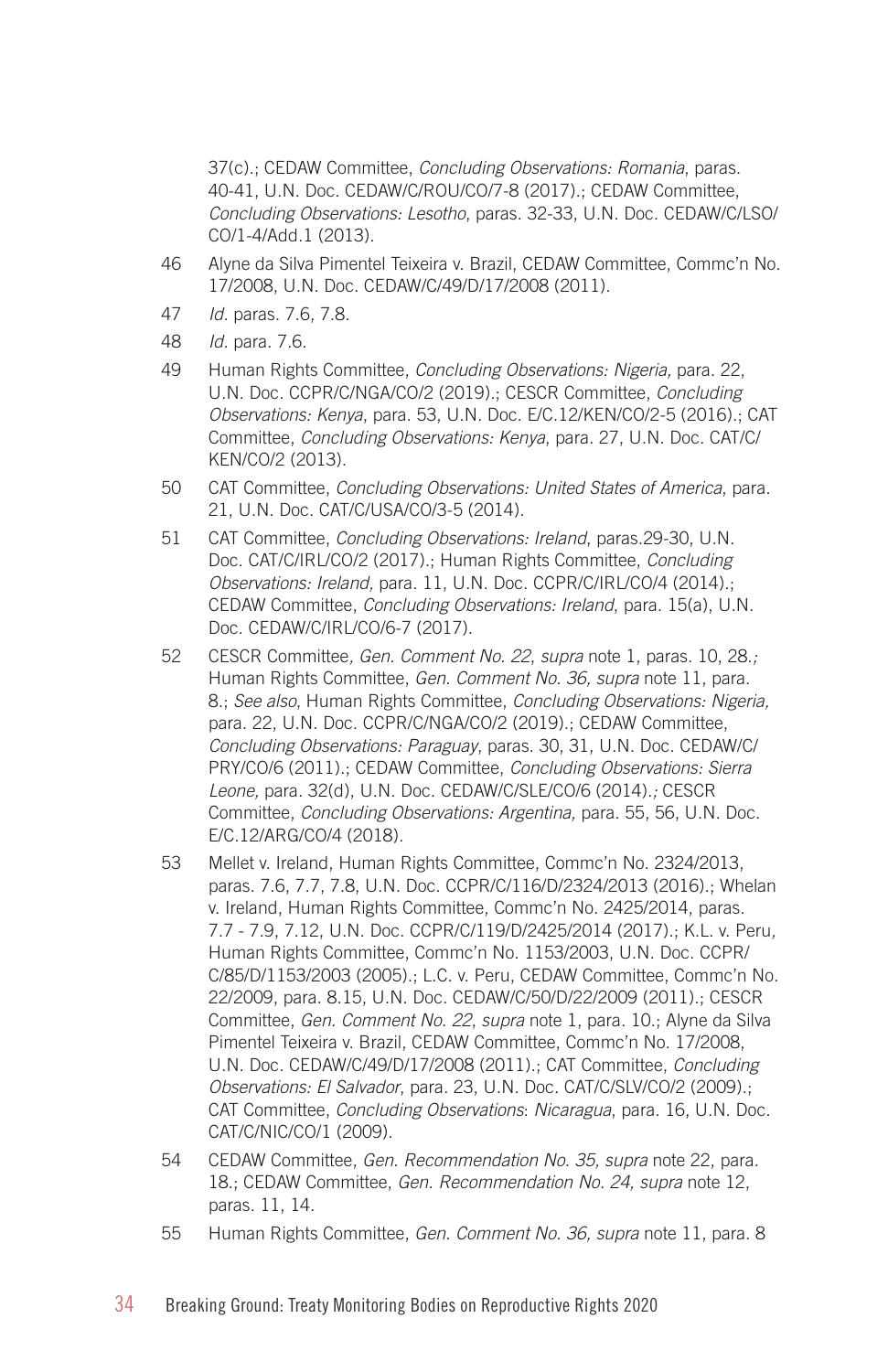56 Committee on the Elimination of Discrimination against Women, *United Kingdom of Great Britain and Northern Ireland Inquiry Summary (Article 8 of Optional Protocol to Convention on the Elimination of All Forms of Discrimination against Women)*, paras. 73, 74, U.N. Doc. CEDAW/C/OP.8/ GBR/1 (2018).; Committee on the Elimination of Discrimination against Women*, Philippines Inquiry Summary (Article 8 of Optional Protocol to Convention on the Elimination of All Forms of Discrimination against Women)*, para. 43, U.N. Doc. CEDAW/C/OP.8/PHL/1 (2014).; L.C. v. Peru, CEDAW Committee, Commc'n No. 22/2009, para. 8.15, U.N. Doc. CEDAW/ C/50/D/22/2009 (2011).; CESCR Committee, *Gen. Comment No.* 22, *supra*  note 1, paras. 27, 31, 55.

In *L.C. v. Peru*, the CEDAW Committee addressed stereotyped roles of women and considered that decisions regarding health-care were influenced by the stereotype that protection of the foetus should prevail over the health of the pregnant woman, thereby violating the State's obligation to take measures to achieve the elimination of practices based on stereotyped roles for women. In *Mellet v. Ireland*, some members of the Human Rights Committee considered that the legislative framework, which prohibited abortion except where the life of the pregnant woman is at risk, was based on a sexist stereotype limiting women to a reproductive role as mothers, and infringed rights to self-determination and to gender equality; *Mellet v. Ireland, Annex I,* individual opinion of Yadh Ben Achour (concurring), para. 4, Annex II individual opinion of Sarah Cleveland (concurring), paras. 14, 15; *See also,* Annex IV individual opinion of Víctor Rodríguez Rescia and Olivier de Frouville and Fabián Salvioli (concurring), paras. 10, 11.

- 57 CEDAW Committee, *Concluding Observations: Hungary,* para. 30, U.N. Doc. CEDAW/C/HUN/CO/7-8 (2013).; Human Rights Committee, *Gen. Comment No. 36, supra* note 11, para. 8.
- 58 Committee on the Elimination of Discrimination against Women, *United Kingdom of Great Britain and Northern Ireland Inquiry Summary (Article 8 of Optional Protocol to Convention on the Elimination of All Forms of Discrimination against Women)*, para. 58, U.N. Doc. CEDAW/C/OP.8/GBR/1 (2018).; Human Rights Committee, *Gen. Comment No. 36, supra* note 11, para. 8.; CESCR Committee, *Gen. Comment No.* 22, *supra* note 1, paras. 34, 40, 49(a), 57.; Committee on the Rights of Persons with Disabilities and the Committee on the Elimination of All Forms of Discrimination against Women, *Joint Statement: Guaranteeing sexual and reproductive health and rights for all women in particular women with disabilities*, para. 4, available at https://www.ohchr.org/EN/HRBodies/CRPD/Pages/CRPDStatements.aspx (29 August 2018).
- 59 Human Rights Committee, *Gen. Comment No. 36, supra* note 11, para. 8.; L.C. v. Peru, CEDAW Committee, Commc'n No. 22/2009, para. 12(b), U.N. Doc. CEDAW/C/50/D/22/2009 (2011).; Statement of CEDAW Committee on the sexual and reproductive health and rights: Beyond 2014 ICPD review, para. 7, at https://www.ohchr.org/Documents/HRBodies/CEDAW/ Statements/SRHR26Feb2014.pdf; K.L. v. Peru*,* Human Rights Committee, Commc'n No. 1153/2003, U.N. Doc. CCPR/C/85/D/1153/2003 (2005).; Human Rights Committee, *Concluding Observations: Paraguay*, paras. 20,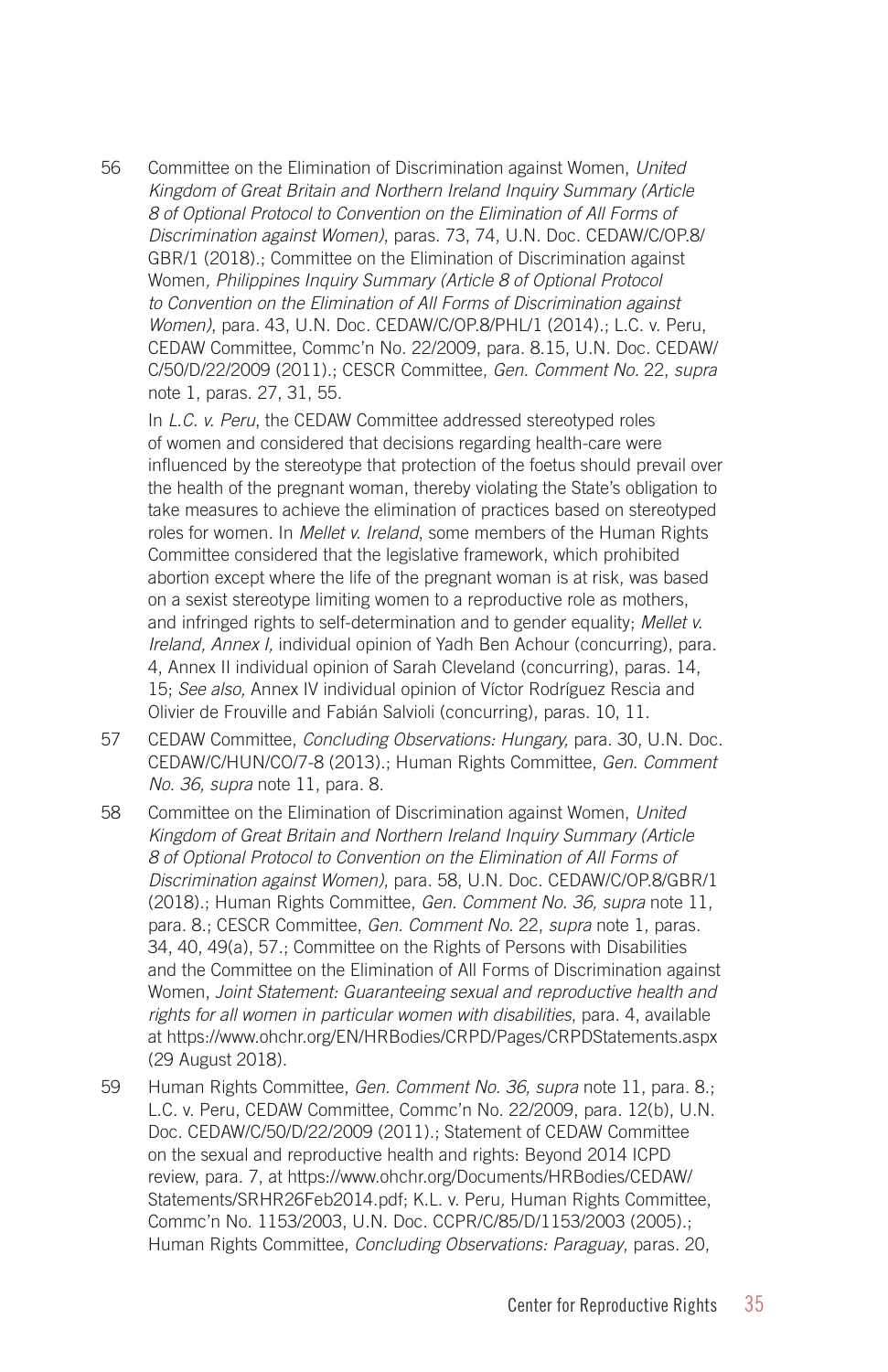21, U.N. Doc. CCPR/C/PRY/CO/4 (2019); CEDAW Committee, *Concluding Observations: Democratic Republic of Congo*, para. 37(c), U.N. Doc. CEDAW/C/COD/CO/8 (2019); CRC Committee, *Concluding Observations: Malta*, para. 33, U.N. Doc. CRC/C/MLT/CO/3-6 (2019); CAT Committee, *Concluding Observations*: *Bangladesh,* paras. 38-39, U.N. Doc. CAT/C/ BGD/1 (2019)

- 60 L.C. v. Peru, CEDAW Committee, Commc'n No. 22/2009, para. 9(b)(i), U.N. Doc. CEDAW/C/50/D/22/2009 (2011).
- 61 Human Rights Committee, *Gen. Comment No. 36, supra* note 11, para. 8.; CEDAW Committee, *Gen. Recommendation No. 24, supra* note 12, para. 14.; CRC Committee, *Concluding Observations: Nicaragua*, para. 59, U.N. Doc. CRC/C/NIC/CO/4 (2010).; CAT Committee, *Concluding Observations: Nicaragua*, para. 16, U.N. Doc. CAT/C/NIC/CO/1 (2009).; CESCR Committee, *Concluding Observations: Pakistan*, paras. 77, 78, U.N. Doc. E/C.12/PAK/CO/1 (2017).
- 62 CRC Committee, *Gen. Comment No. 15, supra* note 12, para. 70.; Human Rights Committee, *Gen. Comment No. 36, supra* note 11, para. 8.; CESCR Committee, *Gen. Comment No. 22, supra* note 1, para. 28.; CEDAW Committee, *Gen. Recommendation No. 35, supra* note 22, para. 18.; CAT Committee, *Concluding Observations: Poland*, para. 34(e), U.N. Doc. CAT/C/POL/CO/7 (2019).
- 63 Mellet v. Ireland, Human Rights Committee, Commc'n No. 2324/2013, paras. 7.11, U.N. Doc. CCPR/C/116/D/2324/2013 (2016).; Whelan v. Ireland, Human Rights Committee, Commc'n No. 2425/2014, U.N. Doc. CCPR/C/119/D/2425/2014 (2017).
- 64 CRC Committee, *Gen. Comment No. 20*, *supra* note 12, para. 39.
- 65 CESCR Committee*, Gen. Comment No. 22*, *supra* note 1, paras. 11- 21.
- 66 Human Rights Committee, *Gen. Comment No. 36, supra* note 11, para. 8.; Human Rights Committee, *General Comment No. 28: Article 3 (The equality of rights between men and women),* (68th Sess., 2000), *in* Compilation of General Comments and General Recommendations Adopted by Human Rights Treaty Bodies, paras. 10-11, U.N. Doc. CCPR/C/21/Rev.1/Add.10 (2000) [hereinafter Human Rights Committee, *Gen. Comment No. 28*].; CESCR Committee, *Gen. Comment No. 22*, *supra* note 1, paras. 28, 34, 40, 41, 45, 49(a), 49(e), 57.; CEDAW Committee, *Gen. Recommendation No. 35, supra* note 22, para. 29(c)(i).; CEDAW Committee, *Gen. Recommendation No. 34, supra* note 12, para. 39(c).; CRC Committee, *Gen. Comment No. 20, supra* note 12, para. 60.; CRC Committee, *Gen. Comment No. 15, supra* note 12, paras. 31, 70.; Human Rights Committee, *Concluding Observations: Angola*, paras. 21-22, U.N. Doc. CCPR/C/AGO/ CO/2 (2019*)*.; CESCR Committee, *Concluding Observations: Cameroon*, para. 59, U.N. Doc. E/C.12/CMR/CO/4 (2019).; CEDAW Committee, *Concluding Observations: Colombia,* paras. 37-38, U.N. Doc. CEDAW/C/ COL/CO/R.9 (2019).; CRC Committee*, Concluding Observations: Bahrain*, para. 38, U.N. Doc. CRC/C/BHR/CO/4-6 (2019).
- 67 CEDAW Committee, *Concluding Observations: Germany,* paras. 37(b), 38(b), U.N. Doc. CEDAW/C/DEU/CO/7-8 (2017).; CESCR Committee,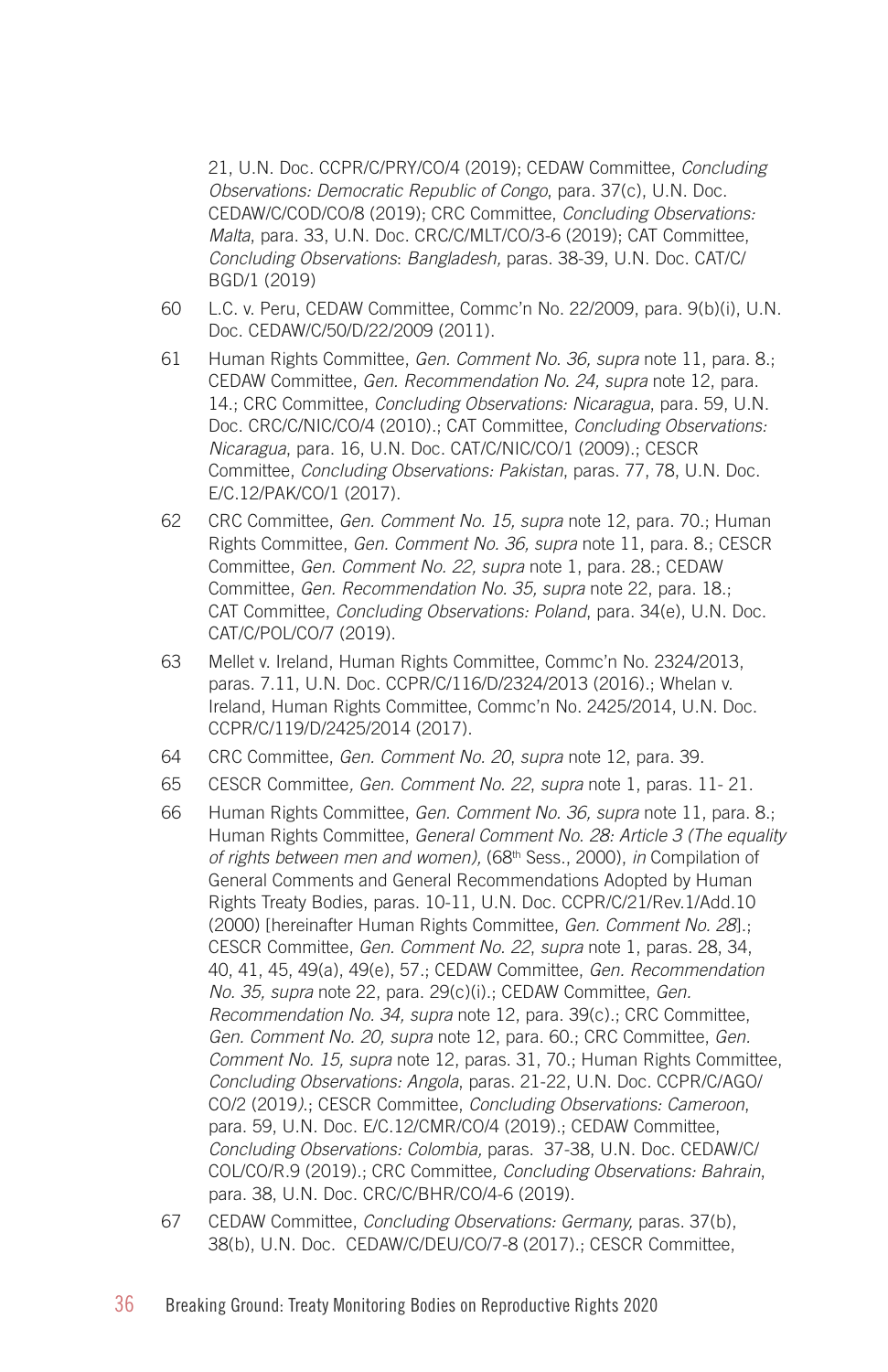*Concluding Observations: Slovakia*, para. 24, E/C.12/SVK/CO/2 (2012).; CEDAW Committee, *Concluding Observations: Austria,* paras. 38, 39, CEDAW/C/AUT/CO/7-8 (2013).

- 68 CEDAW Committee, *Concluding Observation: Portugal*, para. 37, U.N. Doc. CEDAW/C/PRT/CO/8-9 (2015).
- 69 CAT Committee, *Concluding Observations: Peru*, para. 15(a), U.N. Doc. CAT/C/PER/CO/5-6 (2013).
- 70 Human Rights Committee, *Gen. Comment No. 36, supra* note 11, para. 8.; CESCR Committee*, Gen. Comment No. 22*, *supra* note 1, para. 41.*;* CEDAW Committee, *Gen. Recommendation No. 24, supra* note 12, para. 14.
- 71 Human Rights Committee, *Gen. Comment No. 36, supra* note 11, para. 8.; CESCR Committee*, Gen. Comment No. 22*, *supra* note 1, para. 14.*;* CEDAW Committee, *Gen. Recommendation No. 24, supra* note 12, para. 21.
- 72 Human Rights Committee, *Gen. Comment No. 36, supra* note 11, para. 8.; Human Rights Committee, *Concluding Observations: Poland*, para. 24(a), U.N. Doc. CCPR/C/POL/CO/7 (2016).; Human Rights Committee: *Concluding Observations: Colombia*, para. 21, U.N. Doc. CCPR/C/COL/CO/7 (2016).; CESCR Committee, *Concluding Observations: Poland*, para. 47(b), U.N. Doc. E/C.12/POL/CO/6 (2016).
- 73 CESCR Committee*, Gen. Comment No. 22*, *supra* note 1, paras. 14, 43.; CEDAW Committee, *Gen. Recommendation No. 24, supra* note 12.
- 74 CEDAW Committee, *Gen. Recommendation No. 35*, *supra* note 22, para. 18.; CAT Committee, *Concluding Observations: Poland,* para. 33(d), U.N. Doc. CAT/C/POL/CO/7 (2019).; CAT Committee, *Concluding Observations: United Kingdom of Great Britain and Northern Ireland,* para. 46, U.N. Doc. CAT/C/GBR/CO/6 (2019).
- 75 Mellet v. Ireland, Human Rights Committee, Commc'n No. 2324/2013, paras. 7.6, 7.7, 7.8, U.N. Doc. CCPR/C/116/D/2324/2013 (2016).
- 76 Whelan v. Ireland, Human Rights Committee, Commc'n No. 2425/2014, paras. 7.7, 7.8, 7.9, 7.12, U.N. Doc. CCPR/C/119/D/2425/2014 (2017).;
- 77 CEDAW Committee, *Concluding Observations: New Zealand*, para. 35(a), U.N. Doc. CEDAW/C/NZL/CO/7 (2012).
- 78 CESCR Committee*, Gen. Comment No. 22*, *supra* note 1*,* para. 25.
- 79 Human Rights Committee, *Gen. Comment No. 36, supra* note 11*,* para. 9.
- 80 CESCR Committee*, Gen. Comment No. 22*, *supra* note 1*,* paras. 41, 43.; Committee on the Rights of Persons with Disabilities, *General Comment No. 1: Article 12 of the Convention (Equal recognition before the law),*  (11th Sess., 2014), *in* Compilation of General Comments and General Recommendations Adopted by Human Rights Treaty Bodies, para. 35, U.N. Doc. CRPD/C/GC/1 (2014) [hereinafter CRPD Committee, *Gen. Comment No. 1*].; CRPD Committee, *Gen. Comment No. 3, supra* note 30, para. 44.; CRC Committee, *Gen. Comment No. 15*, *supra* note 12, para. 31.; *See also*, CEDAW Committee, *Concluding Observations: Indonesia,* paras. 41, 42, U.N. Doc. CEDAW/C/IDN/CO/6-7 (2012).; CEDAW Committee, *Concluding Observations: Cook Islands,* para. 35, U.N. Doc. CEDAW/C/COK/1 (2007).;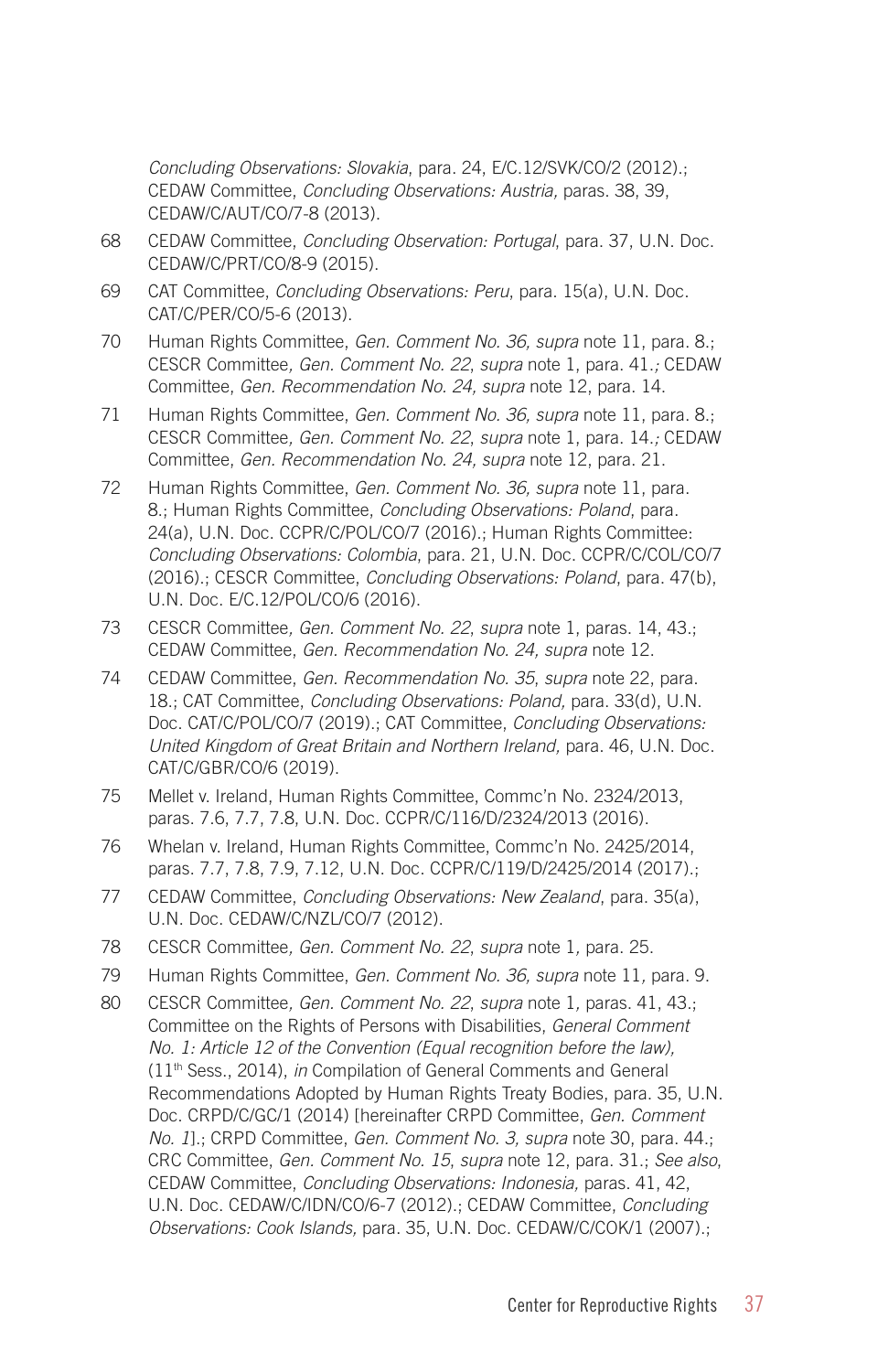CEDAW Committee, *Concluding Observations: Burkina Faso,* para. 38, U.N. Doc. CEDAW/C/BFA/CO/6 (2010).; Human Rights Committee, *Concluding Observations: Bolivia,* para. 9(b), U.N. Doc. CCPR/C/BOL/CO/3 (2013).; CAT Committee, *Concluding Observations: Bolivia*, para. 23, U.N. Doc. CAT/C/ BOL/CO/2 (2013).

In its General Recommendation No. 33 on access to justice, the CEDAW Committee calls on States to, "abolish rules and practices that require parental or *spousal authorization* for access to services such as… health, including sexual and reproductive health."; The CEDAW Committee has linked spousal consent requirements for accessing abortion with gender stereotyping and recommended that States eliminate such requirements as a means of promoting gender equality. The CEDAW Committee has also expressed concern about *multiple medical authorizations* for abortion services, such as permission from a panel of doctors or more than one certifying consultant, which may make women dependent on the benevolent interpretation of a rule which nullifies their autonomy.

- 81 CESCR Committee*, Gen. Comment No. 22*, *supra* note 1, paras. 14, 43.; CEDAW Committee, *Concluding Observations: Hungary*, paras. 30-31, U.N. Doc. CEDAW/C/HUN/CO/7-8 (2013).; CAT Committee, *Concluding Observations: Poland*, para. 23, U.N. Doc. CAT/C/POL/CO/5-6 (2013).
- 82 CEDAW Committee, *Gen. Recommendation No. 24, supra* note 12, para. 11.; Human Rights Committee, *Gen. Comment No. 36, supra* note 11*,* para. 8.; Committee on Economic, Social and Cultural Rights, *General Comment No. 24: on State obligations under the International Covenant on Economic, Social and Cultural Rights in the context of business activities*, (61st Sess., 2017), *in* Compilation of General Comments and General Recommendations Adopted by Human Rights Treaty Bodies, para. 21, U.N. Doc. E/C.12/GC/24 (2017) [hereinafter CESCR Committee, *Gen. Comment No. 24*].; CESCR Committee, *Concluding Observations: Poland,* paras. 46-47, U.N. Doc. E/C.12/POL/CO/6 (2016).; CEDAW Committee, *Concluding Observations: Slovakia,* para. 30-31, U.N. Doc. CEDAW/C/SVK/CO/5-6 (2015).; Human Rights Committee, *Concluding Observations: Colombia*, paras. 20, 21, U.N. Doc. CCPR/C/COL/CO/7 (2016).; CEDAW Committee, *Concluding Observations: Hungary*, paras. 30-31, U.N. Doc. CEDAW/C/HUN/CO/7-8 (2013).
- 83 CEDAW Committee, *Concluding Observations: Hungary*, para. 30, U.N. Doc. CEDAW/C/HUN/CO/7-8 (2013).; CAT Committee, *Concluding Observations: Poland,* paras. 33(d), 34(e), U.N. Doc. CAT/C/POL/CO/7 (2019).
- 84 CESCR Committee*, Gen. Comment No. 22*, *supra* note 1, para. 57.; CEDAW Committee, *Gen. Recommendation No. 24, supra* note 12, para. 22.; CRPD Committee, *Gen. Comment No. 3, supra* note 30, para. 63(a).; CRPD Committee, *Gen. Comment No. 1, supra* note 81, para. 35.
- 85 CRPD Committee, *Gen. Comment No. 3, supra* note 30, paras. 44, 63(a).; CAT Committee, *Concluding Observations: Peru*, para. 19, U.N. Doc. CAT/C/ PER/CO/5-6 (2013).; CAT Committee, *Concluding Observations: Czech Republic,* para. 12, U.N. Doc. CAT/C/CZE/CO/4-5 (2012).; *See also,* CEDAW Committee, *Gen. Recommendation No. 35*, *supra* note 22, para. 18.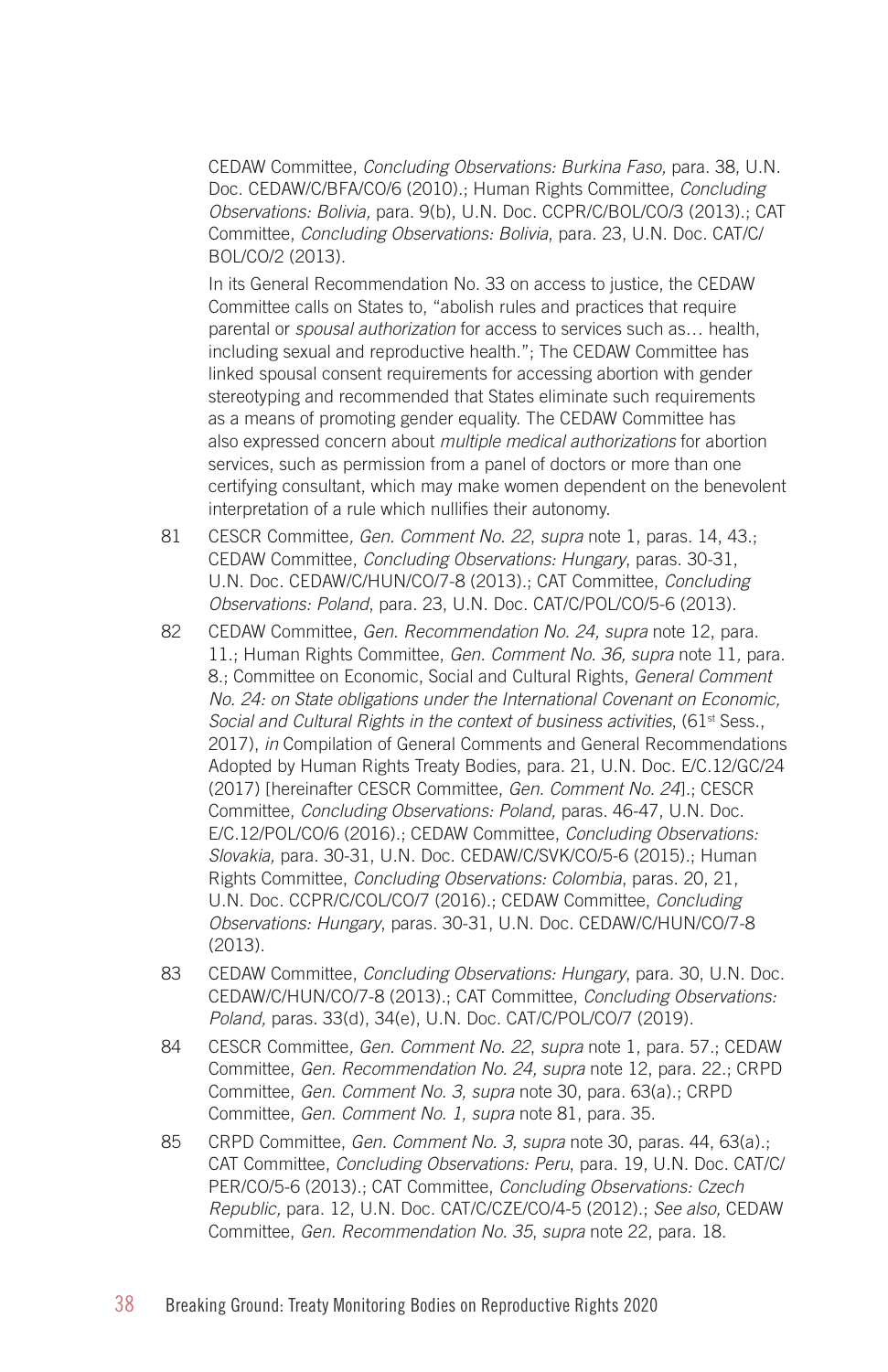- 86 CEDAW Committee, *Gen. Recommendation No. 35*, *supra* note 22, para. 18.
- 87 Committee on the Elimination of Discrimination against Women, *General Recommendation No. 33: on women's access to justice*, *in* Compilation of General Comments and General Recommendations Adopted by Human Rights Treaty Bodies, para. 19(d), U.N. Doc. CEDAW/C/GC/33 (2015) [hereinafter CEDAW Committee, *Gen. Recommendation No. 33*].; CEDAW Committee, *Concluding Observations: Slovakia*, para. 33(d), U.N. Doc. CEDAW/C/SVK/CO/5-6 (2015).; CEDAW Committee, *Concluding Observations: Barbados*, paras. 41-42, U.N. Doc. CEDAW/C/BRB/CO/5-8 (2017).
- 88 Committee on the Elimination of Discrimination against Women and Committee on the Rights of the Child, *Joint General Recommendation No. 31 and General Comment No. 18: Harmful practices, in* Compilation of General Comments and General Recommendations Adopted by Human Rights Treaty Bodies, U.N. Doc. CEDAW/C/GC/31-CRC/C/GC/18 (2014) [hereinafter CEDAW Committee & CRC Committee, *Joint Gen. Recommendation No. 31 & Gen. Comment No. 18*], para. 22.; CEDAW Committee, *Concluding Observations: Rwanda,* paras. 38, 39, U.N. Doc. CEDAW/C/RWA/CO/7-9 (2017).
- 89 CEDAW Committee, *Concluding Observations: Turkey*, para. 14, U.N. Doc. CEDAW/C/TUR/CO/7 (2016).; CRC Committee, *Concluding Observations: Lebanon*, paras. 42, 43, U.N. Doc. CRC/C/LBN/CO/4-5 (2017).; Human Rights Committee, *Concluding Observations: Bangladesh*, paras. 13, 14, U.N. Doc. CCPR/C/BGD/CO/1 (2017).
- 90 CEDAW Committee, *Concluding Observations: Turkey,* paras. 39, 40, U.N. Doc. CEDAW/C/TUR/CO/7 (2016).
- 91 *Id*. para. 14 (c).
- 92 CEDAW Committee & CRC Committee, *Joint Gen. Recommendation No. 31 & Gen. Comment No. 18, supra* note 88, para. 19.; CRC Committee, *Gen. Comment No. 20, supra* note 12, para. 27.; CEDAW Committee, *Gen. Recommendation No. 34, supra* note 12*,* paras. 22, 23.; CESCR Committee, *Gen. Comment No. 22*], *supra* note 1, paras. 29, 49, 59.; CEDAW Committee, *Concluding Observations: Liberia*, paras. 23, 24, U.N. Doc. CEDAW/C/LBR/CO/7-8 (2015).; CEDAW Committee, *Concluding Observations: Germany*, paras. 23, 24, U.N. Doc. CEDAW/C/DEU/CO/7-8 (2017).; Human Rights Committee, *Concluding Observations: Burkina Faso*, paras. 15, 16, U.N. Doc. CCPR/C/BFA/CO/1 (2016).; Human Rights Committee, *Concluding Observations: Ghana,* paras. 17, 18, U.N. Doc. CCPR/C/GHA/CO/1 (2016).; CRC Committee, *Concluding Observations: Islamic Republic of Iran*, paras. 59, 60, U.N. Doc. CRC/C/IRN/CO/3-4 (2016).; CRC Committee, *Concluding Observations: Sierra Leone*, paras. 22, 23, U.N. Doc. CRC/C/SLE/CO/3-5 (2016).; CERD Committee, *Concluding Observations: Djibouti*, paras. 20, 21, U.N. Doc. CERD/C/DJI/CO/1-2 (2017).
- 93 CEDAW Committee & CRC Committee, *Joint Gen. Recommendation No. 31 & Gen. Comment No. 18, supra* note 88, para. 19.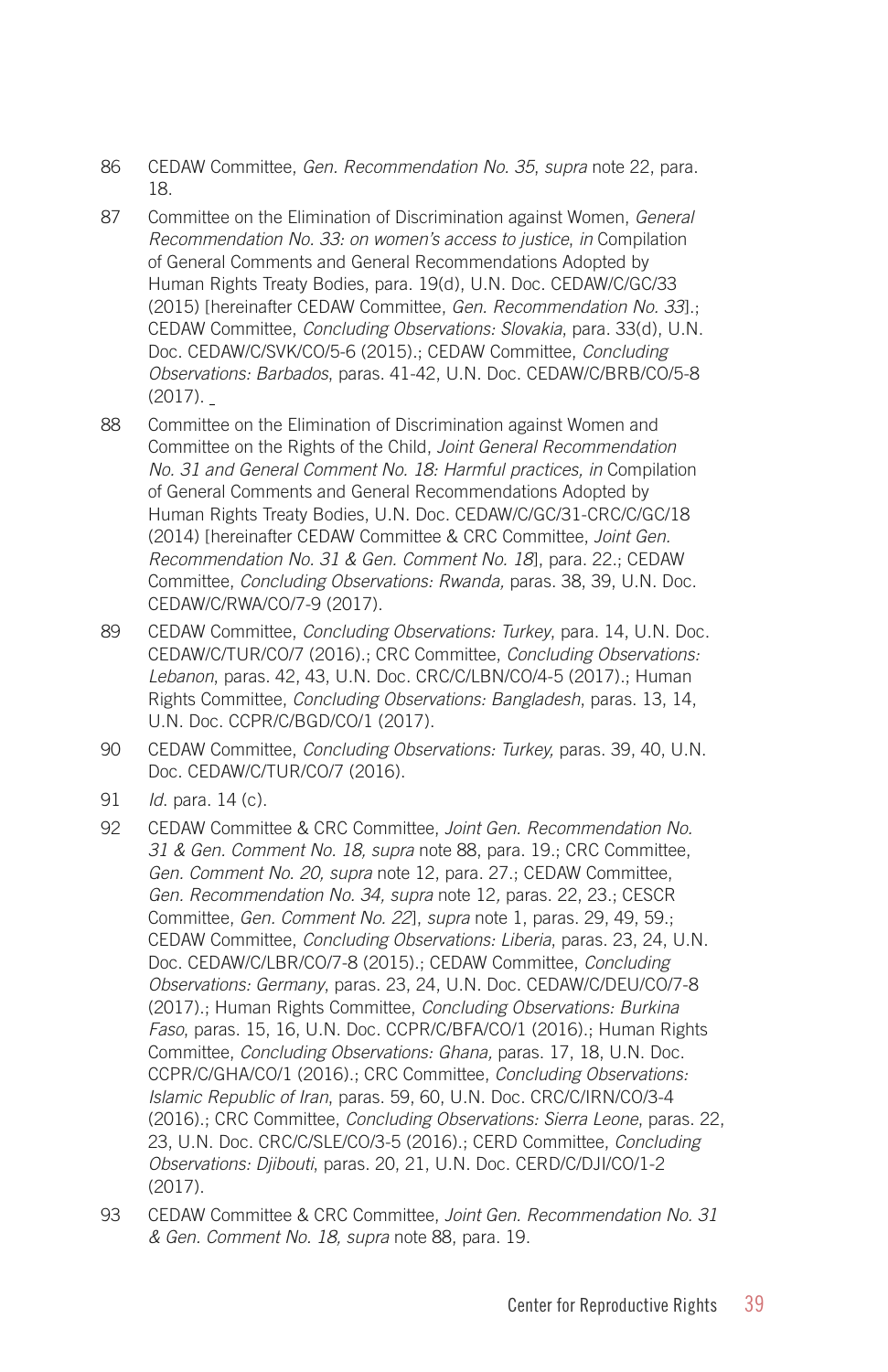- 94 Human Rights Committee, *Gen. Comment No. 28, supra* note 67.); Human Rights Committee, *General Comment No. 18: Non-discrimination*, (37th Sess., 1989), *in* Compilation of General Comments and General Recommendations Adopted by Human Rights Treaty Bodies, at 26, U.N. Doc. HRI/GEN/1/Rev.1 (1994) [hereinafter Human Rights Committee, *Gen. Comment No. 18*].;Committee on Economic, Social and Cultural Rights, *General Comment No. 16: The Equal Right of Men and Women to the Enjoyment of All Economic, Social and Cultural Rights (art. 3 of the International Covenant on Economic, Social and Cultural Rights)*, (34th Sess., 2005), U.N. Doc. E/C.12/2005/4 (2005) [hereinafter CESCR Committee, *Gen. Comment No. 16*].; CESCR Committee, *Gen. Comment No. 20, supra* note 46.;Committee on the Elimination of Discrimination against Women, *General Recommendation No. 25: on Temporary Special Measures (article 4, Paragraph 1, of the Convention on the Elimination of*  All Forms of Discrimination against Women), (30<sup>th</sup> Sess. 2004) U.N. Doc. A/59/38 (2004) [hereinafter CEDAW Committee, *Gen. Recommendation No. 25*].
- 95 CESCR Committee*, Gen. Comment No. 22*, *supra* note 1, para. 27.
- 96 CEDAW Committee, *Gen. Recommendation No. 24, supra* note 12, para. 21.; CESCR Committee, *Gen. Comment No. 16, supra* note 94, para. 29.; *See also*, Human Rights Committee, *Concluding Observations: Rwanda*, U.N. Doc. CCPR/C/RWA/CO/4 (2016).; CEDAW Committee, *Concluding Observations: Argentina,* paras. 34-35, U.N. Doc. CEDAW/C/ARG/CO/7 (2016).; CEDAW Committee, *Concluding Observations: Thailand,* para. 39, U.N. Doc. CEDAW/C/THA/CO/6-7 (2017).; CEDAW Committee, *Concluding Observations: Congo*, para. 36(f), U.N. Doc. CEDAW/C/COG/CO/6 (2012).; CRC Committee, *Concluding Observations: Central African Republic*, para. 55, U.N. Doc. CRC/C/CAF/CO/2 (2017).; CEDAW Committee, *Concluding Observations: Nigeria*, paras. 37-38, U.N. Doc. CEDAW/C/NGA/CO/7-8 (2017).; CESCR Committee, *Concluding Observations: Namibia*, para. 65(a), U.N. Doc. E/C.12/NAM/CO/1 (2016).
- 97 CESCR Committee*, Gen. Comment No. 22*, *supra* note 1, paras. 22 28.; CRC Committee, *Gen. Comment No. 20, supra* note 12, para. 59.; Alyne da Silva Pimentel Teixeira v. Brazil, CEDAW Committee, Commc'n No. 17/2008, paras. 7.6- 7.7, U.N. Doc. CEDAW/C/49/D/17/2008 (2011).
- 98 CEDAW Committee, *Gen. Recommendation No. 33, supra* note 88*,* paras. 47, 51(l).; CEDAW Committee, *Gen. Recommendation No. 24, supra* note 12, para. 11.
- 99 CEDAW Committee, *Gen. Recommendation No. 35*, *supra* note 22, paras. 26(c), 37(a), 38(a).; CESCR Committee*, Gen. Comment No. 22*, *supra* note 1, paras. 27, 35.; CESCR Committee, *Gen. Comment No. 16, supra*  note 94, para. 5.; CRC Committee, *Gen. Comment No. 20, supra* note 12, para. 28.*;* CRC Committee, *Gen. Comment No. 15, supra* note 12, para. 9.; Human Rights Committee, *Gen. Comment No. 28, supra* note 67, para. 5.; CEDAW Committee, *Concluding Observations: Iraq,* paras. 42-43, U.N. Doc. CEDAW/C/IRQ/CO/4-6 (2014).; CEDAW Committee, *Concluding Observations: Bangladesh*, para. 35 (b), U.N. Doc. CEDAW/C/BGD/CO/8 (2016).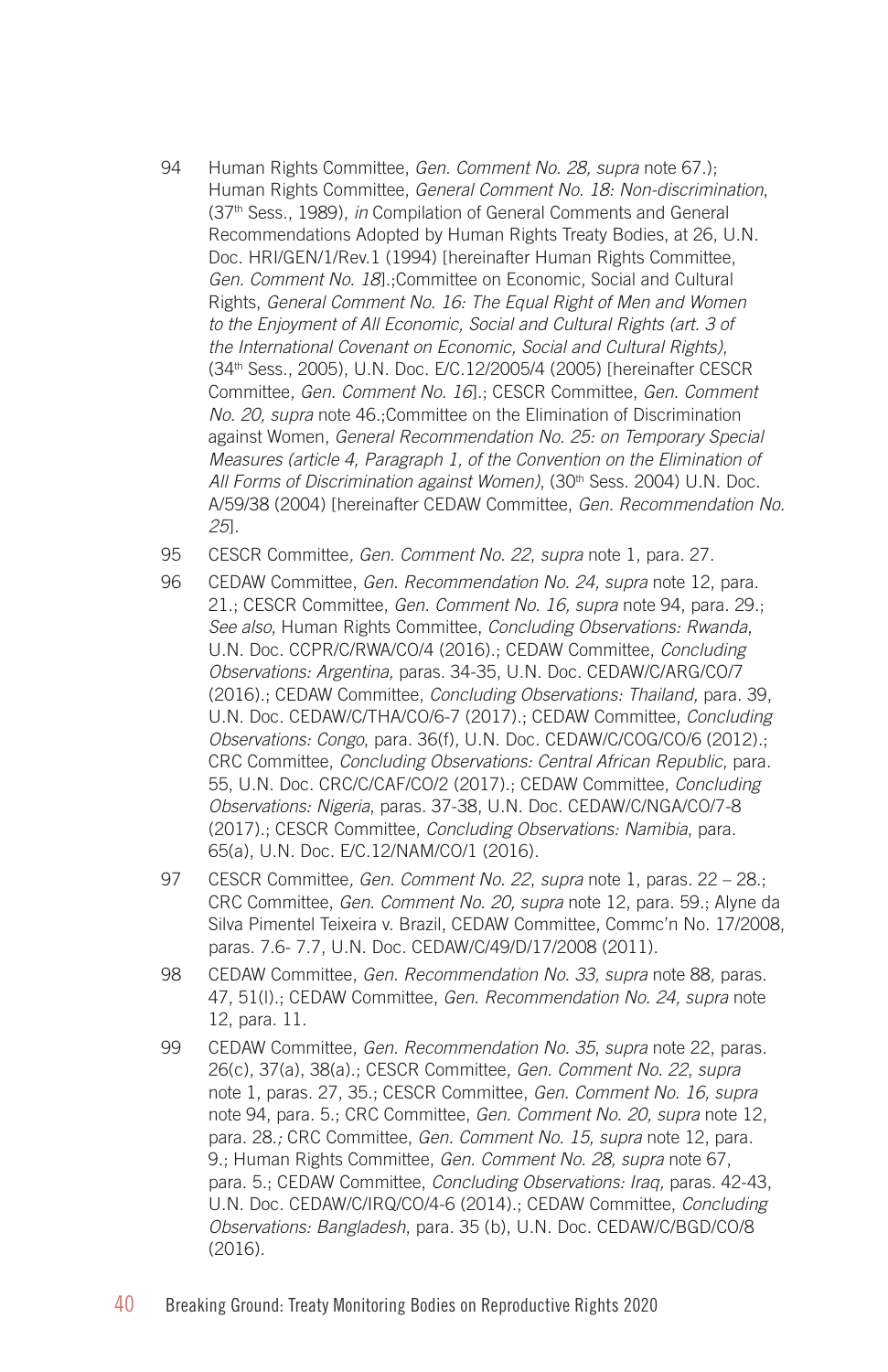- 100 CESCR Committee*, Gen. Comment No. 22*, *supra* note 1, paras. 27, 35, 36.
- 101 CESCR Committee*, Gen. Comment No. 22*, *supra* note 1, paras. 22 28.; CESCR Committee, *Gen. Comment No. 16, supra* note 94, para. 29.
- 102 CEDAW Committee, *Gen. Recommendation No. 25, supra* note 94, paras. 7, 8.; CESCR Committee*, Gen. Comment No. 22*, *supra* note 1, paras. 35, 36.
- 103 CEDAW Committee, *Gen. Recommendation No. 25, supra* note 94, para. 22.
- 104 CRC Committee, *Gen. Comment No. 15, supra* note 12, para. 9.
- 105 Committee on the Elimination of Discrimination against Women, *General Recommendation No. 28: on the core obligations of States parties under article 2 of the Convention on the Elimination of All Forms of Discrimination against Women*, *in* Compilation of General Comments and General Recommendations Adopted by Human Rights Treaty Bodies, para. 18, U.N. Doc. CEDAW/C/GC/28 (2010) [hereinafter CEDAW Committee, *Gen. Recommendation No. 28*].; CESCR Committee*, Gen. Comment No. 22*, *supra* note 1, para. 30.; Convention on the Rights of Persons with Disabilities, *adopted* Dec. 13, 2006, art. 6, G.A. Res. A/RES/61/106, U.N. GAOR, 61st Sess., U.N. Doc. A/61/611, (*entered into force* May 3, 2008) [hereinafter CRPD].; CEDAW Committee, *Gen. Recommendation No. 25, supra* note 95, para. 12.; CESCR Committee, *Gen. Comment No. 20, supra*  note 46, para. 17.; Human Rights Committee, *Gen. Comment No. 28, supra*  note 67, para. 30.; CRPD Committee, *Gen. Comment No. 3, supra* note 30, paras. 3, 4, 38.
- 106 CESCR Committee*, Gen. Comment No. 22*, *supra* note 1, para. 30.
- 107 CEDAW Committee, *Gen. Recommendation No. 25, supra* note 95, paras. 8-10.; Committee on Economic, Social and Cultural Rights*, General Comment No. 3: The nature of States parties' obligations (Art. 2, para. 1 of the Covenant)*, (5th Sess., 1990), *in* Compilation of General Comments and General Recommendations Adopted by Human Rights Treaty Bodies, para. 10, U.N. Doc. E/1991/23 (1990) [hereinafter CESCR Committee, *Gen. Comment No. 3*].; Human Rights Committee, *Gen. Comment No. 28, supra*  note 67, para. 3.; CEDAW Committee, *Gen. Recommendation No. 28, supra*  note 105, para. 20.
- 108 CEDAW Committee, *Gen. Recommendation No. 25, supra* note 94, paras. 7-8.; CEDAW Committee, *Gen. Recommendation No. 28, supra* note 105, para. 9.; CESCR Committee, *Gen. Comment No. 20, supra* note 46, paras. 8, 9 & 39.; CESCR Committee*, Gen. Comment No. 22*, *supra* note 1, para. 35.
- 109 Human Rights Committee, *Concluding Observations: Costa Rica*, paras. 19- 20, U.N. Doc. CCPR/C/CRI/CO/6 (2016).
- 110 CEDAW Committee, *Concluding Observations: Argentina,* paras. 4(d), 32, U.N. Doc. CEDAW/C/ARG/CO/7 (2016).
- 111 CEDAW Committee, *Concluding Observations: Portugal,* paras. 44-45, U.N. Doc. CEDAW/C/PRT/CO/8-9 (2015).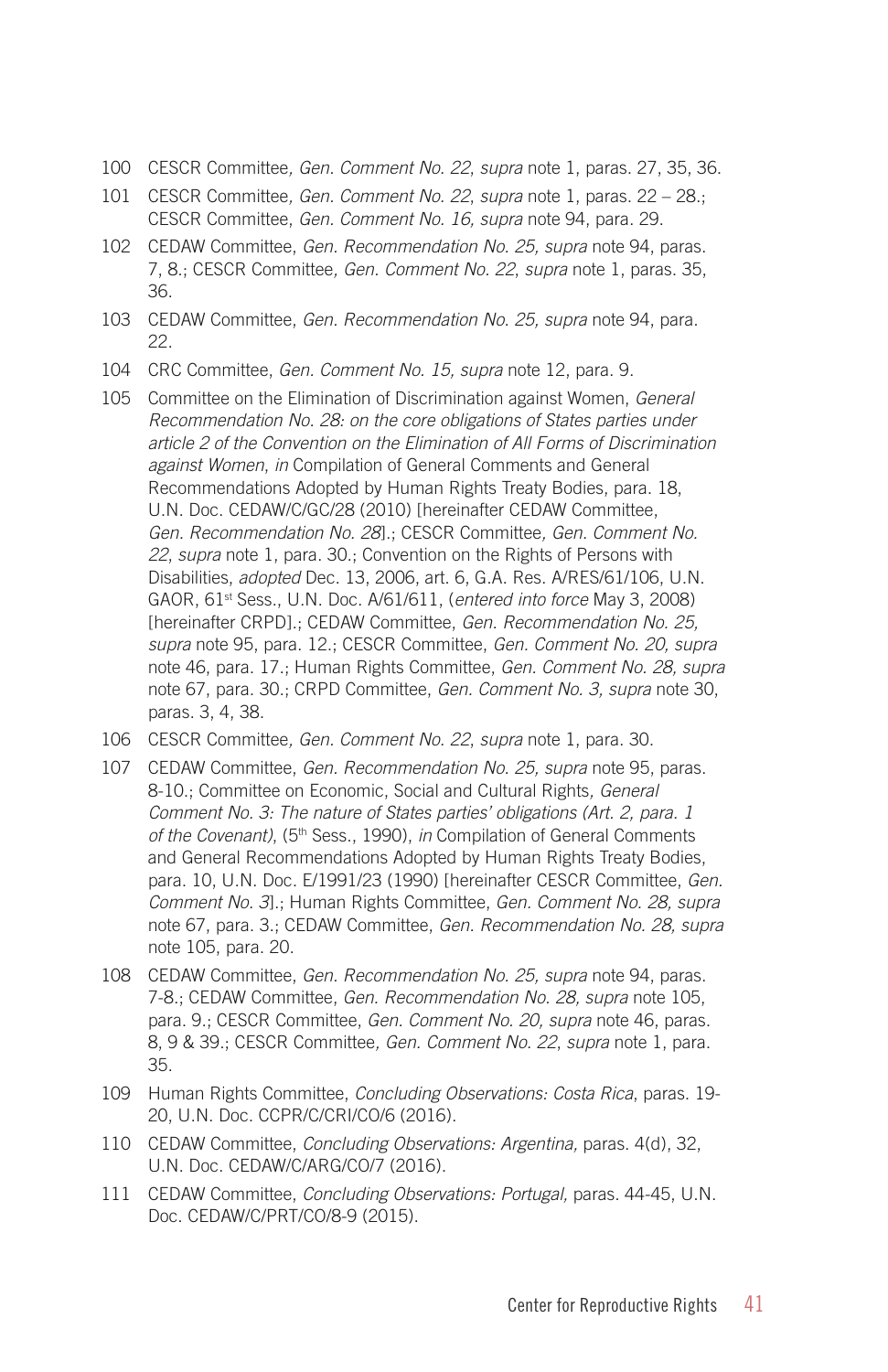- 112 S.C. v. Italy, CESCR Committee, Commc'n No. 22/2017, para. 10.3, U.N. Doc. E/C.12/65/D/22/2017 (2019).
- 113 *Id.* para. 11.4.
- 114 CRC Committee, *Concluding Observations: United States of America*, paras. 24-25, U.N. Doc. CRC/C/OPSC/USA/CO/3-4 (2017).; CRC Committee, *Concluding Observations: Mexico*, paras. 69(b), 70(b), U.N. Doc. CRC/C/ MEX/CO/4-5 (2015).; CRC Committee, *Concluding Observations: India*, para. 58(d), U.N. Doc. CRC/C/IND/CO/3-4 (2014).; CRC Committee, *Concluding Observations: India*, paras. 23(g), 24(f), U.N. Doc. CRC/C/ OPSC/IND/CO/1 (2014).; CRC Committee, *Concluding Observations: United States of America*, paras. 29(b),30(b), U.N. Doc. CRC/C/OPSC/USA/CO/2 (2013).; CRC Committee, *Concluding Observations: Georgia*, para. 19(b), U.N. Doc. CRC/C/GEO/CO/4 (2017).
- 115 CEDAW Committee, *Concluding Observations: Cambodia*, para. 47, U.N. Doc. CEDAW/C/KHM/CO/6 (2019).
- 116 CEDAW Committee, *Gen. Recommendation No. 30, supra* note 23, para. 2.; CRC Committee, *Gen. Comment No. 20, supra* note 12, para. 79.; CEDAW Committee, *Concluding Observations: Democratic Republic of the Congo*, para. 10(d), U.N. Doc. CEDAW/C/COD/CO/8 (2019).; Human Rights Committee, *Gen. Comment No. 36, supra* note 11*,* paras. 2, 10, 64.; CESCR Committee, *Gen. Comment No. 14, supra* note 4, paras. 40, 65.; CESCR Committee, *Gen. Comment No. 3, supra* note 105*,* para. 10.; Human Rights Committee, *General Comment No. 31: The nature of the general legal obligation imposed on States parties to the Covenant*, (80<sup>th</sup> Sess., 2004), *in* Compilation of General Comments and General Recommendations Adopted by Human Rights Treaty Bodies, para. 11, U.N. Doc. CCPR/C/21/ Rev.1/Add.13 (2004).; Human Rights Committee, *General Comment No. 29: States of emergency (Article 4),* (72nd Sess., 2001), *in* Compilation of General Comments and General Recommendations Adopted by Human Rights Treaty Bodies, para. 3, U.N. Doc. CCPR/C/21/Rev.1/Add.11 (2001).; Legality of the Threat or Use of Nuclear Weapons, Advisory Opinion, 1996 I.C.J., para. 22 (July 8).; Legal Consequences of the Construction of a Wall in the Occupied Palestinian Territory, Advisory Opinion, 2004 I.C.J., para. 106 (July 9).; Armed Activities on the Territory of the Congo (Democratic Republic of the Congo v. Uganda), Judgment, 2005 I.C.J., para. 216 (Dec. 19); CRPD, *supra* note 105, Article 11.; Convention on the Rights of the Child, *adopted* Nov. 20, 1989, arts.22, 38, G.A. Res. 44/25, annex, U.N. GAOR, 44th Sess., Supp. No. 49, U.N. Doc. A/44/49 (1989) (*entered into force* Jan. 3, 1976).; CRC Committee, *Gen. Comment No. 20, supra* note 12, paras. 79, 80.; CESCR Committee*, Gen. Comment No. 22*, *supra* note 1, paras. 30, 31.
- 117 CEDAW Committee, *Gen. Recommendation No. 30, supra* note 23, para. 52(c).
- 118 CEDAW Committee, *Gen. Recommendation No. 30, supra* note 23.; CEDAW Committee, *Concluding Observations: Central African Republic*, para. 40(b), U.N. Doc. CEDAW/C/CAF/CO/1-5 (2014).; *See also,* CEDAW Committee, *Concluding Observations: Democratic Republic of the Congo*, paras. 35-36, U.N. Doc. CEDAW/C/COD/CO/5 (2006).
- 42 Breaking Ground: Treaty Monitoring Bodies on Reproductive Rights 2020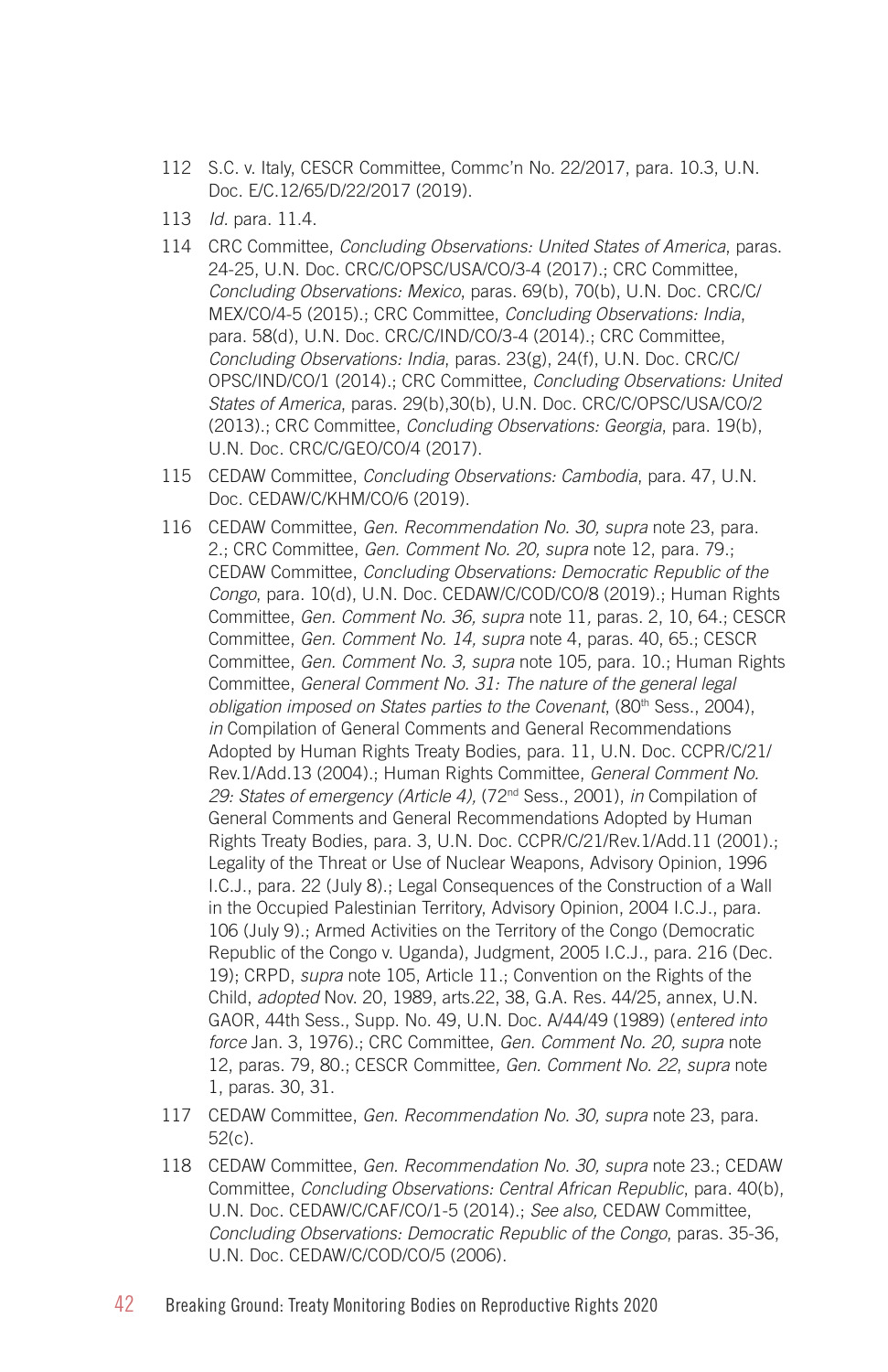- 119 CESCR Committee, *Concluding Observations: Czech Republic*, U.N. Doc. E/C.12/CZE/CO/2 (2014).; CESCR Committee, *Concluding Observations: Slovakia*, U.N. Doc. E/C.12/SVK/CO/3 (2019).; CEDAW Committee, *Concluding Observations: Lithuania*, U.N. Doc. CEDAW/C/LTU/CO/4 (2008).; Convention on the Elimination of All Forms of Racial Discrimination, *adopted*  Dec. 21, 1965, G.A. Res. 2106, Annex, 20 U.N. GAOR Supp. (No. 14) at 47, U.N. Doc. A/6014 (1966), 660 U.N.T.S. 195 (*entered into force* Jan. 4, 1969).
- 120 CEDAW Committee, *Gen. Recommendation No. 30, supra* note 23.; CEDAW Committee, *Gen. Recommendation No. 33, supra* note 87.
- 121 CESCR Committee*, Gen. Comment No. 22*, *supra* note 1, paras. 2, 30, 31, 32, 36.; *See, also*, CEDAW Committee, *Concluding Observations: Thailand,* paras. 42-43, U.N. Doc. CEDAW/C/THA/CO/6-7 (2017).; CEDAW Committee, *Concluding Observations: Lesotho,* paras. 32-33, U.N. Doc. CEDAW/C/LSO/CO/1-4 (2011).
- 122 CESCR Committee*, Gen. Comment No. 22*, *supra* note 1, paras. 31, 32, 36.
- 123 CESCR Committee*, Gen. Comment No. 22*, *supra* note 1, para. 29.; CESCR Committee, *Gen. Comment No. 20, supra* note 46, para. 29.
- 124 CRC Committee, *Gen. Comment No. 15, supra* note 12, para. 52.; CRC Committee, *Gen. Comment No. 20, supra* note 12.; CESCR Committee*, Gen. Comment No. 22*, *supra* note 1, para. 20.
- 125 L.C. v. Peru, CEDAW Committee, Commc'n No. 22/2009, para. 8.15, U.N. Doc. CEDAW/C/50/D/22/2009 (2011).; K.L. v. Peru*,* Human Rights Committee, Commc'n No. 1153/2003, para. 6.5, U.N. Doc. CCPR/ C/85/D/1153/2003 (2005).
- 126 CRC Committee, *Gen. Comment No. 15, supra* note 12, para. 70.; CRC Committee, *Concluding Observations: Guinea*, paras. 67-68, U.N. Doc. CRC/C/GIN/CO/2 (2013).; CEDAW Committee, *Gen. Recommendation No. 24, supra* note 12, para. 23.
- 127 CRC Committee, *Concluding Observations: Holy See*, para. 57, U.N. Doc. CRC/C/VAT/CO/2 (2014).
- 128 CRC Committee, *Concluding Observations: Indonesia*, paras. 49-50, U.N. Doc. CRC/C/IDN/CO/3-4 (2014).
- 129 CESCR Committee*, Gen. Comment No. 22*, *supra* note 1, para. 48.
- 130 CRC Committee, *Gen. Comment No. 20, supra* note 12, para. 60.
- 131 *Id.* para. 39.
- 132 CRPD Committee, *Gen. Comment No. 3, supra* note 30, paras. 30, 33, 38 46.
- 133 *Id.* para. 35.
- 134 *Id.* para. 62(a)(i).
- 135 *Id.* para. 62(b)(ii).
- 136 *Id.* para. 44.